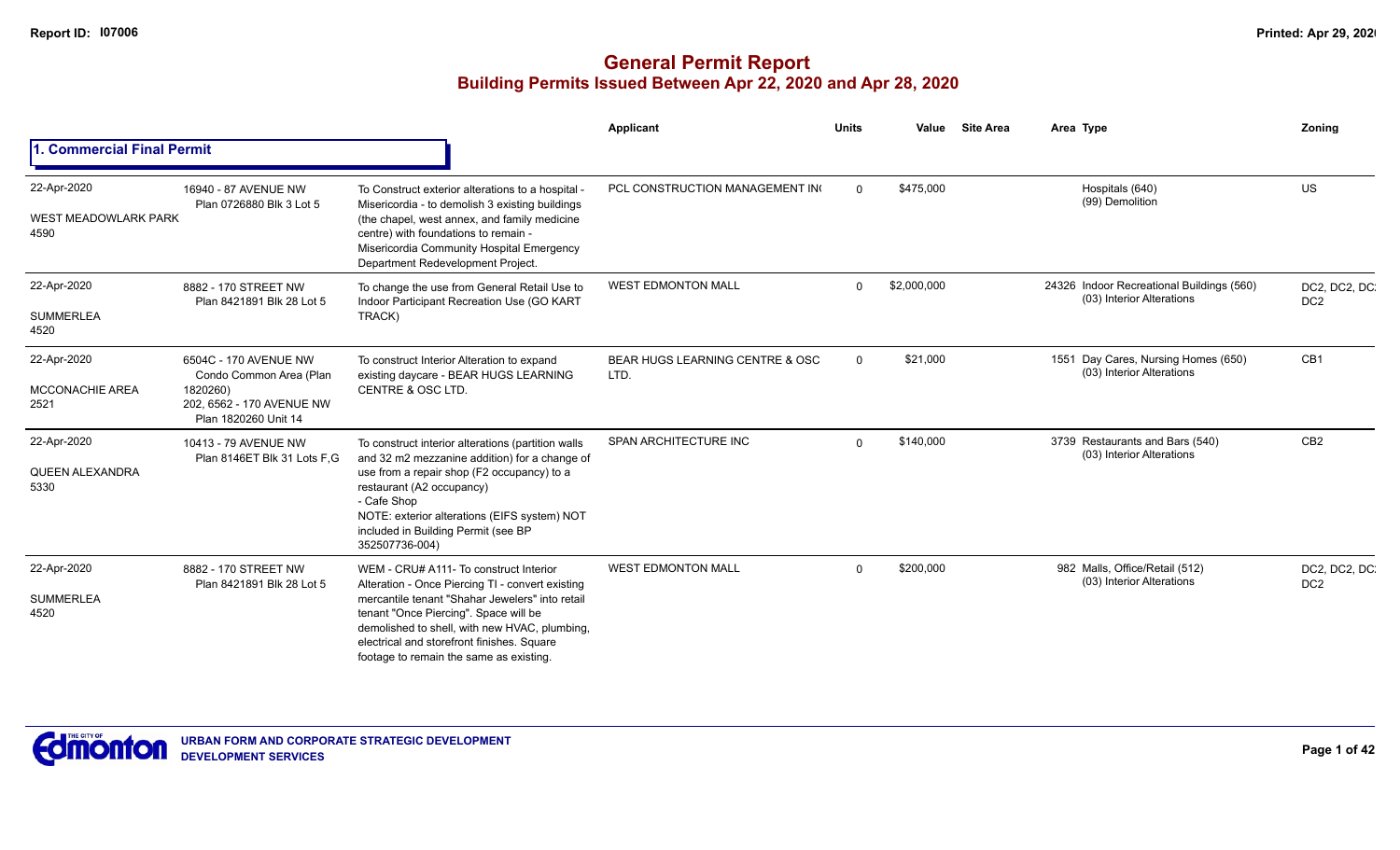|                                              |                                                                                                                                                                                                                   |                                                                                                                                                                           | Applicant                          | <b>Units</b> | Value     | <b>Site Area</b> | Area Type                                                               | Zonina          |
|----------------------------------------------|-------------------------------------------------------------------------------------------------------------------------------------------------------------------------------------------------------------------|---------------------------------------------------------------------------------------------------------------------------------------------------------------------------|------------------------------------|--------------|-----------|------------------|-------------------------------------------------------------------------|-----------------|
| 1. Commercial Final Permit                   |                                                                                                                                                                                                                   |                                                                                                                                                                           |                                    |              |           |                  |                                                                         |                 |
| 22-Apr-2020<br><b>WALKER</b><br>6662         | 5005 - 22 AVENUE SW<br>Plan 1525734 Blk 10 Lot 1                                                                                                                                                                  | To construct interior alterations to a Suite in a<br>commercial Mercantile/Retail use building. Full<br>Tenant fit-up. One new demising wall, 2 Barrier<br>free washrooms | <b>HANDIS INC</b>                  | $\Omega$     | \$150,000 |                  | 10590 Malls, Office/Retail (512)<br>(03) Interior Alterations           | CB <sub>1</sub> |
| 22-Apr-2020<br>UNIVERSITY OF ALBERTA<br>5520 | 11560 - UNIVERSITY AVENUE<br><b>NW</b><br>Plan 968RS Blk F Lot 2                                                                                                                                                  | To construct Interior Alteration to an existing<br>building (Cross Cancer Institute - Vault 1<br>Renovations)                                                             | DELNOR CONSTRUCTION LTD            | $\Omega$     | \$570,000 |                  | 2830 Clinics, Health Units (642)<br>(03) Interior Alterations           | AJ              |
| 22-Apr-2020<br><b>MEYONOHK</b><br>6470       | 8112 - 24 AVENUE NW<br>Plan 7621055 Blk 28 Lot 14                                                                                                                                                                 | To change the use of a single-family dwelling to<br>a Youth Group Home (Limited Group Home 3<br>residents max) licensed with CYFEA.                                       | <b>CAREPROS ENTERPRISE INC.</b>    | -1           | \$5,000   |                  | 0 Day Cares, Nursing Homes (650)<br>(10) Convert Residential to Non-Res | RF <sub>1</sub> |
| 23-Apr-2020<br><b>DOWNTOWN</b><br>1090       | 10220 - 103 AVENUE NW<br>Plan 1722545 Blk 2 Lot 3<br>10220 - 103 AVENUE NW<br>Plan 1722545 Blk 2 Lot 5<br>10270 - 103 AVENUE NW<br>Plan 1722545 Blk 2 Lot 11<br>10220 - 103 AVENUE NW<br>Plan 1822676 Blk 2 Lot 4 | To construct Interior Alteration for a new tenant<br>fit-up in the Stantec food court - Loaded Pierogi                                                                    | <b>CK DESIGN LID</b>               | $\Omega$     | \$150,000 |                  | 506 Restaurants and Bars (540)<br>(03) Interior Alterations             | AED, AED        |
| 23-Apr-2020<br><b>DOWNTOWN</b><br>1090       | 10423 - 101 STREET NW<br>Condo Common Area (Plan<br>1322468)                                                                                                                                                      | To construct interior alterations to a Suite in a<br>commercial Business And Personal Services<br>use building, 15th floor, Epcor Tower. Full<br>tenant fit up.           | <b>HOK ARCHITECTS CORP</b>         | $\Omega$     | \$490,000 |                  | 4069 Office Buildings (520)<br>(03) Interior Alterations                | <b>CCA</b>      |
| 23-Apr-2020<br><b>DOWNTOWN</b><br>1090       | 10104 - 103 AVENUE NW<br>Plan 8021480 Blk 1 Lot B                                                                                                                                                                 | To construct interior alterations within group D<br>building - fitup of show suite on 16th floor by<br>landlord                                                           | ASSALY LICENSED INTERIOR DESIGN IN | $\Omega$     | \$97,000  |                  | 2138 Office Buildings (520)<br>(03) Interior Alterations                | <b>CCA</b>      |

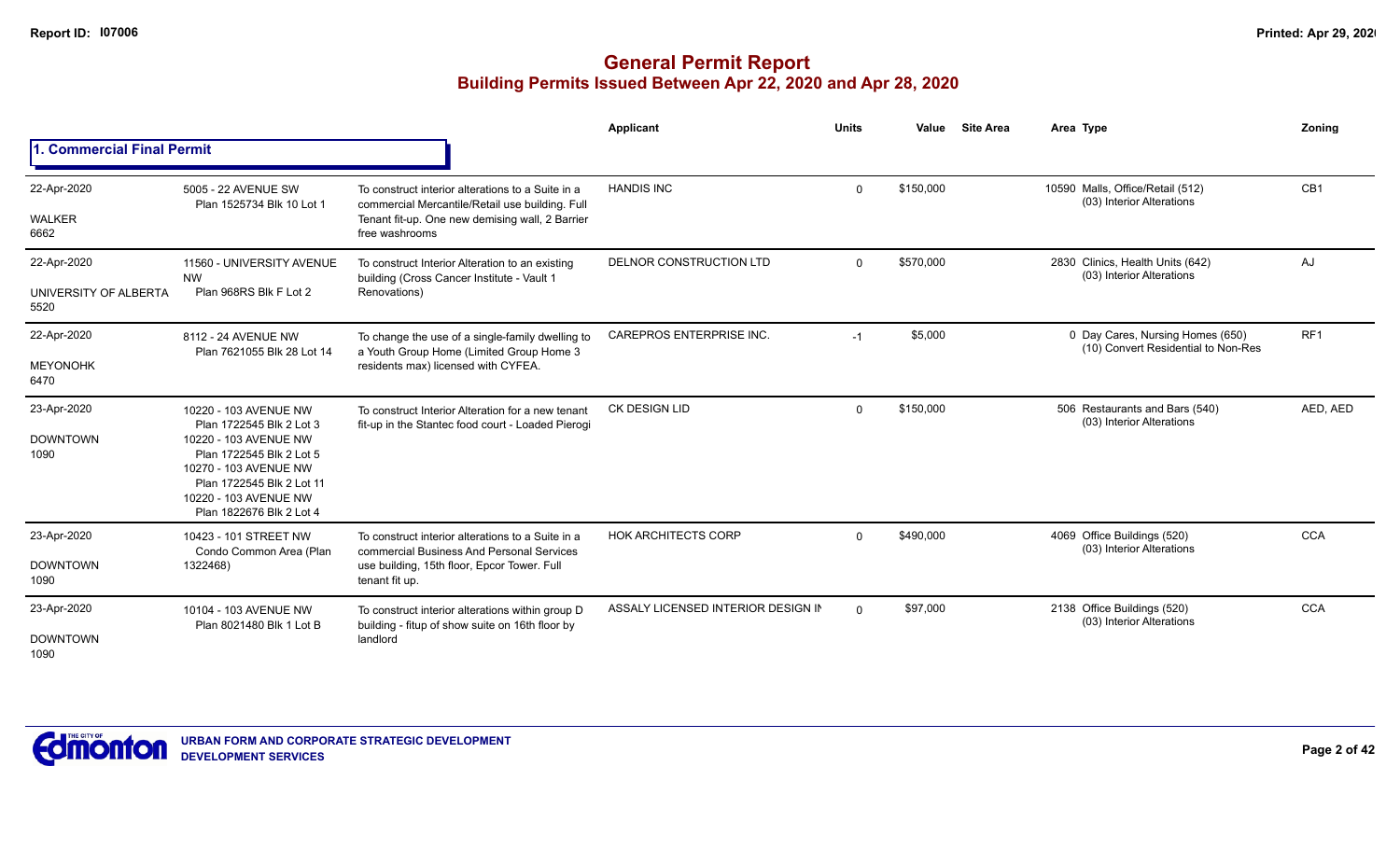|                                                             |                                                                                                                                                              |                                                                                                                                                                           | Applicant                          | <b>Units</b> | Value       | <b>Site Area</b> | Area Type                                                             | Zoning          |
|-------------------------------------------------------------|--------------------------------------------------------------------------------------------------------------------------------------------------------------|---------------------------------------------------------------------------------------------------------------------------------------------------------------------------|------------------------------------|--------------|-------------|------------------|-----------------------------------------------------------------------|-----------------|
| 1. Commercial Final Permit                                  |                                                                                                                                                              |                                                                                                                                                                           |                                    |              |             |                  |                                                                       |                 |
| 23-Apr-2020<br>STRATHCONA INDUSTRIAL<br><b>PARK</b><br>6700 | 3460 - 93 STREET NW<br>Plan 7821552 Blk 21 Lot 6                                                                                                             | To change the use of a portion of a building<br>from retail to religious assembly (Group E to A2)<br>and construct interior alterations - Baitul Aman<br>Islamic Society. | <b>BAITUL AMAN ISLAMIC SOCIETY</b> | $\Omega$     | \$7,000     |                  | 969 Religious Buildings (660)<br>(03) Interior Alterations            | CB <sub>2</sub> |
| 23-Apr-2020<br>ELLERSLIE INDUSTRIAL<br>6214                 | 3408 - EWING TRAIL SW<br>Plan 1421874 Blk 4 Lot 2                                                                                                            | To construct a Rapid drive through Vehicle<br>services building, Car Wash, "Building 1".                                                                                  | <b>KRAHN GROUP OF COMPANIES</b>    | 0            | \$1,200,000 |                  | Other Accommodation (534)<br>$(01)$ New                               | EIB, DC2        |
| 23-Apr-2020<br><b>ROPER INDUSTRIAL</b><br>6640              | 6604 - 50 STREET NW<br>Plan 0526025 Blk 11 Lot 2                                                                                                             | To construct an Interior Alteration to an existing<br>general industrial use building - "Polar<br>Windows", maximum 10 people                                             | TRUSPACE, SCOTT HARDING            | $\Omega$     | \$125,000   |                  | 1970 Storage Buildings, Warehouses (460)<br>(03) Interior Alterations | IB, IB          |
| 24-Apr-2020<br>PARSONS INDUSTRIAL<br>6570                   | 9120 - 23 AVENUE NW<br>Condo Common Area (Plan<br>0822030,0921139,1220720)<br>9156 - 23 AVENUE NW<br>Plan 0822030 Unit 10                                    | To change the use and construct Interior<br>Alteration to an existing building-LA<br><b>FORMAGGIO PIZZA RESTAURANT</b>                                                    | ACME DEVELOPMENT LTD.              | $\Omega$     | \$200,000   |                  | 1812 Restaurants and Bars (540)<br>(03) Interior Alterations          | IB              |
| 24-Apr-2020<br><b>HOLYROOD</b><br>6310                      | 8311 - 93 AVENUE NW<br>Plan 1820389 Blk 26 Lot 23                                                                                                            | To construct PARKADE PH 2 to be use as an<br>underground parkade for future residential<br>buildings - Holyrood Gardens Parkade, Phase 2.                                 | DER & ASSOCIATES ARCHITECTURE LT   | $\Omega$     | \$9,583,200 |                  | Parkade (490)<br>$(01)$ New                                           | DC <sub>2</sub> |
| 24-Apr-2020<br><b>DOWNTOWN</b><br>1090                      | 10220 - 103 AVENUE NW<br>Plan 1722545 Blk 2 Lot 3<br>10270 - 103 AVENUE NW<br>Plan 1722545 Blk 2 Lot 11<br>10360 - 102 STREET NW<br>Plan 1822676 Blk 2 Lot 6 | To construct interior alterations within office<br>building - original tenant fitup - "Canderel"                                                                          | <b>RICHKING INTERIORS INC.</b>     | $\Omega$     | \$184,800   |                  | 1241 Office Buildings (520)<br>(03) Interior Alterations              | AED, AED        |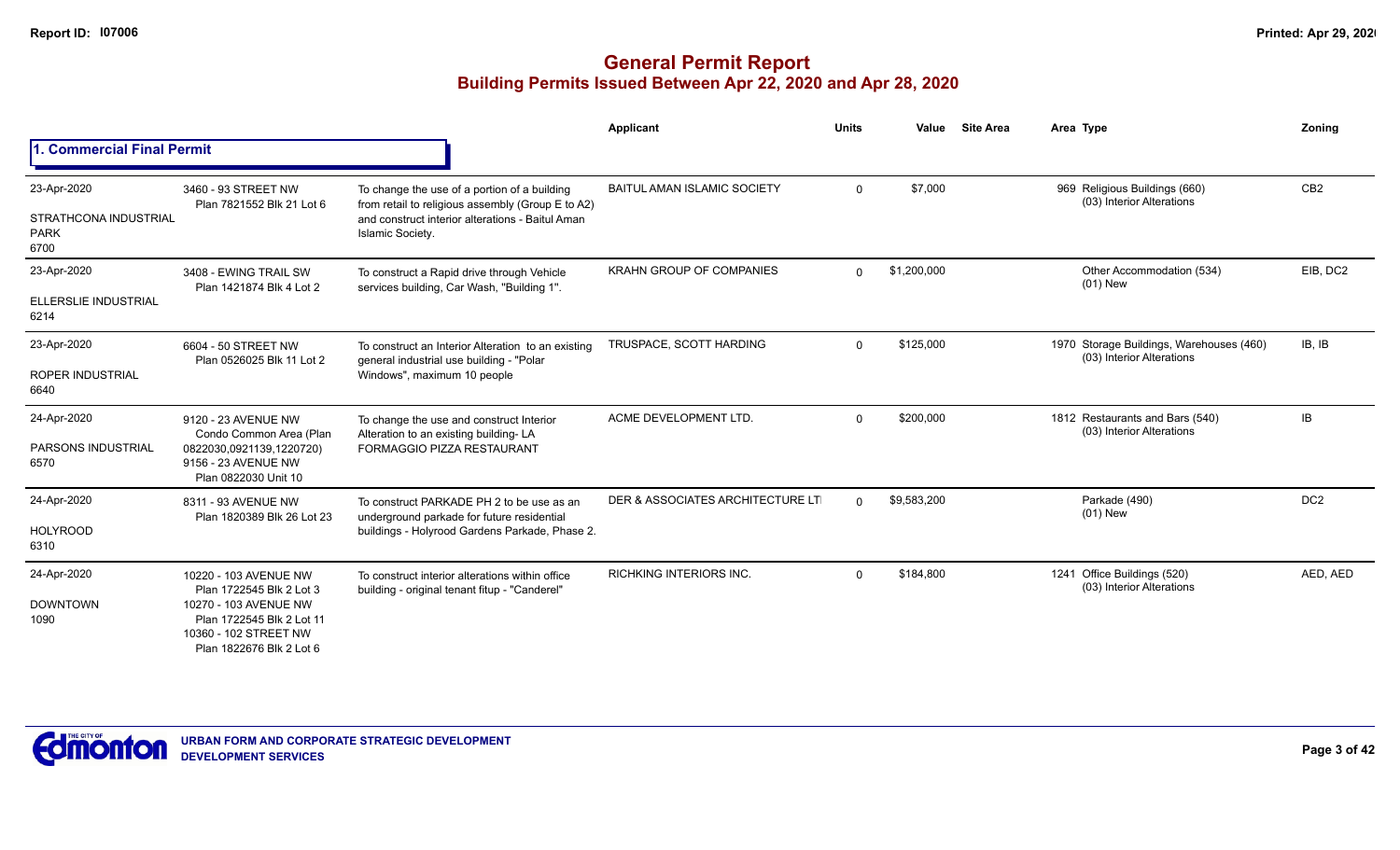|                                            |                                                     |                                                                                                                                                                                                                                                                                      | <b>Applicant</b>                      | <b>Units</b> | Value    | <b>Site Area</b> | Area Type                                                | Zoning          |
|--------------------------------------------|-----------------------------------------------------|--------------------------------------------------------------------------------------------------------------------------------------------------------------------------------------------------------------------------------------------------------------------------------------|---------------------------------------|--------------|----------|------------------|----------------------------------------------------------|-----------------|
| 1. Commercial Final Permit                 |                                                     |                                                                                                                                                                                                                                                                                      |                                       |              |          |                  |                                                          |                 |
| 24-Apr-2020<br>WESTMOUNT<br>3440           | 10708 - 124 STREET NW<br>Plan RN22 Blk 28 Lot 12    | To construct a TEMPORARY HOARDING for<br>construction of a spectator entertainment<br>establishment building (PERMIT EXPIRES Sept<br>30, 2020) - Roxy Theater.                                                                                                                       | <b>CHANDOS CONSTRUCTION</b>           | $\Omega$     | \$10,000 |                  | Hoarding (910)<br>(03) Exterior Alterations              | CB1             |
| 24-Apr-2020<br><b>OLIVER</b><br>1150       | 10110 - 120 STREET NW<br>Plan 2020675 Blk 20 Lot 1A | To construct STRUCTURAL FRAME ONLY for<br>future mixed used high rise - Canadian National INC.<br>Institute for the Blind.                                                                                                                                                           | <b>ELLISDON CONSTRUCTION SERVICES</b> | $\Omega$     | \$10,000 |                  | Mixed Use (522)<br>$(01)$ New                            | DC <sub>2</sub> |
| 24-Apr-2020<br><b>PLACE LARUE</b><br>4400  | 10058 - 170 STREET NW<br>Plan 8923315 Blk 11 Lot 4  | To construct interior alterations to Suite in a<br>commercial building, "Starbucks". Replacing<br>front bar and 50% of the back bar, updating<br>furniture, minor interior finish updates. includes<br>updates to HVAC, Plumbing and Electrical to<br>suit.                          | JOHN E. GUSTAVSON ARCHITECT           | $\Omega$     | \$80,000 |                  | 1601 Retail and Shops (510)<br>(03) Interior Alterations | DC <sub>2</sub> |
| 24-Apr-2020<br><b>TERRA LOSA</b><br>4540   | 9530 - 170 STREET NW<br>Plan 0123668 Blk 41 Lot 2A  | To construct interior alterations within retail<br>occupancy (Shoppers Drug Mart) - expansion<br>of pharmaceutical compounding area                                                                                                                                                  | OYSTRYK TAFF ARCHITECTURE LTD.        | $\Omega$     | \$50,000 |                  | 1259 Retail and Shops (510)<br>(03) Interior Alterations | DC <sub>1</sub> |
| 27-Apr-2020<br>STRATHCONA JUNCTION<br>5151 | 7341 - 104 STREET NW<br>Plan 6082Q Blk 41 Lot 13    | To change the use from industrial to office<br>(Group F to D) and to construct interior<br>alterations (minor work including painting, new<br>light fixtures, decorative walls, construct two<br>pony walls, replacement of vanities in<br>bathrooms) - Pderas Consulting Group Inc. | PDERAS CONSULTING GROUP INC.          | $\Omega$     | \$15,000 |                  | 2700 Office Buildings (520)<br>(03) Interior Alterations | DC1, DC1        |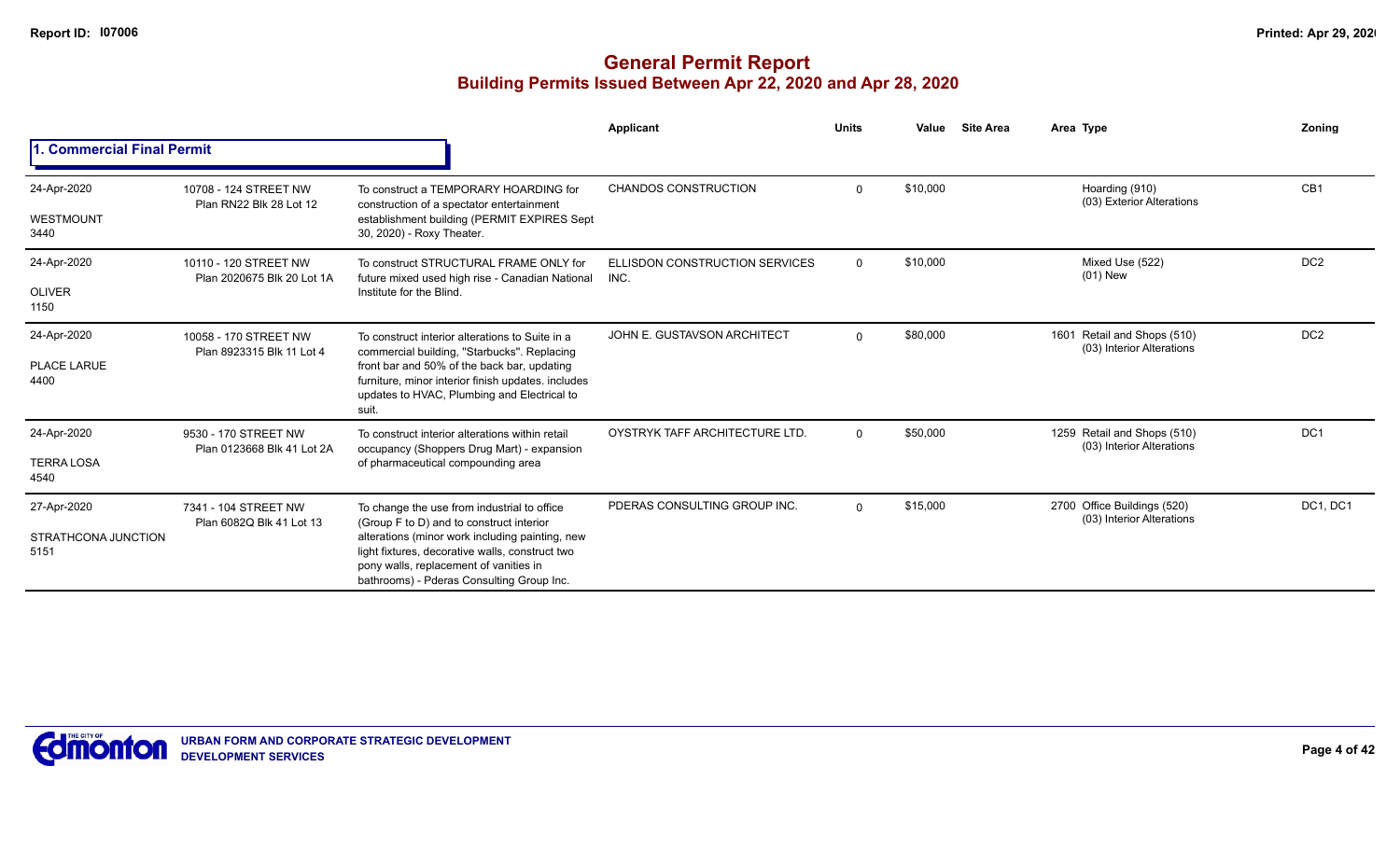|                                                      |                                                       |                                                                                                                                                                                                                                                                                                                                                                                                                                                                                                                                                                 | <b>Applicant</b>                | <b>Units</b> | Value       | <b>Site Area</b> | Area Type                                                              | Zoning          |
|------------------------------------------------------|-------------------------------------------------------|-----------------------------------------------------------------------------------------------------------------------------------------------------------------------------------------------------------------------------------------------------------------------------------------------------------------------------------------------------------------------------------------------------------------------------------------------------------------------------------------------------------------------------------------------------------------|---------------------------------|--------------|-------------|------------------|------------------------------------------------------------------------|-----------------|
| 1. Commercial Final Permit                           |                                                       |                                                                                                                                                                                                                                                                                                                                                                                                                                                                                                                                                                 |                                 |              |             |                  |                                                                        |                 |
| 27-Apr-2020                                          | 6704 - 50 STREET NW                                   | To construct Exterior and Interior Alteration to                                                                                                                                                                                                                                                                                                                                                                                                                                                                                                                | <b>ARC STUDIO</b>               | \$801,800    |             |                  | 16562 Storage Buildings, Warehouses (460)<br>(03) Exterior Alterations | IB, IB          |
| <b>ROPER INDUSTRIAL</b><br>6640                      | Plan 0625512 Blk 12 Lot 1                             | expand office space - Bureau Veritas -<br>Renovation of three CRU spaces containing<br>existing office and warehouse space to include<br>additional offices and washrooms, boardroom,<br>kitchen and lunch area, two lab spaces and an<br>exercise area on an existing mezzanine.<br>Demolition to include openings for connecting<br>doorways to existing Tenant spaces on both<br>sides of renovated area and one additional<br>overhead door to be added in the exterior wall.<br>2 New roof top units, 3 relocated make up air<br>units. 3 new exhaust fans |                                 |              |             |                  |                                                                        |                 |
| 27-Apr-2020<br><b>EMPIRE PARK</b><br>5170            | 4420 - CALGARY TRAIL NW<br>Plan 1820228 Blk 30 Lot 16 | To construct interior alterations within a<br>commercial shell building - relocation of<br>demising walls, mechanical/electrical work to<br>support new suites (BLDG A)                                                                                                                                                                                                                                                                                                                                                                                         | <b>KRAHN GROUP OF COMPANIES</b> | $\mathbf 0$  | \$18,800    |                  | 1076 Office Buildings (520)<br>(03) Interior Alterations               | DC <sub>2</sub> |
| 27-Apr-2020<br><b>MACTAGGART</b><br>5477             | 5103 - MULLEN ROAD NW<br>Plan 1823035 Blk 20 Lot 18   | To construct a new multi tenant CRU Building-E<br>SHELL ONLY with 3 - 2Hr demising walls, 2 -<br>1Hr demising walls, 8 Roof top units, Mech/Elec<br>room.                                                                                                                                                                                                                                                                                                                                                                                                       | PLANWORKS ARCHITECTURE INC      | $\Omega$     | \$2,272,500 |                  | 15150 Mixed Use (522)<br>$(01)$ New                                    | CSC, CSC, CS    |
| 27-Apr-2020<br><b>BELVEDERE</b><br>2080              | 13455 - FORT ROAD NW<br>Plan 9323597 Blk Y Lot 2D     | Demolish and Remove 3 stand alone surface<br>buildings and one slanted wall steel building and<br>concrete pad.                                                                                                                                                                                                                                                                                                                                                                                                                                                 | VISCO DEMOLITION CONTRACTORS    | $\Omega$     | \$25,000    |                  | Storage Buildings, Warehouses (460)<br>(99) Demolition                 | IB              |
| 27-Apr-2020<br><b>EASTGATE BUSINESS PARK</b><br>6180 | 4999 - 98 AVENUE NW<br>Plan 0821569 Blk 3 Lot 13A     | To construct interior alterations to parkade<br>within group D building. Resurfacing areas of<br>the slab-on-grade in the underground parking<br>structure with an epoxy mortar, re-sawcutting<br>control joints, concrete delamination repairs                                                                                                                                                                                                                                                                                                                 | DESCO COATINGS OF ALBERTA LTD   | $\Omega$     | \$75,000    |                  | 1561 Office Buildings (520)<br>(03) Interior Alterations               | IB              |

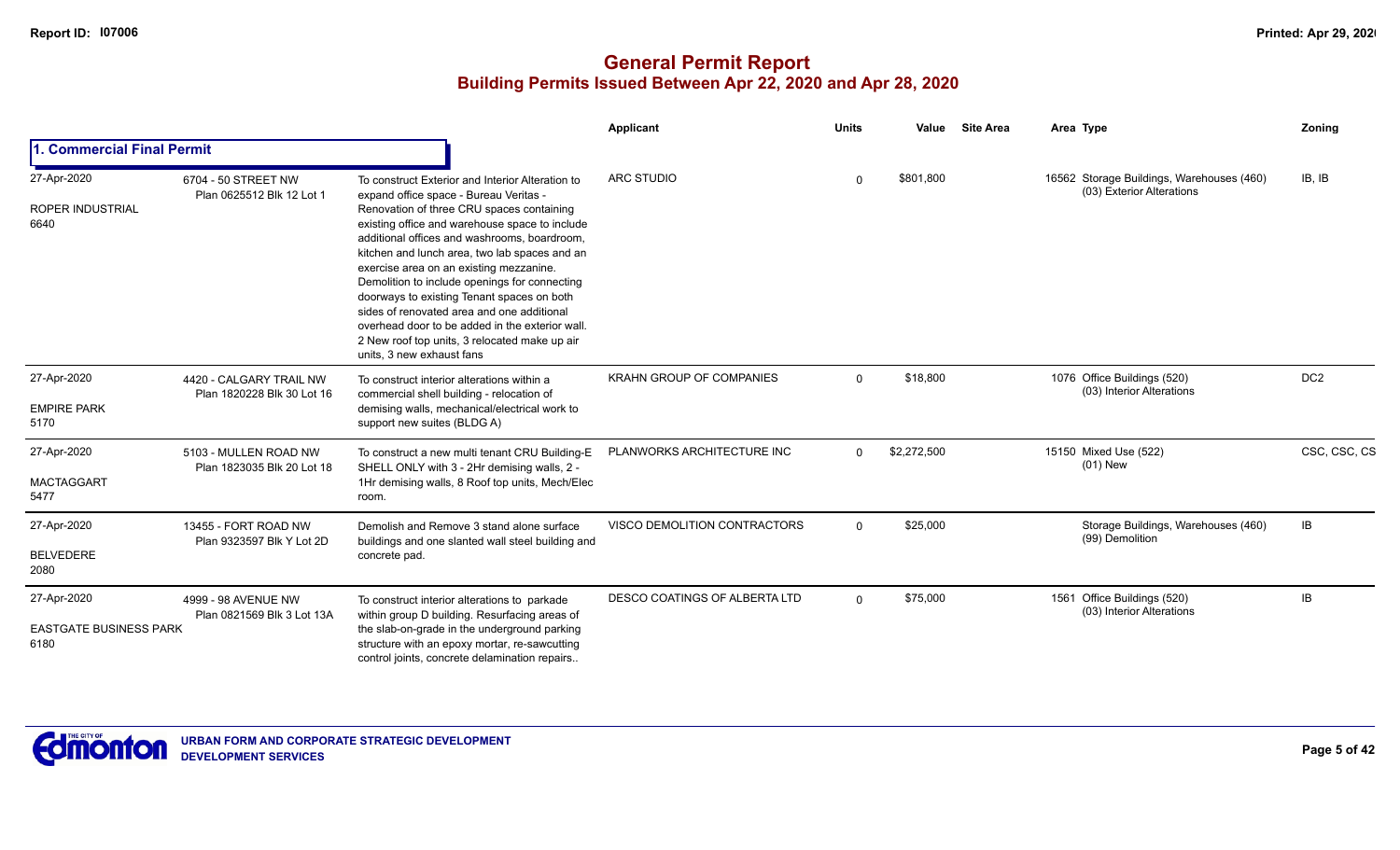|                                                   |                                                                   |                                                                                                                                                                                                                                                                                                                                                                                                                                                                                                                                              | Applicant                   | <b>Units</b> | Value       | <b>Site Area</b> | Area Type                                                        | <b>Zoning</b>  |
|---------------------------------------------------|-------------------------------------------------------------------|----------------------------------------------------------------------------------------------------------------------------------------------------------------------------------------------------------------------------------------------------------------------------------------------------------------------------------------------------------------------------------------------------------------------------------------------------------------------------------------------------------------------------------------------|-----------------------------|--------------|-------------|------------------|------------------------------------------------------------------|----------------|
| 1. Commercial Final Permit                        |                                                                   |                                                                                                                                                                                                                                                                                                                                                                                                                                                                                                                                              |                             |              |             |                  |                                                                  |                |
| 28-Apr-2020<br><b>MISTATIM INDUSTRIAL</b><br>4320 | 14010 - 164 STREET NW<br>Plan 1425752 Blk 7 Lot 1                 | To construct interior alterations within an<br>existing F2 shell building - main floor office<br>space and 2,856.27 sq.m upper platform only.<br>Storage racking, coolers, freezers, vaults,<br>automated processes equipment, catwalk, and<br>future tenant improvement require separate<br>permits. Whirlwind.                                                                                                                                                                                                                             | DAWSON WALLACE CONSTRUCTION | $\Omega$     | \$3,000,000 |                  | Manufacturing Buildings (430)<br>(03) Interior Alterations       | IL, IL, IL, IL |
| 28-Apr-2020<br><b>RITCHIE</b><br>6610             | 9735 - 75 AVENUE NW<br>Plan 1721326 Blk A Lot A                   | To demolish an existing public school building<br>Ritchie Junior High School aka Ecole<br>Joseph-Moreau Junior High School.                                                                                                                                                                                                                                                                                                                                                                                                                  | ALL WEST DEMOLITION LTD.    | $\Omega$     | \$110,000   |                  | Secondary Schools (622)<br>(99) Demolition                       | US             |
| 28-Apr-2020<br>RIVER VALLEY WHITEMUD<br>5400      | 13204 - FOX DRIVE NW<br>Plan 9825678 Lot 2                        | To construct an Accessory structure (new<br>horse barn) "WHITEMUD EQUESTRIAN PARK".                                                                                                                                                                                                                                                                                                                                                                                                                                                          | <b>DUB ARCHITECTS LTD.</b>  | $\Omega$     | \$1,000,000 |                  | Animal and Plant Services (410)<br>$(01)$ New                    | A, A           |
| 28-Apr-2020<br><b>BARANOW</b><br>3020             | 12504 - 137 AVENUE NW<br>Plan 8322893 Blk 39 Lot 1                | To construct Interior Alteration for a new<br>daycare - Kensington Square Daycare Facility                                                                                                                                                                                                                                                                                                                                                                                                                                                   | <b>BEC LIMITED</b>          | $\mathbf 0$  | \$100,000   |                  | 3000 Day Cares, Nursing Homes (650)<br>(03) Interior Alterations | <b>CSC</b>     |
| 28-Apr-2020<br><b>STRATHCONA</b><br>5480          | 8222 - GATEWAY BOULEVARD<br><b>NW</b><br>Plan I Blk 68 Lots 26-27 | To Interior Alteration, Change of Use - Elements<br>clothing - (Partitioning the front (cafe) portion of<br>"Holy Roller" the Southern suite, from the the<br>rear restaurant and creating an opening to join it<br>to the Northern suite formerly "Gravity Pope"<br>clothing. Adding a barrier free washroom in the<br>south suite, removing the interior vestibule<br>doors between the two suites, small<br>modifications to lighting in southern suite, and<br>some cosmetic work (painting, cash counter,<br>displays) to both suites.) | <b>RETROFIT DESIGN LTD</b>  | $\Omega$     | \$50,000    |                  | 2000 Mixed Use (522)<br>(03) Interior Alterations                | DC1            |

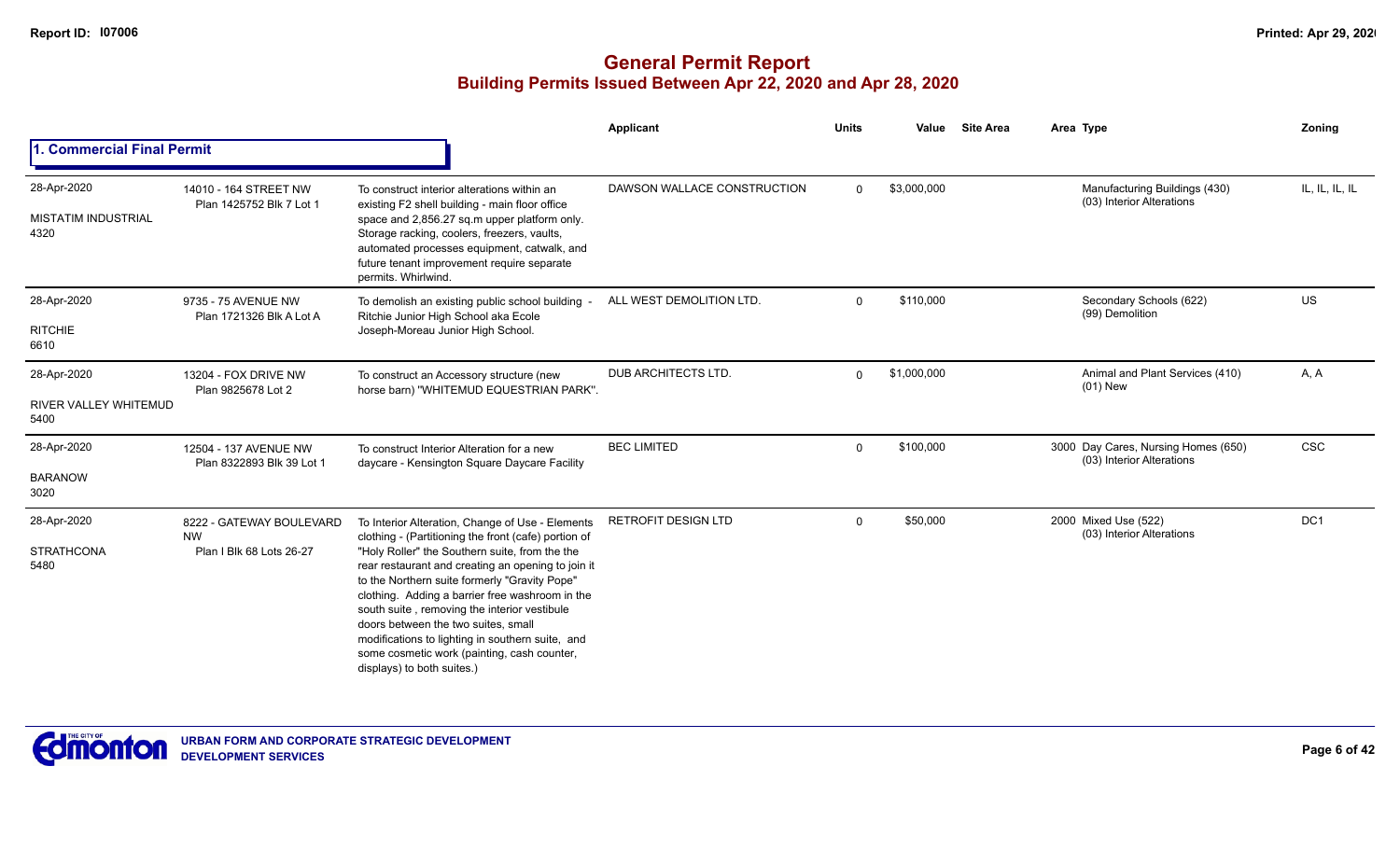|                                              |                                                     |                                                                                                                                                                                                  | <b>Applicant</b>                          | <b>Units</b> | Value     | <b>Site Area</b> | Area Type                                                | Zoning          |
|----------------------------------------------|-----------------------------------------------------|--------------------------------------------------------------------------------------------------------------------------------------------------------------------------------------------------|-------------------------------------------|--------------|-----------|------------------|----------------------------------------------------------|-----------------|
| <b>Commercial Final Permit</b>               |                                                     |                                                                                                                                                                                                  |                                           |              |           |                  |                                                          |                 |
| 28-Apr-2020                                  | 4212 - 97 STREET NW                                 | To construct Interior Alteration in main and                                                                                                                                                     | <b>EMCEE CONSTRUCTION &amp; MANAGEMEI</b> | $\Omega$     | \$7,000   |                  | Office Buildings (520)<br>(03) Interior Alterations      | IB              |
| STRATHCONA INDUSTRIAL<br><b>PARK</b><br>6700 | Plan 0724415 Blk 6 Lot 11                           | second floor public corridors only (cosmetic<br>upgrade only) - Building VII only                                                                                                                | <b>LTD</b>                                |              |           |                  |                                                          |                 |
| 28-Apr-2020                                  | 10104 - 111 AVENUE NW<br>Plan 3151RS Blk 1 Lot 330A | To construct interior/exterior alteration to a<br>mixed use building, "Royal Alex Place". Block                                                                                                  | ALL PRO CONSTRUCTION LTD.                 | 0            | \$2,200   |                  | 250 Mixed Use (522)<br>(03) Interior Alterations         | CB <sub>3</sub> |
| <b>SPRUCE AVENUE</b><br>1230                 |                                                     | Wall Removal.                                                                                                                                                                                    |                                           |              |           |                  |                                                          |                 |
| 28-Apr-2020                                  | 5103 - MULLEN ROAD NW<br>Plan 1823035 Blk 20 Lot 18 | To construct Interior Alteration for a new<br>restaurant - Rabbit Hill Crossing Subway -                                                                                                         | IBEX 2000 CORP.                           | $\Omega$     | \$170,000 |                  | 1100 Retail and Shops (510)<br>(03) Interior Alterations | CSC, CSC, CS    |
| <b>MACTAGGART</b><br>5477                    |                                                     | Interior alterations for an 1100 sq.ft. Subway<br>sandwich restaurant. 14 seats, 600 sq.ft.<br>public area, existing 2 hour-rated demising wall.                                                 |                                           |              |           |                  |                                                          |                 |
| 6. House Building Permit                     |                                                     |                                                                                                                                                                                                  |                                           |              |           |                  |                                                          |                 |
| 22-Apr-2020                                  | 6307 - 174 AVENUE NW                                | To construct a Single Detached House with                                                                                                                                                        | MORRISON HOMES (EDMONTON) LTD             |              | \$273,400 |                  | 2278 Single Detached House (110)<br>(01) Building - New  | <b>RMD</b>      |
| <b>MCCONACHIE AREA</b><br>2521               | Plan 1822646 Blk 13 Lot 68                          | front attached Garage, Unenclosed Front<br>Porch, rear uncovered deck (7.92m x 3.35m),<br>Basement development (NOT to be used as an<br>additional Dwelling), fireplace and walkout<br>Basement. |                                           |              |           |                  | 2-storey                                                 |                 |
| 22-Apr-2020                                  | Plan 1820913 Blk 30 Lot 149                         | 4419 - SUZANNA CRESCENT SV To construct a Single Detached House with<br>front attached Garage, Unenclosed Front                                                                                  | FIVE STAR HOMES INC                       |              | \$332,500 |                  | 2771 Single Detached House (110)<br>(01) Building - New  | <b>RSL</b>      |
| <b>SUMMERSIDE</b><br>6213                    |                                                     | Porch, rear uncovered deck (6.40m x 4.88m),<br>Basement development (NOT to be used as an<br>additional Dwelling) and fireplace.                                                                 |                                           |              |           |                  | 2-storey                                                 |                 |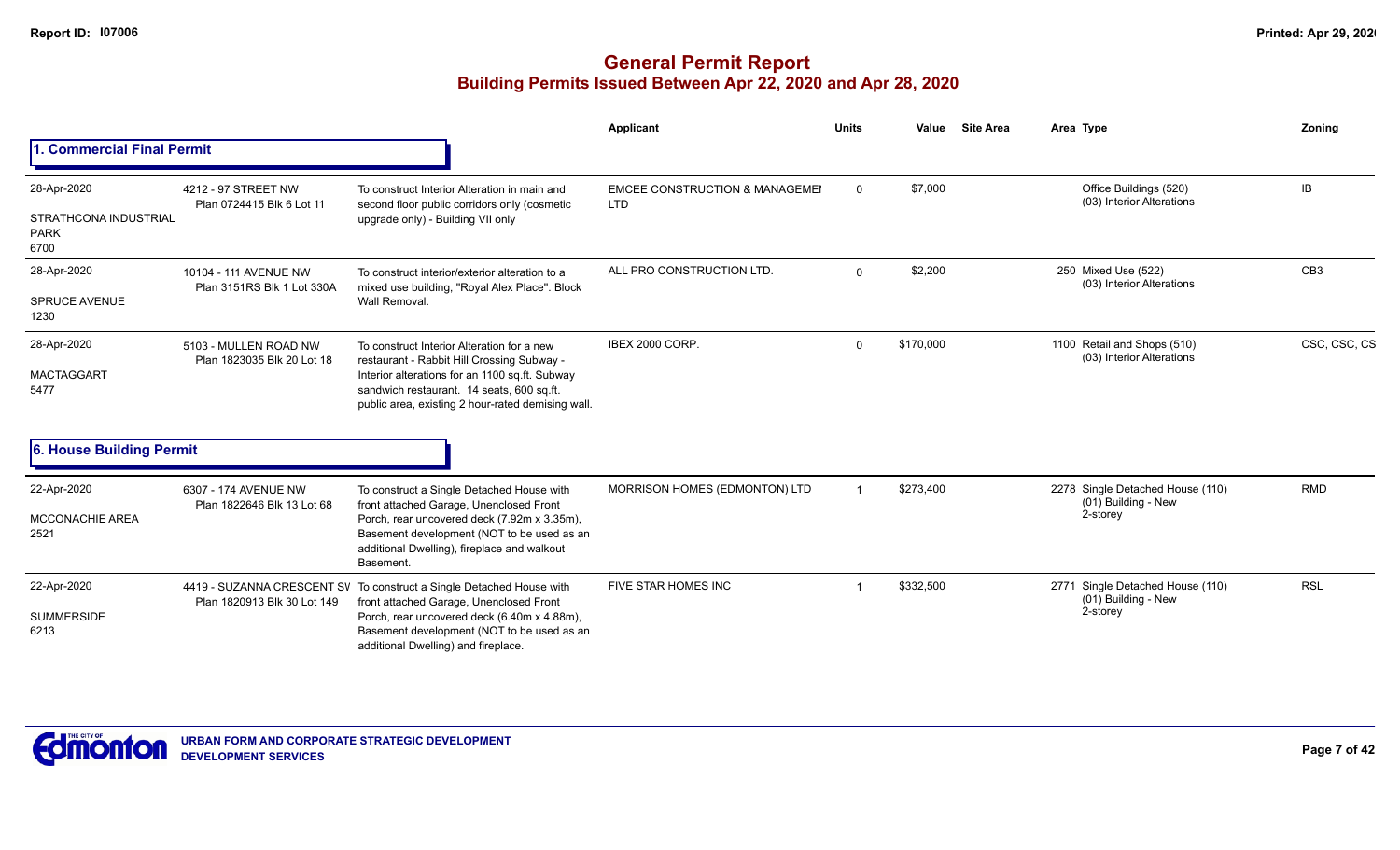|                                         |                                                                                                            |                                                                                                                                                                                                                                                                           | Applicant                                     | <b>Units</b>  | Value     | <b>Site Area</b> | Area Type                                                             | Zonina          |
|-----------------------------------------|------------------------------------------------------------------------------------------------------------|---------------------------------------------------------------------------------------------------------------------------------------------------------------------------------------------------------------------------------------------------------------------------|-----------------------------------------------|---------------|-----------|------------------|-----------------------------------------------------------------------|-----------------|
| 6. House Building Permit                |                                                                                                            |                                                                                                                                                                                                                                                                           |                                               |               |           |                  |                                                                       |                 |
| 22-Apr-2020<br><b>PAISLEY</b><br>5469   | 527 - PATERSON WAY SW<br>Plan 1821022 Blk 14 Lot 39<br>525 - PATERSON WAY SW<br>Plan 1821022 Blk 14 Lot 40 | To construct a Semi-Detached House with<br>Unenclosed Front Porches.                                                                                                                                                                                                      | <b>BROOKFIELD RESIDENTIAL PROPERTIE</b>       | $\mathcal{P}$ | \$355,100 |                  | 2959 Semi-Detached House (210)<br>(01) Building - New<br>2-storey     | <b>HVLD</b>     |
| 22-Apr-2020<br><b>GRANVILLE</b><br>4551 | 7789 - GETTY WYND NW<br>Plan 1423710 Blk 3 Lot 33                                                          | To construct a Single Detached House with<br>front attached Garage, Unenclosed Front Porch<br>and Basement development (NOT to be used as<br>an additional Dwelling) (1 Bath, Rec Room, NO<br>KITCHEN OR WET BAR).                                                        | CRIMSON COVE HOMES INC                        |               | \$241.900 |                  | 2016 Single Detached House (110)<br>(01) Building - New<br>2-storey   | <b>RSL</b>      |
| 22-Apr-2020<br><b>HOLYROOD</b><br>6310  | 7640 - 91 AVENUE NW<br>Plan 1922159 Blk 24 Lot 10A                                                         | To construct a Single Detached House with<br>Unenclosed Front Porch, fireplace, and rear<br>uncovered deck (3.05m x 5.18m).                                                                                                                                               | 1477990 ALBERTA LTD O/A SEHRA<br><b>HOMES</b> |               | \$239,400 |                  | 2082 Single Detached House (110)<br>$(01)$ Building - New<br>3-storey | RF <sub>1</sub> |
| 22-Apr-2020<br>KINGLET GARDENS<br>4477  | Plan 2020424 Blk 3 Lot 4                                                                                   | 716 - KINGLET BOULEVARD NW To construct a Single Detached House with<br>front attached Garage and Unenclosed Front<br>Porch.                                                                                                                                              | <b>BEDROCK HOMES LTD</b>                      |               | \$291,800 |                  | 2432 Single Detached House (110)<br>(01) Building - New<br>2-storey   | <b>RSL</b>      |
| 22-Apr-2020<br><b>PARKVIEW</b><br>3330  | 9113 - 142 STREET NW<br>Plan 1720343 Blk 4 Lot 44                                                          | To construct a Single Detached House with<br>Basement development with Wet Bar (NOT to<br>be used as an additional Dwelling) (1 Bed, 1<br>Bath, Rec Area, Utility), fireplace and<br>Unenclosed Front Porch.                                                              | PLATINUM LIVING HOMES                         |               | \$205,200 |                  | 1710 Single Detached House (110)<br>$(01)$ Building - New<br>2-storey | RF <sub>1</sub> |
| 22-Apr-2020<br><b>EDGEMONT</b><br>4462  | Plan 1822455 Blk 26 Lot 139                                                                                | 655 - EAGLESON CRESCENT N\ To construct a Single Detached House with<br>front attached Garage, Unenclosed Front<br>Porch, rear uncovered deck (6.40m x 4.88m),<br>fireplace, Secondary Suite (2 bedrooms, 1<br>bathroom, mechanical room, kitchen), and side<br>entrance. | <b>BROOKFIELD RESIDENTIAL PROPERTIE</b>       | $\mathcal{P}$ | \$270,200 |                  | 2252 Single Detached House (110)<br>(01) Building - New<br>2-storey   | <b>RMD</b>      |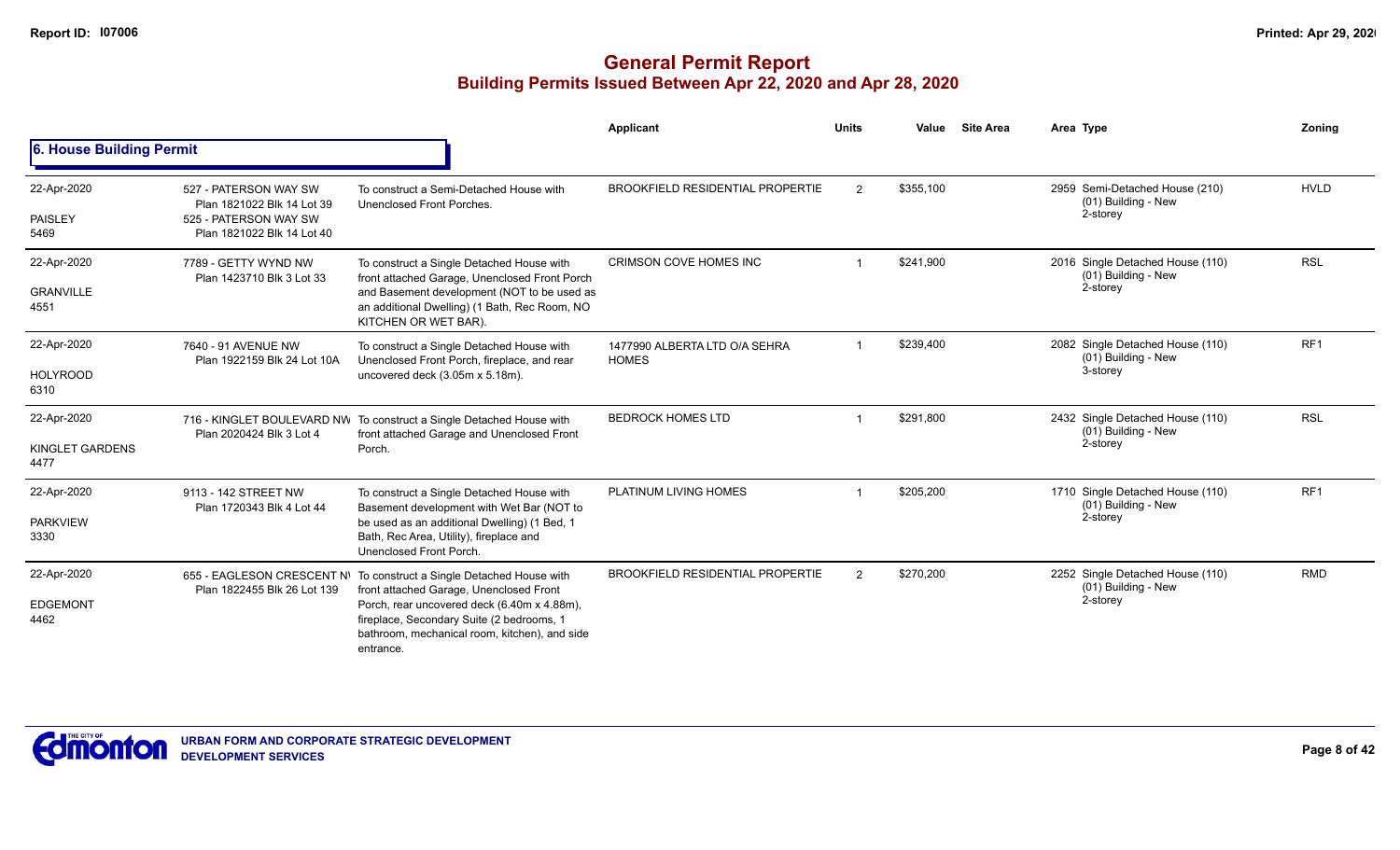|                                                            |                                                                                                            |                                                                                                                                                             | <b>Applicant</b>                 | <b>Units</b> | Value     | <b>Site Area</b> | Area Type                                                           | Zoning          |
|------------------------------------------------------------|------------------------------------------------------------------------------------------------------------|-------------------------------------------------------------------------------------------------------------------------------------------------------------|----------------------------------|--------------|-----------|------------------|---------------------------------------------------------------------|-----------------|
| 6. House Building Permit                                   |                                                                                                            |                                                                                                                                                             |                                  |              |           |                  |                                                                     |                 |
| 22-Apr-2020<br><b>CHAPPELLE AREA</b><br>5462               | 3233 - CHERNOWSKI WAY SW<br>Plan 1620053 Blk 19 Lot 11                                                     | To construct a Single Detached House with<br>front attached Garage, Unenclosed Front<br>Porch, rear uncovered deck (4.88m x 2.44m)<br>and walkout Basement. | DAYTONA HOMES INC                |              | \$300,600 |                  | 2505 Single Detached House (110)<br>(01) Building - New<br>2-storey | <b>RSL</b>      |
| 22-Apr-2020<br><b>GRAYDON HILL</b><br>5468                 | 1722 - GRAYDON HILL LINK SW<br>Plan 1822866 Blk 9 Lot 45                                                   | To construct a Single Detached House with<br>Unenclosed Front Porch and Basement<br>development (NOT to be used as an additional<br>Dwelling).              | <b>LANDMARK LEGACY HOMES INC</b> |              | \$171.700 |                  | 1431 Single Detached House (110)<br>(01) Building - New<br>2-storey | <b>GHLD</b>     |
| 22-Apr-2020<br>CAVANAGH<br>5467                            | 1421 - CHERNIAK WAY SW<br>Plan 1923129 Blk 7 Lot 14<br>1423 - CHERNIAK WAY SW<br>Plan 1923129 Blk 7 Lot 15 | To construct a Semi-Detached House with front<br>attached Garages, Unenclosed Front Porches,<br>Secondary Suites and side entrances.                        | ROHIT COMMUNITIES INC            | $\Delta$     | \$509,600 |                  | 4247 Semi-Detached House (210)<br>(01) Building - New<br>2-storey   | <b>RMD</b>      |
| 22-Apr-2020<br>THE ORCHARDS AT<br><b>ELLERSLIE</b><br>6216 | 2305 - CHOKECHERRY CLOSE<br>SW<br>Plan 1822444 Blk 30 Lot 26                                               | To construct a Single Detached House with<br>Unenclosed Front Porch and side entrance.                                                                      | DAYTONA HOMES INC                |              | \$204,800 |                  | 1707 Single Detached House (110)<br>(01) Building - New<br>2-storey | <b>RMD</b>      |
| 22-Apr-2020<br>CAVANAGH<br>5467                            | Plan 1820144 Blk 4 Lot 46                                                                                  | 3309 - CHECKNITA COMMON SV To construct a Single Detached House with<br>front attached Garage and Unenclosed Front<br>Porch.                                | <b>EXCEL HOMES</b>               |              | \$220,400 |                  | 1837 Single Detached House (110)<br>(01) Building - New<br>3-storey | <b>RMD</b>      |
| 22-Apr-2020<br><b>GLENRIDDING RAVINE</b><br>5579           | 2060 - 160 STREET SW<br>Plan 1723622 Blk 18 Lot 3                                                          | To construct a Single Detached House with<br>front attached Garage, Unenclosed Front<br>Porch, rear uncovered deck (3.66m x 2.74m)<br>and side entrance.    | <b>KIRKLAND HOMES LTD</b>        |              | \$237,600 |                  | 1980 Single Detached House (110)<br>(01) Building - New<br>2-storey | DC <sub>1</sub> |
| 22-Apr-2020<br>CAVANAGH<br>5467                            | 1422 - CHERNIAK WAY SW<br>Plan 1923129 Blk 15 Lot 10                                                       | To construct a Single Detached House with<br>Unenclosed Front Porch,<br>fireplace and side door.                                                            | ROHIT COMMUNITIES INC            |              | \$188,500 |                  | 1571 Single Detached House (110)<br>(01) Building - New<br>2-storey | <b>RMD</b>      |

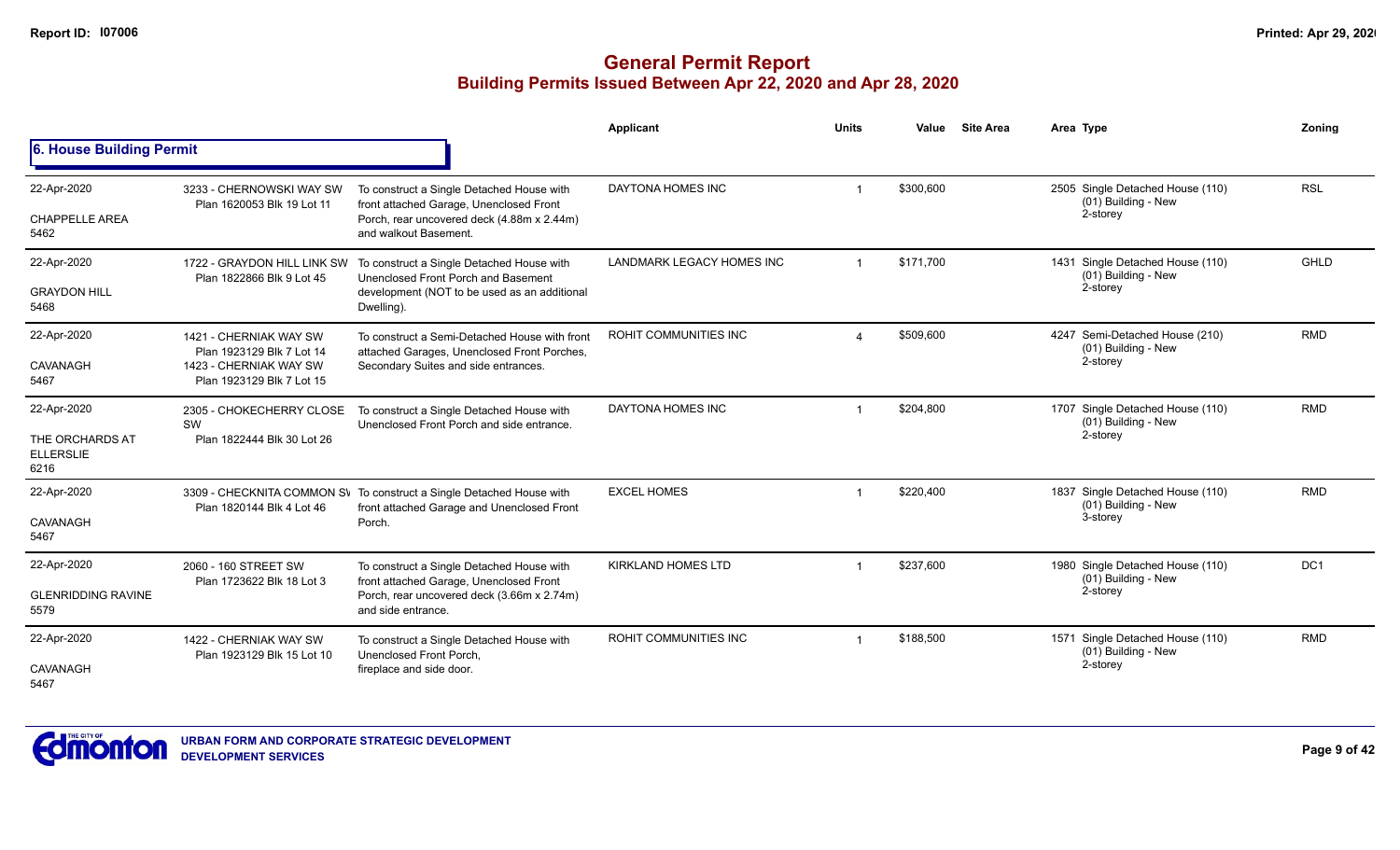|                                              |                                                                                                        |                                                                                                                                                                                                                                                                                                 | Applicant                                                       | <b>Units</b>   | Value     | <b>Site Area</b> | Area Type                                                             | Zoning          |
|----------------------------------------------|--------------------------------------------------------------------------------------------------------|-------------------------------------------------------------------------------------------------------------------------------------------------------------------------------------------------------------------------------------------------------------------------------------------------|-----------------------------------------------------------------|----------------|-----------|------------------|-----------------------------------------------------------------------|-----------------|
| 6. House Building Permit                     |                                                                                                        |                                                                                                                                                                                                                                                                                                 |                                                                 |                |           |                  |                                                                       |                 |
| 22-Apr-2020<br>THE UPLANDS<br>4464           | 2803 - 202 STREET NW<br>Plan 1721594 Blk 2 Lot 1                                                       | To construct a Single Detached House with<br>front attached Garage, Unenclosed Front<br>Porch, rear uncovered deck (3.05m x 3.81m),<br>fireplace and Basement development (NOT to<br>be used as an additional Dwelling) (1 Bed, 1<br>Bath, Recreation Room, Utility, NO Kitchen or<br>Wet Bar). | <b>HOMES BY AVI</b>                                             |                | \$235,600 |                  | 1963 Single Detached House (110)<br>(01) Building - New<br>2-storey   | <b>RSL</b>      |
| 22-Apr-2020<br><b>GRANVILLE</b><br>4551      | 4208 - GORESKY CLOSE NW<br>Plan 1321686 Blk 8 Lot 8                                                    | To construct a Single Detached House with<br>front attached Garage, Basement development<br>with wet bar (NOT to be used as an additional<br>Dwelling), fireplace, uncovered deck (2.74m x<br>3.05m) and Unenclosed Front Porch.                                                                | <b>ALLDRITT HOMES</b>                                           |                | \$200,200 |                  | 1741 Single Detached House (110)<br>$(01)$ Building - New<br>bungalow | <b>RSL</b>      |
| 23-Apr-2020<br><b>PEMBINA</b><br>3340        | 12815C - CUMBERLAND ROAD<br><b>NW</b><br>Condo Common Area (Plan<br>1621637)                           | To construct 4 Units Row Housing with<br>attached Garages and uncovered decks (Units<br>5, 6, 7, 8, 8                                                                                                                                                                                           | <b>QUALICO DEVELOPMENTS WEST LTD/C</b><br><b>STREETSIDE DEV</b> |                | \$538.200 |                  | 4485 Row House (330)<br>(01) Building - New<br>3-storey               | RF <sub>6</sub> |
| 23-Apr-2020<br><b>SCHONSEE</b><br>2700       | 17316 - 81 STREET NW<br>Plan 1525206 Blk 4 Lot 28<br>17318 - 81 STREET NW<br>Plan 1525206 Blk 4 Lot 29 | To construct a Semi-Detached House with front<br>attached Garages and Unenclosed Front<br>Porches.                                                                                                                                                                                              | <b>BEDROCK HOMES LTD</b>                                        | $\overline{2}$ | \$331,900 |                  | 2766 Semi-Detached House (210)<br>(01) Building - New                 | RF4             |
| 23-Apr-2020<br><b>CHAPPELLE AREA</b><br>5462 | 8758 - CARSON WAY SW<br>Plan 1823130 Blk 20 Lot 24                                                     | To construct a Single Detached House with<br>front attached Garage, Unenclosed Front Porch<br>and side door.                                                                                                                                                                                    | STERLING HOMES EDMONTON LTD.                                    |                | \$213,400 |                  | 1778 Single Detached House (110)<br>(01) Building - New<br>2-storey   | <b>RMD</b>      |
| 23-Apr-2020<br><b>EDGEMONT</b><br>4462       | Plan 1822455 Blk 28 Lot 37                                                                             | 638 - EAGLESON CRESCENT N\ To construct a Single Detached House with<br>front attached Garage, Unenclosed Front Porch<br>and rear uncovered deck (2.59m x 3.05m) over<br>walkout Basement.                                                                                                      | <b>ROHIT COMMUNITIES INC</b>                                    |                | \$245,200 |                  | 2043 Single Detached House (110)<br>(01) Building - New<br>2-storey   | <b>RMD</b>      |

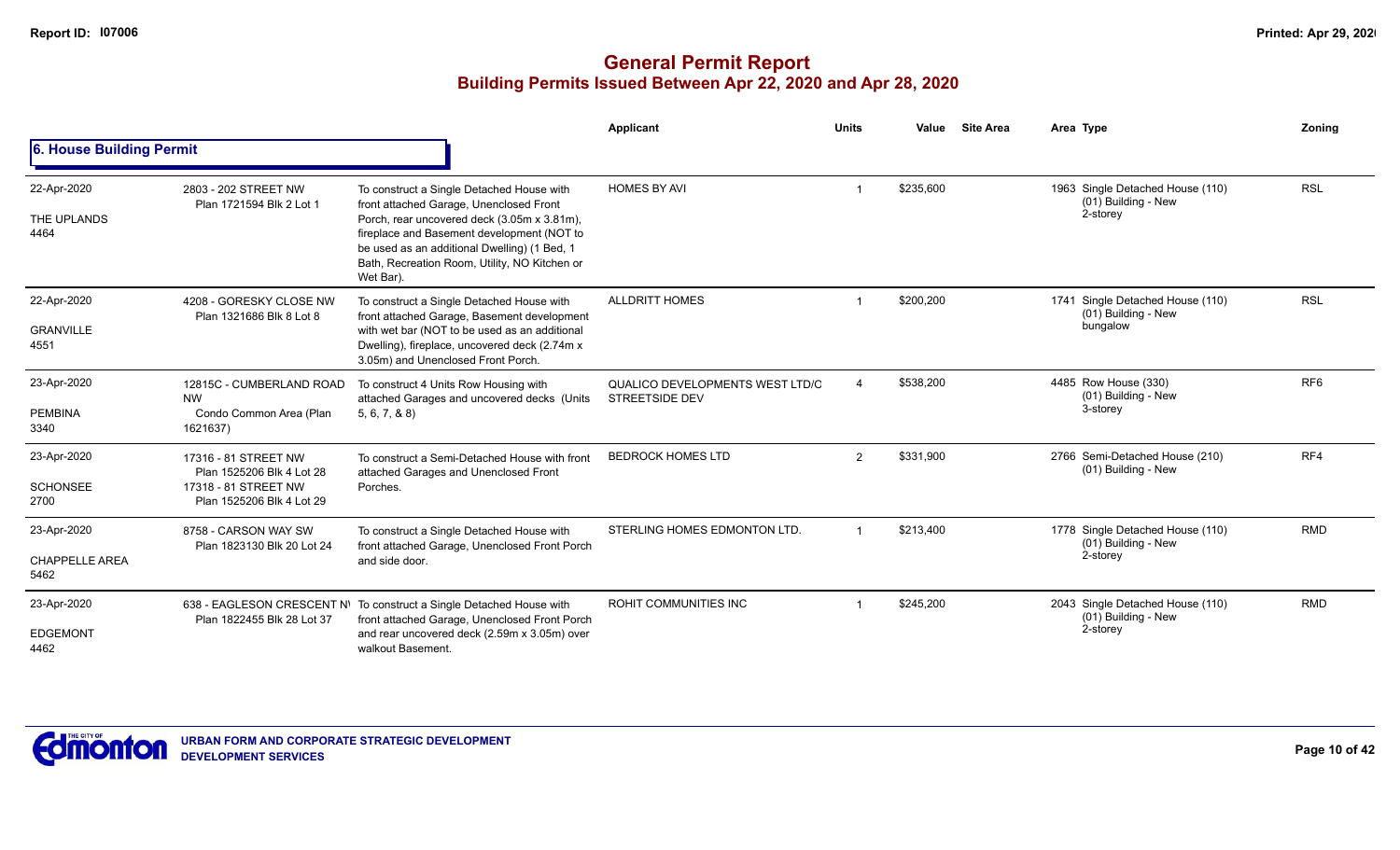|                                              |                                                                                                                |                                                                                                                                     | <b>Applicant</b>                        | <b>Units</b>   | Value     | <b>Site Area</b> | Area Type                                                           | Zoning          |
|----------------------------------------------|----------------------------------------------------------------------------------------------------------------|-------------------------------------------------------------------------------------------------------------------------------------|-----------------------------------------|----------------|-----------|------------------|---------------------------------------------------------------------|-----------------|
| 6. House Building Permit                     |                                                                                                                |                                                                                                                                     |                                         |                |           |                  |                                                                     |                 |
| 23-Apr-2020<br><b>CHAPPELLE AREA</b><br>5462 | 2117 - CASSIDY WYND SW<br>Plan 1921984 Blk 10 Lot 157<br>2115 - CASSIDY WYND SW<br>Plan 1921984 Blk 10 Lot 158 | To construct a Semi-Detached House with front<br>attached Garages.                                                                  | <b>BROOKFIELD RESIDENTIAL PROPERTIE</b> | $\overline{2}$ | \$361.300 |                  | 3011 Semi-Detached House (210)<br>(01) Building - New<br>2-storey   | RF <sub>5</sub> |
| 23-Apr-2020<br><b>LAUREL</b><br>6444         | 1710 - 25A STREET NW<br>Plan 1722382 Blk 9 Lot 61                                                              | To construct a Single Detached House with<br>Unenclosed Front Porch, rear uncovered deck<br>$(6.10m \times 1.83m)$ , and side door. | <b>ART HOMES</b>                        |                | \$179,800 |                  | 1498 Single Detached House (110)<br>(01) Building - New<br>2-storey | DC1             |
| 23-Apr-2020<br><b>EDGEMONT</b><br>4462       | 1316 - ERKER CRESCENT NW<br>Plan 1920642 Blk 2 Lot 21<br>1314 - ERKER CRESCENT NW<br>Plan 1920642 Blk 2 Lot 22 | To construct a Semi-Detached House with front<br>attached Garages and Unenclosed Front<br>Porches.                                  | ROHIT COMMUNITIES INC                   | $\overline{2}$ | \$335,300 |                  | 2794 Semi-Detached House (210)<br>(01) Building - New<br>2-storey   | RF4             |
| 23-Apr-2020<br>PAISLEY<br>5469               | 532 - PATERSON WAY SW<br>Plan 1821022 Blk 15 Lot 2                                                             | To construct a Single Detached House with<br>Unenclosed Front Porch.                                                                | BROOKFIELD RESIDENTIAL PROPERTIE        |                | \$207.500 |                  | 1729 Single Detached House (110)<br>(01) Building - New<br>2-storey | <b>HVLD</b>     |
| 23-Apr-2020<br><b>MAPLE</b><br>6441          | 3927 - 5 STREET NW<br>Plan 1623032 Blk 6 Lot 165                                                               | To construct a Single Detached House with<br>front attached Garage Unenclosed Front Porch<br>and fireplace.                         | <b>CRYSTAL CREEK HOMES</b>              |                | \$249,000 |                  | 2075 Single Detached House (110)<br>(01) Building - New<br>2-storey | <b>RMD</b>      |
| 23-Apr-2020<br><b>SCHONSEE</b><br>2700       | 17320 - 81 STREET NW<br>Plan 1525206 Blk 4 Lot 30<br>17322 - 81 STREET NW<br>Plan 1525206 Blk 4 Lot 31         | To construct a Semi- Detached House with<br>front attached Garages and Unenclosed Front<br>Porches.                                 | <b>BEDROCK HOMES LTD</b>                | 2              | \$331,900 |                  | 2766 Semi-Detached House (210)<br>(01) Building - New               | RF4             |
| 24-Apr-2020<br><b>STEWART GREENS</b><br>4486 | 20718 - 99A AVENUE NW<br>Plan 1524703 Blk 5 Lot 57                                                             | To construct a Single Detached House with<br>front attached Garage, Unenclosed Front Porch<br>and fireplace.                        | <b>KIRKLAND HOMES LTD</b>               |                | \$219,500 |                  | 1829 Single Detached House (110)<br>(01) Building - New<br>2-storey | <b>RMD</b>      |

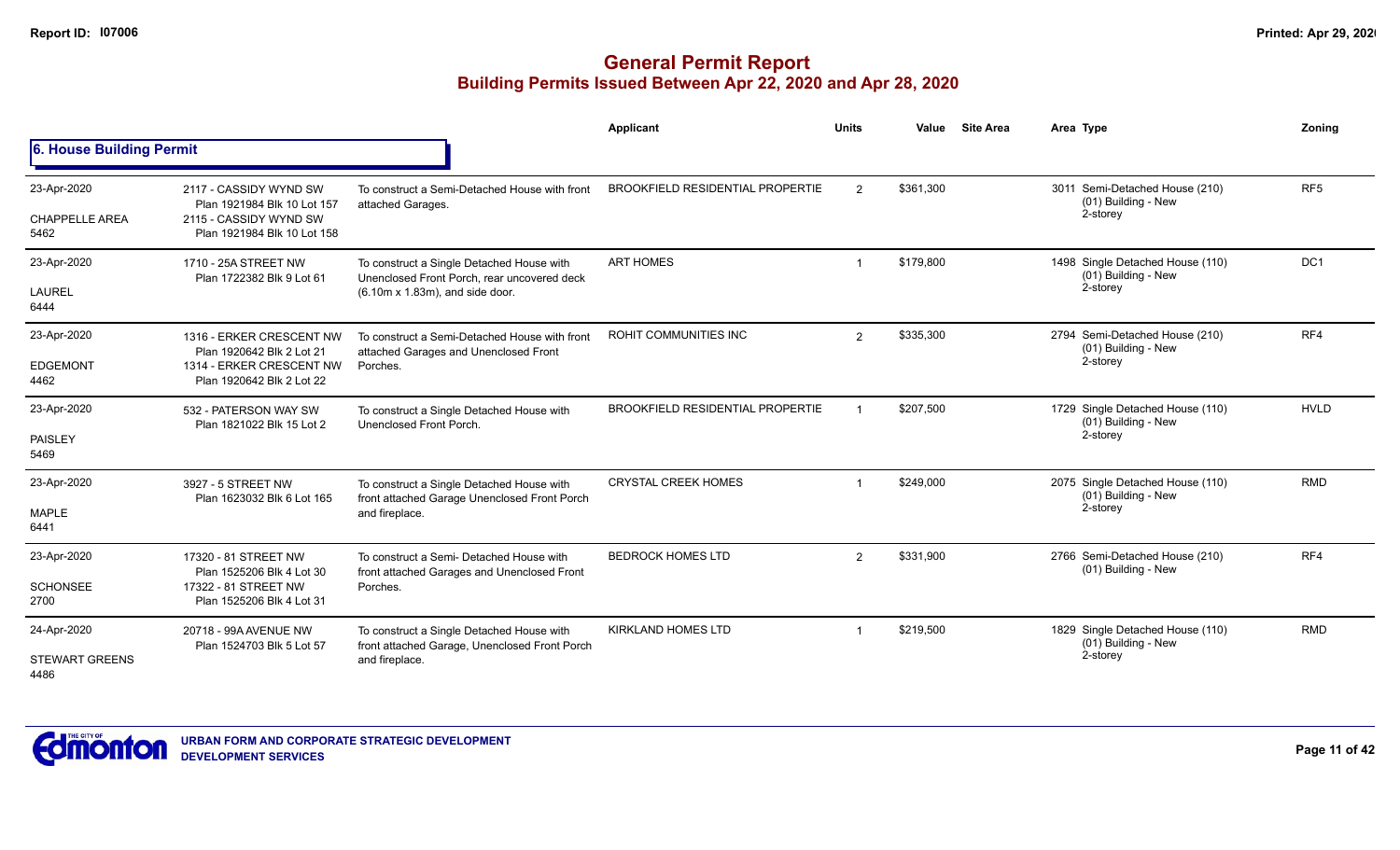|                                   |                                                      |                                                                                                                                           | Applicant                       | <b>Units</b>            | Value     | <b>Site Area</b> | Area Type                                               | Zoning      |
|-----------------------------------|------------------------------------------------------|-------------------------------------------------------------------------------------------------------------------------------------------|---------------------------------|-------------------------|-----------|------------------|---------------------------------------------------------|-------------|
| 6. House Building Permit          |                                                      |                                                                                                                                           |                                 |                         |           |                  |                                                         |             |
| 24-Apr-2020                       | 2616 - 192 STREET NW<br>Plan 1923051 Blk 15 Lot 27   | To construct a Single Detached House with<br>Unenclosed Front Porch.                                                                      | STERLING HOMES EDMONTON LTD.    |                         | \$150,500 |                  | 1254 Single Detached House (110)<br>(01) Building - New | <b>RPL</b>  |
| THE UPLANDS<br>4464               |                                                      |                                                                                                                                           |                                 |                         |           |                  | 2-storey                                                |             |
| 24-Apr-2020                       | 22234 - 99A AVENUE NW<br>Plan 1820330 Blk 23 Lot 105 | To construct a Single Detached House with<br>front attached Garage, Unenclosed Front Porch                                                | OXEYE INC O/A MILL STREET HOMES | $\overline{\mathbf{1}}$ | \$205.900 |                  | 1716 Single Detached House (110)<br>(01) Building - New | <b>RMD</b>  |
| SECORD<br>4487                    |                                                      | and rear uncovered deck (2.49m x 3.96m).                                                                                                  |                                 |                         |           |                  |                                                         |             |
| 24-Apr-2020                       | 2263 - PRICE LANE SW<br>Plan 1720738 Blk 7 Lot 159   | To construct a Single Detached House with<br>Unenclosed Front Porch, and rear uncovered                                                   | FIVE STAR HOMES INC             |                         | \$228,800 |                  | 1907 Single Detached House (110)<br>(01) Building - New | <b>HVLD</b> |
| PAISLEY<br>5469                   |                                                      | deck (1.22m x 2.13m).                                                                                                                     |                                 |                         |           | 2-storey         |                                                         |             |
| 24-Apr-2020                       | 9643 - 224 STREET NW<br>Plan 1723645 Blk 6 Lot 165   | To construct a Single Detached House with<br>front attached Garage and Unenclosed Front                                                   | PACESETTER HOMES LTD            |                         | \$195,800 |                  | 1632 Single Detached House (110)<br>(01) Building - New | <b>RMD</b>  |
| <b>SECORD</b><br>4487             |                                                      | Porch.                                                                                                                                    |                                 |                         |           |                  | 2-storey                                                |             |
| 24-Apr-2020                       | 17629 - 63A STREET NW<br>Plan 1922721 Blk 31 Lot 18  | To construct a Single Detached House with<br>Unenclosed Front Porch, Basement                                                             | STERLING HOMES EDMONTON LTD.    |                         | \$170,000 |                  | 1417 Single Detached House (110)<br>(01) Building - New | <b>RPL</b>  |
| MCCONACHIE AREA<br>2521           |                                                      | development (NOT to be used as an additional<br>Dwelling) (1 bedroom, 1 bathroom, mechanical<br>room) and side door.                      |                                 | 2-storey                |           |                  |                                                         |             |
| 24-Apr-2020                       | 17555 - 122 STREET NW                                | To construct a Single Detached House with<br>front attached Garage, Basement development                                                  | <b>COVENTRY HOMES INC</b>       |                         | \$233,300 |                  | 1944 Single Detached House (110)<br>(01) Building - New | <b>RSL</b>  |
| <b>RAPPERSWILL</b><br>3370        | Plan 1525031 Blk 109 Lot 54                          | (NOT to be used as an additional Dwelling) and<br>Unenclosed Front Porch (2.13m x1.52m). 2<br>bedroom, bathroom, mech room & family room) |                                 |                         |           |                  | 2-storey                                                |             |
| 24-Apr-2020                       | 15623 - 16 AVENUE SW<br>Plan 1922609 Blk 25 Lot 12   | To construct a Single Detached House with<br>front attached Garage, Unenclosed Front Porch                                                | PARKWOOD MASTER BUILDER INC     |                         | \$282,100 |                  | 2351 Single Detached House (110)<br>(01) Building - New | <b>RSL</b>  |
| <b>GLENRIDDING RAVINE</b><br>5579 |                                                      | and fireplace.                                                                                                                            |                                 |                         |           |                  | 2-storey                                                |             |

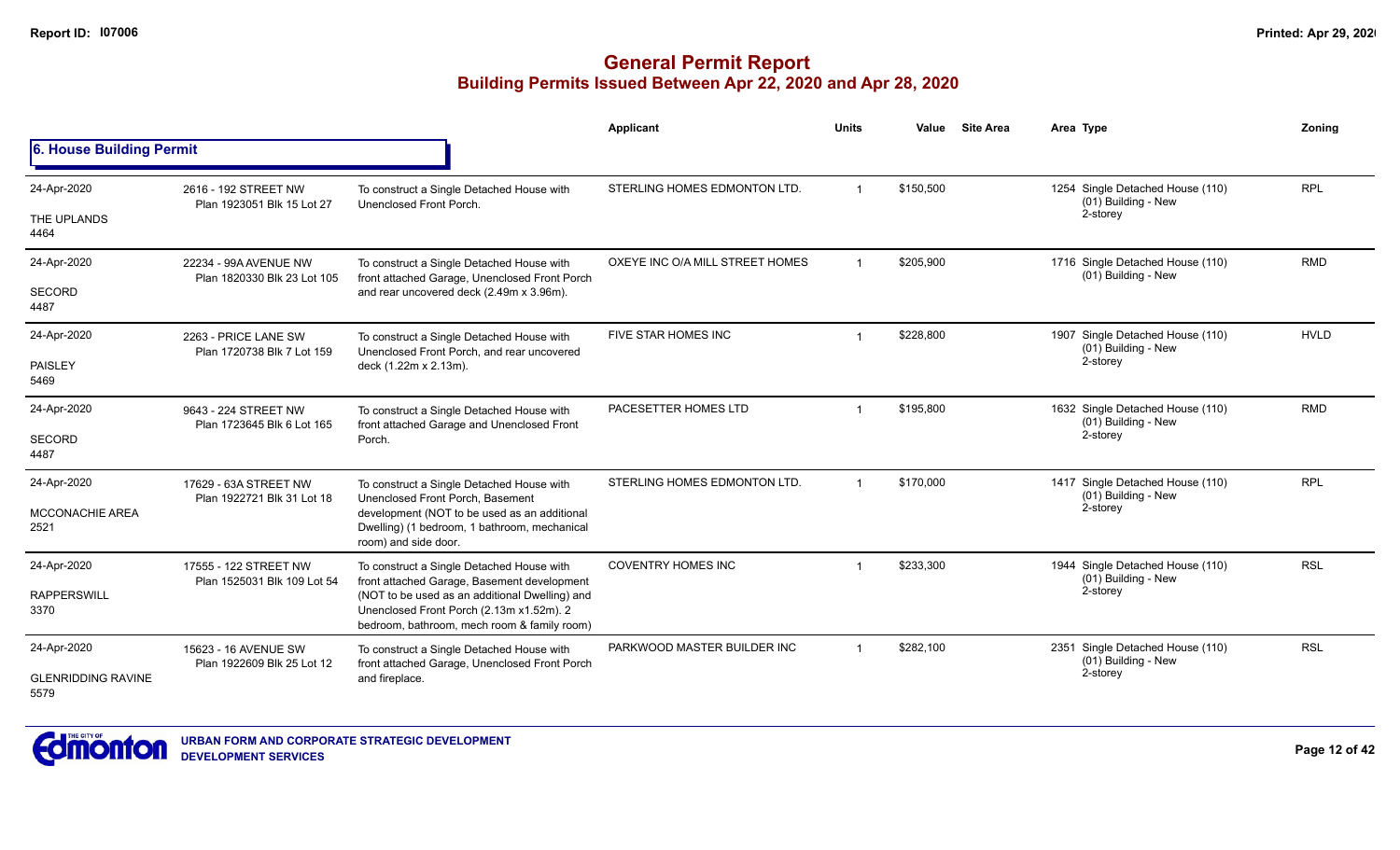|                                               |                                                      |                                                                                                                                                                                                                                             | <b>Applicant</b>               | <b>Units</b>   | Value     | <b>Site Area</b> | Area Type                                                           | Zoning          |
|-----------------------------------------------|------------------------------------------------------|---------------------------------------------------------------------------------------------------------------------------------------------------------------------------------------------------------------------------------------------|--------------------------------|----------------|-----------|------------------|---------------------------------------------------------------------|-----------------|
| 6. House Building Permit                      |                                                      |                                                                                                                                                                                                                                             |                                |                |           |                  |                                                                     |                 |
| 24-Apr-2020<br><b>CY BECKER</b><br>2611       | 17087 - 46 STREET NW<br>Plan 1923410 Blk 15 Lot 57   | To construct a Single Detached House with<br>front attached Garage, uncovered deck (4.27m<br>x 3.05m @1.67m in Height) and Unenclosed<br>Front Porch (1.83m x 1.52m).                                                                       | <b>COVENTRY HOMES INC</b>      |                | \$281,400 |                  | 2345 Single Detached House (110)<br>(01) Building - New<br>2-storey | <b>RSL</b>      |
| 24-Apr-2020<br><b>EDGEMONT</b><br>4462        | 450 - EDGEMONT ROAD NW<br>Plan 1820200 Blk 26 Lot 97 | To construct a Single Detached House with<br>front attached Garage, Basement development<br>(NOT to be used as an additional Dwelling),<br>fireplace, uncovered deck (5.77m x 3.05m) and<br>Unenclosed Front Porch.                         | STREETSIDE DEVELOPMENTS        |                | \$170,300 |                  | 1419 Single Detached House (110)<br>(01) Building - New<br>bungalow | <b>RSL</b>      |
| 24-Apr-2020<br><b>WINDERMERE</b><br>5570      | 17833 - 9A AVENUE SW<br>Plan 1520722 Blk 15 Lot 65   | To construct a Single Detached House with<br>front attached Garage, balcony (above covered<br>deck), rear covered deck (5.49m x 2.59m), rear<br>uncovered deck (5.49m x 1.07m), and Side<br>door.                                           | N/A                            |                | \$351.900 |                  | 3060 Single Detached House (110)<br>(01) Building - New<br>2-storey | <b>RSL</b>      |
| 27-Apr-2020<br><b>MCCONACHIE AREA</b><br>2521 | 6486 - 177A AVENUE NW<br>Plan 1721305 Blk 23 Lot 62  | To construct a Single Detached House with<br>Unenclosed Front Porch and fireplace.                                                                                                                                                          | CONNA HOMES MASTER BUILDER INC |                | \$172,500 |                  | 1500 Single Detached House (110)<br>(01) Building - New<br>2-storey | <b>RMD</b>      |
| 27-Apr-2020<br>PARKALLEN<br>5310              | 6331 - 112 STREET NW<br>Plan 2428HW Blk 8 Lot 44     | To construct a Single Detached House with<br>Unenclosed Front Porch, rear uncovered deck<br>(5.23m x 3.66m), Secondary Suite and side<br>entrance. 3 Bedrooms, 1 Bathroom, 1 Kitchen, 1<br>Living Room, 1 Mech Room.                        | <b>FRANKEN HOMES LTD</b>       | $\overline{2}$ | \$288,000 |                  | 2400 Single Detached House (110)<br>(01) Building - New<br>2-storey | RF <sub>1</sub> |
| 27-Apr-2020<br><b>HIGH PARK</b><br>4200       | 10727 - 155 STREET NW<br>Plan 2020795 Blk 13 Lot 6A  | To construct a Single Detached House with<br>Unenclosed Front Porch, rear uncovered deck<br>(2.9m x 3.66m), side door and to develop a<br>Secondary Suite in the Basement. 2 bedroom,<br>bathroom, mech room, laundry room, kitchen<br>area | <b>TECH VIEW HOMES LTD</b>     | $\overline{2}$ | \$224,200 |                  | 1868 Single Detached House (110)<br>(01) Building - New<br>2-storey | RF <sub>1</sub> |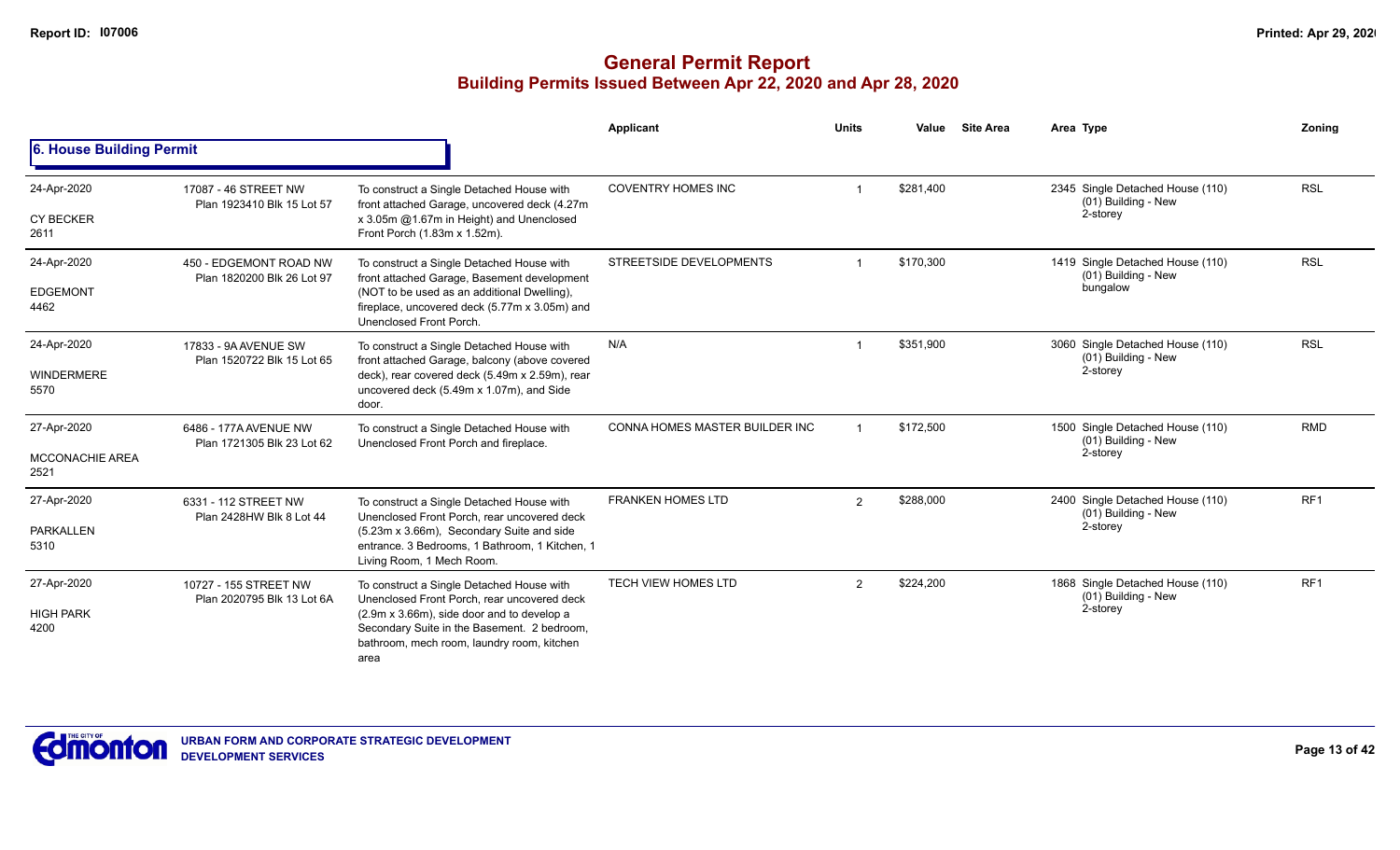|                                                           |                                                                                                            |                                                                                                                                                                                               | Applicant                        | <b>Units</b> | Value     | <b>Site Area</b> | Area Type                                                           | Zoning          |
|-----------------------------------------------------------|------------------------------------------------------------------------------------------------------------|-----------------------------------------------------------------------------------------------------------------------------------------------------------------------------------------------|----------------------------------|--------------|-----------|------------------|---------------------------------------------------------------------|-----------------|
| 6. House Building Permit                                  |                                                                                                            |                                                                                                                                                                                               |                                  |              |           |                  |                                                                     |                 |
| 27-Apr-2020<br><b>KESWICK AREA</b><br>5576                | 4048 - KINSELLA WAY SW<br>Plan 1920220 Blk 2 Lot 23<br>4050 - KINSELLA WAY SW<br>Plan 1920220 Blk 2 Lot 24 | To construct a Semi-detached House with front<br>attached Garage(s), Unenclosed Front<br>Porch(s), rear uncovered deck (Lot 23 - 3.05m<br>x 3.05m, Lot 24 - 2.74m x 2.74m) and side<br>doors. | AKASH HOMES LTD                  | 2            | \$365,300 |                  | 3044 Semi-Detached House (210)<br>(01) Building - New<br>2-storey   | RMD, RMD        |
| 27-Apr-2020<br><b>HIGHLANDS</b><br>2330                   | 11425 - 67 STREET NW<br>Plan 1722481 Blk 16 Lot 8A<br>11429 - 67 STREET NW<br>Plan 1722481 Blk 16 Lot 8B   | To construct a Semi-detached House with<br>Unenclosed Porche(s) and to develop<br>Secondary suites in the Basement(s). (PWF<br>Foundation)                                                    | 1191979 ALBERTA LTD              |              | \$421,900 |                  | 3516 Semi-Detached House (210)<br>(01) Building - New<br>3-storey   | RF <sub>1</sub> |
| 27-Apr-2020<br>27-Apr-2020<br><b>GRAYDON HILL</b><br>5468 | 2103 - GRAYDON HILL<br><b>CRESCENT SW</b><br>Plan 1822866 Blk 9 Lot 30                                     | To construct a Single Detached House with<br>Unenclosed Front Porch.                                                                                                                          | STERLING HOMES EDMONTON LTD.     |              | \$150,500 |                  | 1254 Single Detached House (110)<br>(01) Building - New<br>2-storey | GHLD            |
| 27-Apr-2020<br><b>MCCONACHIE AREA</b><br>2521             | 17635 - 58 STREET NW<br>Plan 1722177 Blk 21 Lot 300                                                        | To construct a 4 units Row House building<br>(units 94 to 97).                                                                                                                                | BRZ PARTNERSHIP ARCHITECTURE INC |              | \$747,000 |                  | 6225 Row House (330)<br>(01) Building - New<br>3-storey             | RA7             |
| 27-Apr-2020<br><b>DESROCHERS AREA</b><br>5463             | 2646 - DONAGHEY CRESCENT<br>SW<br>Plan 1923442 Blk 20 Lot 52                                               | To construct a Single Detached House with<br>front attached Garage, Unenclosed Front<br>Porch, walkout basement and side entrance.                                                            | PACESETTER HOMES LTD             |              | \$292,600 |                  | 2438 Single Detached House (110)<br>(01) Building - New<br>2-storey | <b>RMD</b>      |
| 27-Apr-2020<br><b>DESROCHERS AREA</b><br>5463             | 2622 - DONAGHEY CRESCENT<br>SW<br>Plan 1923442 Blk 20 Lot 40                                               | To construct a Single Detached House with<br>front attached Garage, Unenclosed Front<br>Porch, rear uncovered deck (3.66m x 3.05m)<br>and solar photovoltaic system.                          | JAYMAN MASTERBUILT INC           |              | \$232,100 |                  | 1934 Single Detached House (110)<br>(01) Building - New<br>2-storey | <b>RMD</b>      |
| 27-Apr-2020<br><b>GLENRIDDING RAVINE</b><br>5579          | 15655 - 15 AVENUE SW<br>Plan 1823052 Blk 24 Lot 31                                                         | To construct a Single Detached House with<br>front attached Garage, Unenclosed Front Porch<br>and fireplace.                                                                                  | <b>HOMES BY AVI</b>              |              | \$296,600 |                  | 2472 Single Detached House (110)<br>(01) Building - New<br>2-storey | <b>RSL</b>      |

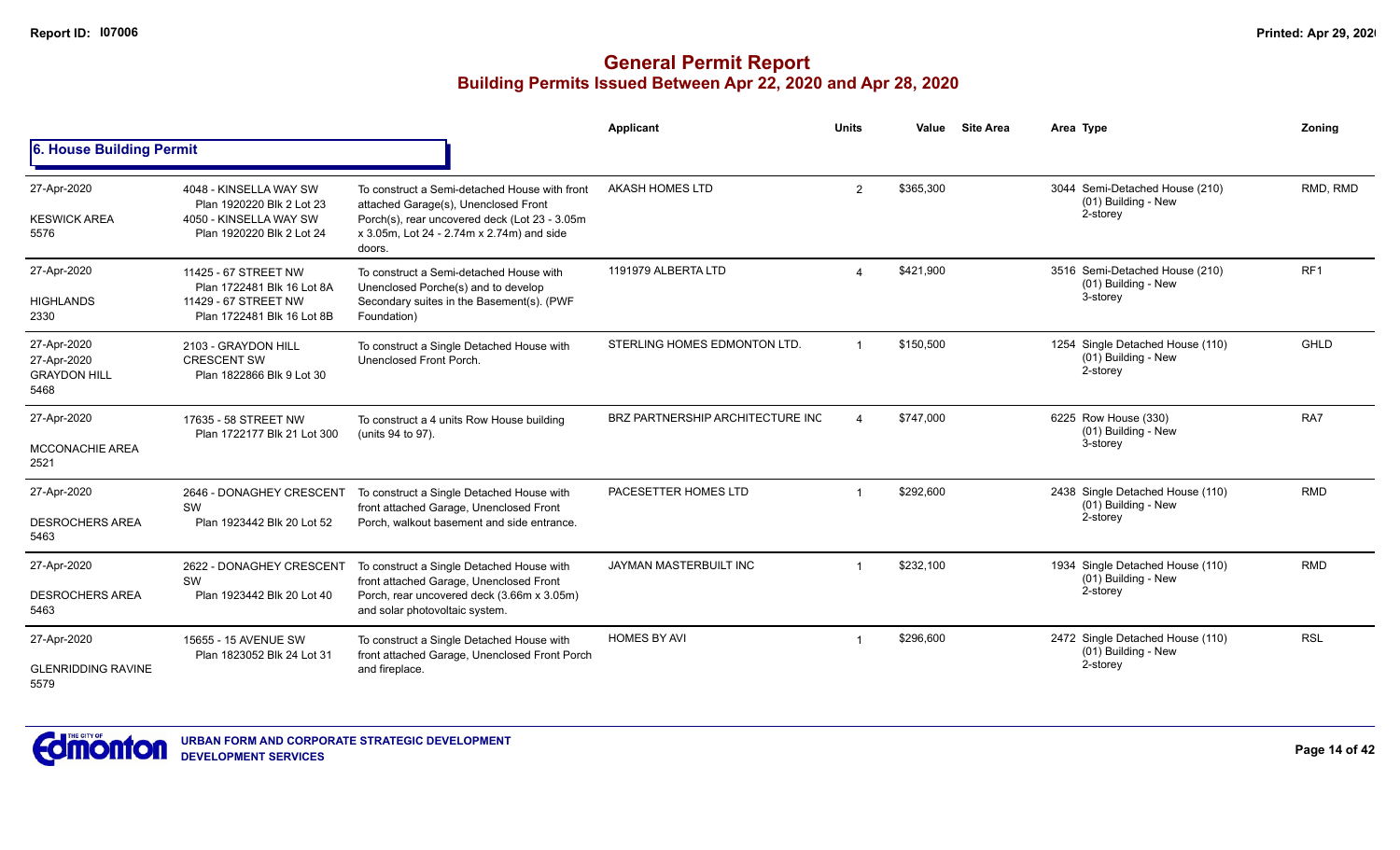|                                                  |                                                                        |                                                                                                                                                                                             | <b>Applicant</b>                 | <b>Units</b>   | Value     | <b>Site Area</b> | Area Type                                                           | Zoning          |
|--------------------------------------------------|------------------------------------------------------------------------|---------------------------------------------------------------------------------------------------------------------------------------------------------------------------------------------|----------------------------------|----------------|-----------|------------------|---------------------------------------------------------------------|-----------------|
| 6. House Building Permit                         |                                                                        |                                                                                                                                                                                             |                                  |                |           |                  |                                                                     |                 |
| 27-Apr-2020<br><b>GLENRIDDING RAVINE</b><br>5579 | 1416 - 157 STREET SW<br>Plan 1723488 Blk 19 Lot 4                      | To construct a Single Detached House with<br>front attached Garage, Unenclosed Front<br>Porch, fireplace and side door.                                                                     | <b>HOMES BY AVI</b>              |                | \$283,200 |                  | 2360 Single Detached House (110)<br>(01) Building - New<br>2-storey | <b>RSL</b>      |
| 27-Apr-2020<br><b>KESWICK AREA</b><br>5576       | 2483 - KELLY CIRCLE SW<br>Plan 1723548 Blk 13 Lot 2                    | To construct a Single Detached House with<br>Unenclosed Front Porch, rear uncovered deck<br>$(3.05m \times 3.05m)$ .                                                                        | <b>LANDMARK LEGACY HOMES INC</b> | $\overline{1}$ | \$215,900 |                  | 1799 Single Detached House (110)<br>(01) Building - New<br>2-storey | <b>RPL</b>      |
| 27-Apr-2020<br><b>GRAYDON HILL</b><br>5468       | 2091 - GRAYDON HILL<br><b>CRESCENT SW</b><br>Plan 1822866 Blk 9 Lot 24 | To construct a Single Detached House with<br>Unenclosed Front Porch.                                                                                                                        | STERLING HOMES EDMONTON LTD.     | $\overline{1}$ | \$169,800 |                  | 1415 Single Detached House (110)<br>(01) Building - New<br>2-storey | <b>GHLD</b>     |
| 27-Apr-2020<br><b>WALKER</b><br>6662             | 2160 - 51 STREET SW<br>Plan 1822899 Blk 6 Lot 36                       | To construct a Single Detached House with<br>Unenclosed Front Porch and Basement<br>development (NOT to be used as an additional<br>Dwelling)(1 bedroom, 1 bathroom, 1 mechanical<br>room). | MORRISON HOMES (EDMONTON) LTD    |                | \$171,600 |                  | 1430 Single Detached House (110)<br>(01) Building - New<br>2-storey | <b>RPL</b>      |
| 27-Apr-2020<br><b>CY BECKER</b><br>2611          | 17156 - 46 STREET NW<br>Plan 1923410 Blk 14 Lot 62                     | To construct a Single Detached House with<br>front attached Garage, Unenclosed Front Porch<br>and fireplace.                                                                                | <b>COVENTRY HOMES INC</b>        |                | \$255,100 |                  | 2126 Single Detached House (110)<br>(01) Building - New<br>2-storey | <b>RSL</b>      |
| 27-Apr-2020<br><b>WINDSOR PARK</b><br>5580       | 11707 - EDINBORO ROAD NW<br>Plan 1252AH Blk 34 Lot 12                  | To construct a Single Detached House with<br>Unenclosed Front Porch, fireplace and side<br>door.                                                                                            | <b>KANVI HOMES</b>               | $\mathbf 1$    | \$341,600 |                  | 2847 Single Detached House (110)<br>(01) Building - New<br>2-storey | RF <sub>1</sub> |
| 27-Apr-2020<br><b>LAUREL</b><br>6444             | 1441 - 24A STREET NW<br>Plan 1922780 Blk 11 Lot 16                     | To construct a Single Detached House with<br>front attached Garage, Unenclosed Front Porch<br>and fireplace.                                                                                | PARKWOOD MASTER BUILDER INC      | $\overline{1}$ | \$282,100 |                  | 2351 Single Detached House (110)<br>(01) Building - New<br>2-storey | <b>RSL</b>      |

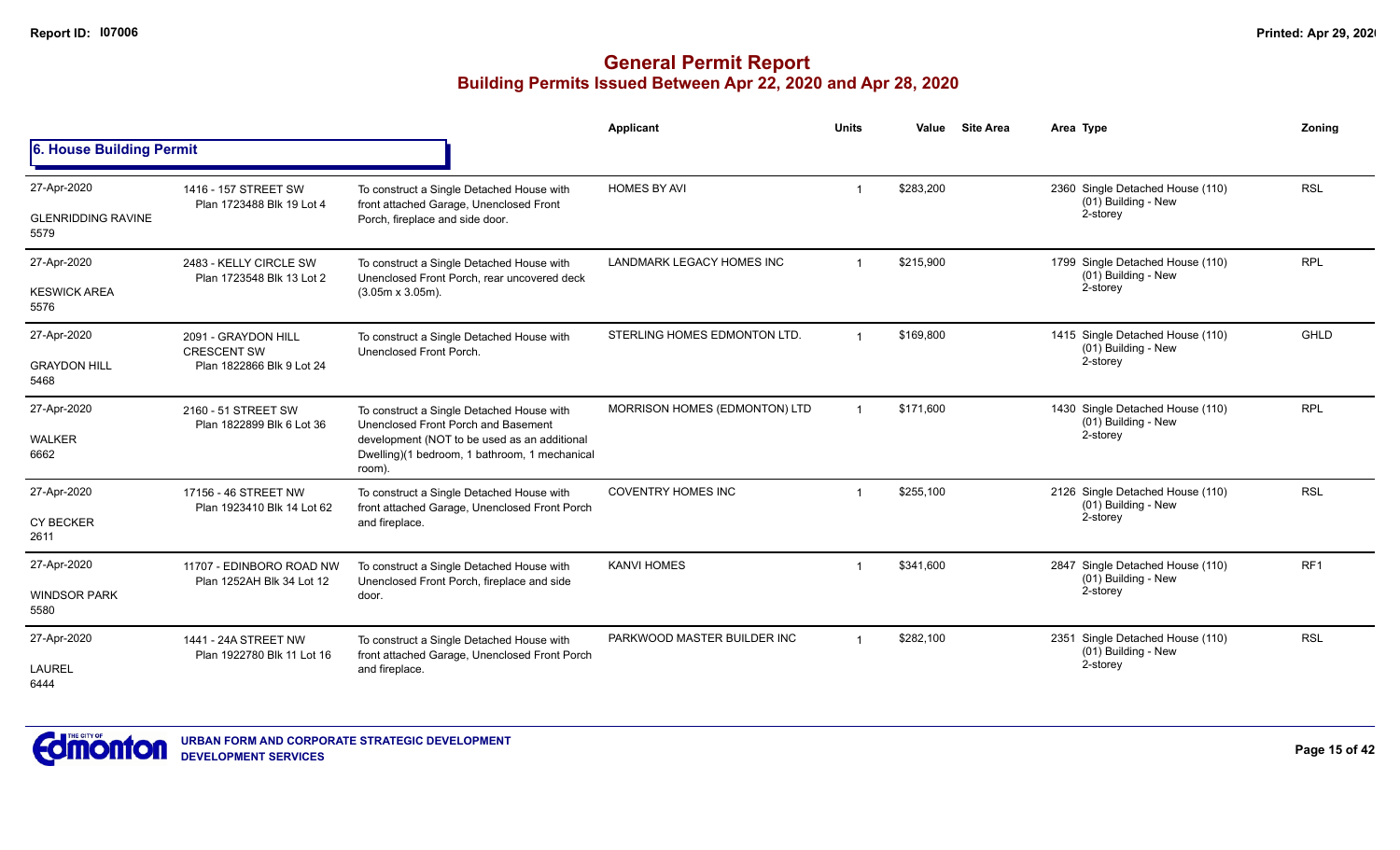|                                                    |                                                              |                                                                                                                                                                                                               | Applicant                   | <b>Units</b> | Value     | <b>Site Area</b> | Area Type                                                             | Zoning          |
|----------------------------------------------------|--------------------------------------------------------------|---------------------------------------------------------------------------------------------------------------------------------------------------------------------------------------------------------------|-----------------------------|--------------|-----------|------------------|-----------------------------------------------------------------------|-----------------|
| 6. House Building Permit                           |                                                              |                                                                                                                                                                                                               |                             |              |           |                  |                                                                       |                 |
| 27-Apr-2020<br><b>DESROCHERS AREA</b><br>5463      | 2652 - DONAGHEY CRESCENT<br>SW<br>Plan 1923442 Blk 20 Lot 55 | To construct a Single Detached House with<br>front attached Garage, Unenclosed Front<br>Porch, rear uncovered deck (3.35m x 4.57m)<br>and Basement development (NOT to be used as<br>an additional Dwelling). | <b>LANDMARK CLASSIC INC</b> |              | \$258,500 |                  | 2154 Single Detached House (110)<br>(01) Building - New<br>2-storey   | <b>RMD</b>      |
| 28-Apr-2020<br><b>CRESTWOOD</b><br>3140            | 9732 - 146 STREET NW<br>Plan 1922616 Blk 84 Lot 38A          | To construct a Single Detached House with<br>Unenclosed Front Porch, rear uncovered deck<br>(2.74m x 3.81m), fireplace(s), Basement<br>development (NOT to be used as an additional<br>Dwelling)              | ACE LANGE CONSTRUCTION LTD  |              | \$409,700 |                  | 3563 Single Detached House (110)<br>$(01)$ Building - New<br>2-storey | RF1             |
| 28-Apr-2020<br><b>HIGHLANDS</b><br>2330            | 5230 - ADA BOULEVARD NW<br>Plan 4556HW Blk 3 Lot 6           | To construct a Garden Suite.                                                                                                                                                                                  | <b>RITHOM SERVICES INC.</b> |              | \$143,800 |                  | 1250 Garden Suite (110)<br>(01) Building - New<br>2-storey            | RF1             |
| 28-Apr-2020<br><b>MACTAGGART</b><br>5477           | 5558 - MCLUHAN BLUFF NW<br>Plan 0626895 Blk 11 Lot 25        | To construct a Single Detached House with<br>front attached Garage, fireplace, secondary<br>suite on main floor (1 bedroom, 1 bathroom,<br>kitchen) uncovered deck                                            | N/A                         | 2            | \$435,500 |                  | 3787 Single Detached House (110)<br>(01) Building - New<br>2-storey   | RF1             |
| 28-Apr-2020<br><b>BRITANNIA YOUNGSTOWN</b><br>4060 | 10231 - 157 STREET NW<br>Plan 6818ET Blk 14 Lot 10           | To construct a Semi-detached House with<br>Unenclosed Front Porch(s), rear uncovered<br>deck (both Lots - 3.05m x 3.05m), fireplace(s),<br>side door(s) and to develop Secondary suite(s)<br>in the Basement. | <b>TECH VIEW HOMES LTD</b>  |              | \$417,400 |                  | 3478 Semi-Detached House (210)<br>(01) Building - New<br>2-storey     | RF4             |
| 28-Apr-2020<br><b>RIVERDALE</b><br>1210            | 10263 - 89 STREET NW<br>Plan RN37 Blk 3 Lot 32               | To construct a Garden Suite.                                                                                                                                                                                  | N/A                         |              | \$230,000 |                  | 2000 Garden Suite (110)<br>(01) Building - New<br>2-storey            | RF <sub>2</sub> |
| 28-Apr-2020<br>LAUREL<br>6444                      | 1934 - 20 STREET NW<br>Plan 1920713 Blk 10 Lot 37            | To construct a Single Detached House with<br>front attached Garage, and Unenclosed Front<br>Porch.                                                                                                            | N/A                         |              | \$351,600 |                  | 3057 Single Detached House (110)<br>(01) Building - New<br>2-storey   | <b>RSL</b>      |

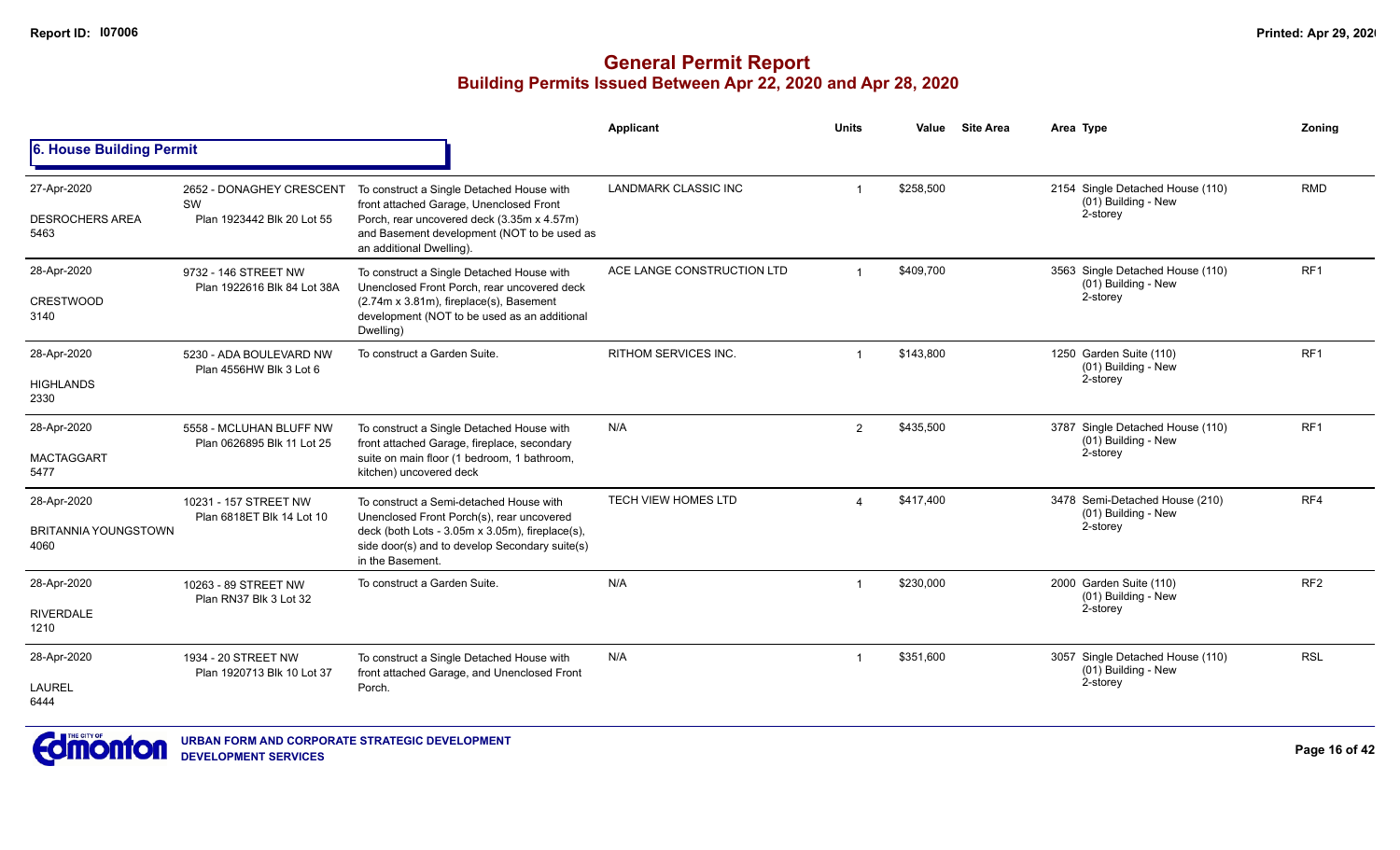|                                               |                                                                      |                                                                                                                                                                                                                                                                                     | Applicant                       | <b>Units</b> | Value     | <b>Site Area</b> | Area Type                                                           | Zoning          |
|-----------------------------------------------|----------------------------------------------------------------------|-------------------------------------------------------------------------------------------------------------------------------------------------------------------------------------------------------------------------------------------------------------------------------------|---------------------------------|--------------|-----------|------------------|---------------------------------------------------------------------|-----------------|
| 6. House Building Permit                      |                                                                      |                                                                                                                                                                                                                                                                                     |                                 |              |           |                  |                                                                     |                 |
| 28-Apr-2020<br><b>WINDSOR PARK</b><br>5580    | 8343 - SASKATCHEWAN DRIVE<br><b>NW</b><br>Plan 1621549 Blk 1 Lot 2   | To construct a Semi-detached House with front<br>Balcony, Unenclosed Front Porch(s), rear<br>uncovered deck (Left 3.05m x 5.84m, Right-<br>3.05m x 6.05m), fireplace(s), Basement<br>development(s) with wet bar (NOT to be used<br>as an additional Dwelling(s)) and side door(s). | <b>LOZEN DEVELOPMENTS LTD</b>   | 2            | \$575,500 |                  | 4796 Semi-Detached House (210)<br>(01) Building - New               | RF <sub>2</sub> |
| 28-Apr-2020<br><b>SECORD</b><br>4487          | 22246 - 99A AVENUE NW<br>Plan 1820330 Blk 23 Lot 108                 | To construct a Single Detached House with<br>front attached Garage, Unenclosed Front<br>Porch, rear uncovered deck (2.44m x 3.96m),<br>fireplace and walkout Basement.                                                                                                              | OXEYE INC O/A MILL STREET HOMES |              | \$206,400 |                  | 1720 Single Detached House (110)<br>(01) Building - New<br>2-storey | <b>RMD</b>      |
| 28-Apr-2020<br><b>MCCONACHIE AREA</b><br>2521 | 6007 - 180 AVENUE NW<br>Plan 1623830 Blk 20 Lot 26                   | To construct a Single Detached House with<br>Unenclosed Front Porch, rear Uncovered Deck<br>$(3.05m \times 3.51m)$ , and fireplace.                                                                                                                                                 | <b>GILL CUSTOM HOMES LTD</b>    |              | \$205,900 |                  | 1716 Single Detached House (110)<br>(01) Building - New<br>2-storey | <b>RPL</b>      |
| 28-Apr-2020<br>LAUREL<br>6444                 | 1224 - 26 STREET NW<br>Plan 1922494 Blk 8 Lot 64                     | To construct a Single Detached House with<br>front attached Garage, Unenclosed Front Porch<br>and SIDE DOOR.                                                                                                                                                                        | STERLING HOMES EDMONTON LTD.    |              | \$234,400 |                  | 1953 Single Detached House (110)<br>(01) Building - New<br>2-storey | <b>RSL</b>      |
| 28-Apr-2020<br><b>KESWICK AREA</b><br>5576    | 6079 - KING LANDING SW<br>Plan 1723517 Blk 4 Lot 11                  | To construct a Single Detached House with<br>front attached Garage, Unenclosed Front Porch<br>and Electric Fireplace.                                                                                                                                                               | <b>KANVI HOMES</b>              |              | \$274,100 |                  | 2284 Single Detached House (110)<br>(01) Building - New<br>2-storey | <b>RSL</b>      |
| 28-Apr-2020<br><b>DESROCHERS AREA</b><br>5463 | 360 - DESROCHERS<br><b>BOULEVARD SW</b><br>Plan 1521497 Blk 1 Lot 47 | To construct a Single Detached House<br>Unenclosed Front Porch.                                                                                                                                                                                                                     | LANDMARK LEGACY HOMES INC       |              | \$175,700 |                  | 1464 Single Detached House (110)<br>(01) Building - New<br>2-storey | DC <sub>2</sub> |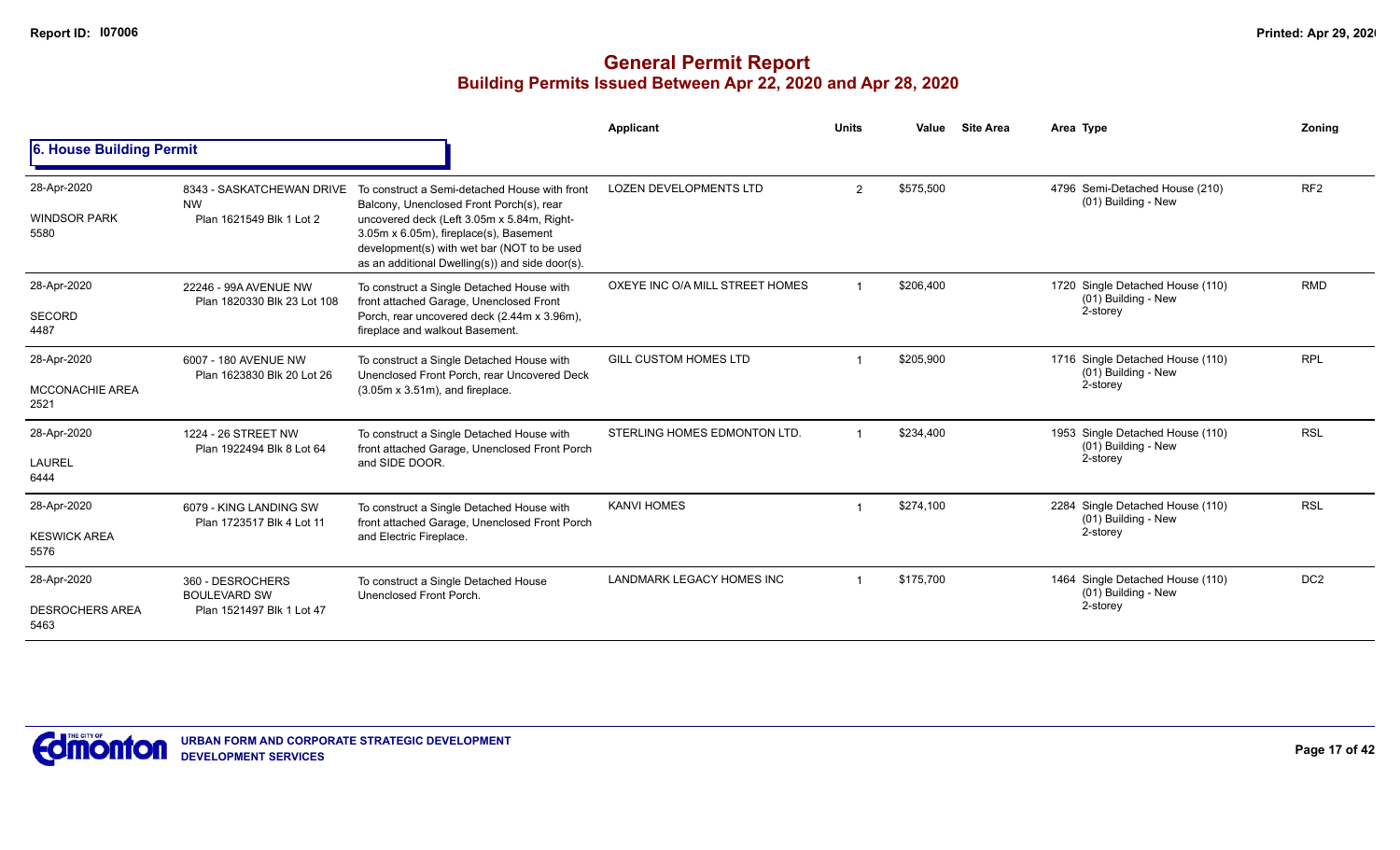## **General Permit Report Building Permits Issued Between Apr 22, 2020 and Apr 28, 2020**

|                                                            |                                                                        |                                                                                                                                                                                                       | Applicant                                      | <b>Units</b>   | Value     | <b>Site Area</b> | Area Type                                                           | Zoning     |
|------------------------------------------------------------|------------------------------------------------------------------------|-------------------------------------------------------------------------------------------------------------------------------------------------------------------------------------------------------|------------------------------------------------|----------------|-----------|------------------|---------------------------------------------------------------------|------------|
| 6. House Building Permit                                   |                                                                        |                                                                                                                                                                                                       |                                                |                |           |                  |                                                                     |            |
| 28-Apr-2020<br><b>GRAYDON HILL</b><br>5468                 | 2097 - GRAYDON HILL<br><b>CRESCENT SW</b><br>Plan 1822866 Blk 9 Lot 27 | To construct a Single Detached House with<br>Unenclosed Front Porch and Basement<br>development (NOT to be used as an additional<br>Dwelling)(1 bedroom, 1 bathroom, mechanical<br>room)              | STERLING HOMES EDMONTON LTD.                   |                | \$170,000 |                  | 1417 Single Detached House (110)<br>(01) Building - New<br>2-storey | GHLD       |
| 28-Apr-2020<br>LAUREL<br>6444                              | 2416 - 14 AVENUE NW<br>Plan 1922780 Blk 11 Lot 14                      | To construct a Single Detached House with<br>front attached Garage, Unenclosed Front<br>Porch, rear uncovered deck (3.05m x 3.66m)<br>over walkout Basement, fireplace and side<br>door.              | <b>VICTORY HOMES LTD</b>                       |                | \$269.800 |                  | 2248 Single Detached House (110)<br>(01) Building - New<br>2-storey | <b>RSL</b> |
| 28-Apr-2020<br><b>GLENRIDDING RAVINE</b><br>5579           | 2039 - 159 STREET SW<br>Plan 1823043 Blk 16 Lot 6                      | To construct a Single Detached House with<br>front attached Garage, Unenclosed Front<br>Porch, rear uncovered deck (7.92m x 3.05m).                                                                   | MORRISON HOMES (EDMONTON) LTD                  |                | \$273.600 |                  | 2280 Single Detached House (110)<br>(01) Building - New<br>2-storey | <b>RSL</b> |
| 28-Apr-2020<br><b>GLENRIDDING RAVINE</b><br>5579           | 1412 - 157 STREET SW<br>Plan 1723488 Blk 19 Lot 5                      | To construct a Single Detached House with<br>front attached Garage and Unenclosed Front<br>Porch.                                                                                                     | PACESETTER HOMES LTD                           |                | \$293,200 |                  | 2443 Single Detached House (110)<br>(01) Building - New<br>2-storey | <b>RSL</b> |
| 28-Apr-2020<br>THE ORCHARDS AT<br><b>ELLERSLIE</b><br>6216 | 1599 - PLUM CIRCLE SW<br>Plan 1923076 Blk 21 Lot 112                   | To construct a Single Detached House with<br>front attached Garage, Unenclosed Front<br>Porch, rear uncovered deck (3.05m x 3.66m)<br>over walkout Basement and fireplace.                            | <b>HOMES BY AVI</b>                            | -1             | \$260.900 |                  | 2174 Single Detached House (110)<br>(01) Building - New<br>2-storey | <b>RMD</b> |
| 28-Apr-2020<br><b>MCCONACHIE AREA</b><br>2521              | 17936 - 62 STREET NW<br>Plan 1823225 Blk 30 Lot 7                      | To construct a Single Detached House with<br>Unenclosed Front Porch, rear uncovered deck<br>$(3.96m \times 2.44m)$ and side entrance                                                                  | <b>MONTORIO HOMES LTD</b>                      |                | \$162,000 |                  | 1350 Single Detached House (110)<br>(01) Building - New<br>2-storey | <b>RPL</b> |
| 28-Apr-2020<br><b>KESWICK AREA</b><br>5576                 | 3467 - KESWICK BOULEVARD<br><b>SW</b><br>Plan 1620195 Blk 12 Lot 43    | To construct a Single Detached House with<br>front attached Garage, Unenclosed Front<br>Porch, rear covered Balcony, partial basement<br>development (Mudroom, Walk-in closet Only)<br>and fireplace. | ONYX ROCK DEVELOPMENTS LTD,<br>STANLEY ABRAHAM | $\overline{1}$ | \$382,900 |                  | 3191 Single Detached House (110)<br>(01) Building - New<br>2-storey | <b>RSL</b> |



**URBAN FORM AND CORPORATE STRATEGIC DEVELOPMENT DEVELOPMENT SERVICES**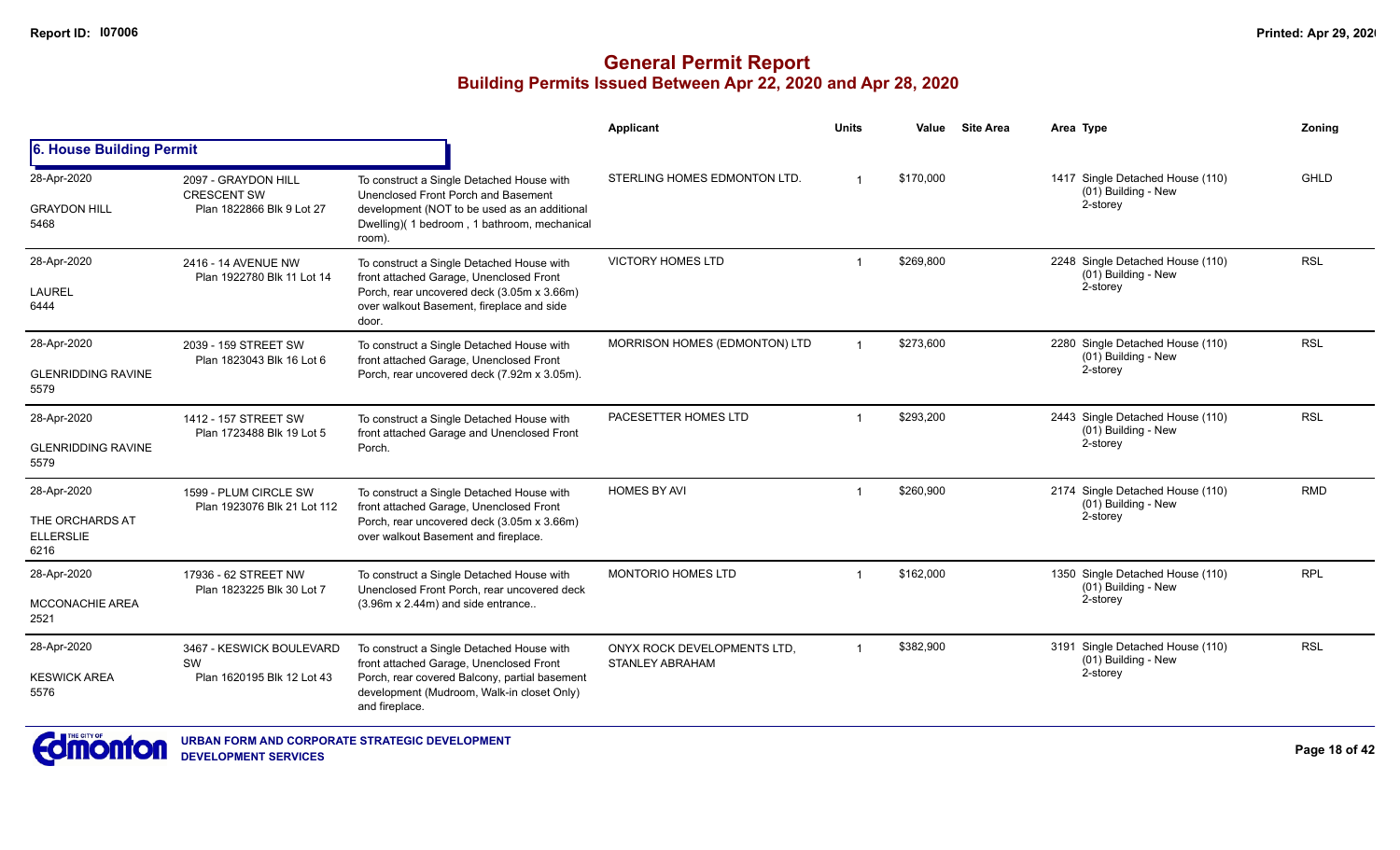|                                                  |                                                                                                          |                                                                                                                                                                                                                                   | <b>Applicant</b>             | <b>Units</b>   | <b>Site Area</b><br>Value | Area Type                                                           | Zoning          |
|--------------------------------------------------|----------------------------------------------------------------------------------------------------------|-----------------------------------------------------------------------------------------------------------------------------------------------------------------------------------------------------------------------------------|------------------------------|----------------|---------------------------|---------------------------------------------------------------------|-----------------|
| 6. House Building Permit                         |                                                                                                          |                                                                                                                                                                                                                                   |                              |                |                           |                                                                     |                 |
| 28-Apr-2020<br><b>KESWICK AREA</b><br>5576       | 1985 - KROETSCH CRESCENT<br>SW<br>Plan 1920225 Blk 8 Lot 1                                               | To construct a Single Detached House with<br>Unenclosed Front Porch and solar photovoltaic<br>system.                                                                                                                             | JAYMAN MASTERBUILT INC       |                | \$211,400                 | 1762 Single Detached House (110)<br>(01) Building - New<br>2-storey | <b>RMD</b>      |
| 28-Apr-2020<br>CHARLESWORTH<br>6661              | 4131 - 5 AVENUE SW<br>Plan 1723655 Blk 1 Lot 101                                                         | To construct a Single Detached House with<br>front attached Garage and Unenclosed Front<br>Porch.                                                                                                                                 | <b>DOLCE VITA HOMES</b>      |                | \$259,200                 | 2160 Single Detached House (110)<br>(01) Building - New<br>2-storey | RMD, RMD        |
| 28-Apr-2020<br><b>MCQUEEN</b><br>3300            | 14424 - 110 AVENUE NW<br>Plan 1361NY Blk 21 Lot 16A                                                      | To construct a Single Detached House with<br>Unenclosed Front Porch, rear uncovered decks<br>(deck 1, 2.90m x 2.13m; deck 2, 2.44m x<br>1.22m), fireplace and Basement development<br>(NOT to be used as an additional Dwelling). | URBIS DEVELOPMENTS LTD       |                | \$300,000                 | 2500 Single Detached House (110)<br>(01) Building - New<br>2-storey | RF <sub>1</sub> |
| 28-Apr-2020<br><b>ROSENTHAL</b><br>4750          | 8127 - 222 STREET NW<br>Plan 1823188 Blk 21 Lot 46<br>8129 - 222 STREET NW<br>Plan 1823188 Blk 21 Lot 47 | To construct a Semi-Detached House with front<br>attached Garages, Unenclosed Front Porches,<br>rear uncovered decks (4.88m x 3.05m),<br>Basement developments (NOT to be used as an<br>additional Dwelling) and fireplaces.      | <b>HOMES BY AVI</b>          | $\overline{2}$ | \$286,800                 | 2390 Semi-Detached House (210)<br>(01) Building - New<br>bungalow   | RF4             |
| 7. Other Misc. Building Permits                  |                                                                                                          |                                                                                                                                                                                                                                   |                              |                |                           |                                                                     |                 |
| 22-Apr-2020<br><b>GLENRIDDING RAVINE</b><br>5579 | 3019 - 166 STREET SW<br>Plan 1922383 Blk 1 Lot 21<br>3023 - 166 STREET SW<br>Plan 1922383 Blk 1 Lot 20   | To construct a Temporary breezeway<br>(connecting 3019 and 3023 - 166 Street).                                                                                                                                                    | <b>LINCOLNBERG HOMES LTD</b> | $\mathbf 0$    | \$5,000                   | 60 Single Detached House (110)<br>(03) Exterior Alterations         | RMD, RMD        |
| <b>Accessory Building Combo Permit</b>           |                                                                                                          |                                                                                                                                                                                                                                   |                              |                |                           |                                                                     |                 |

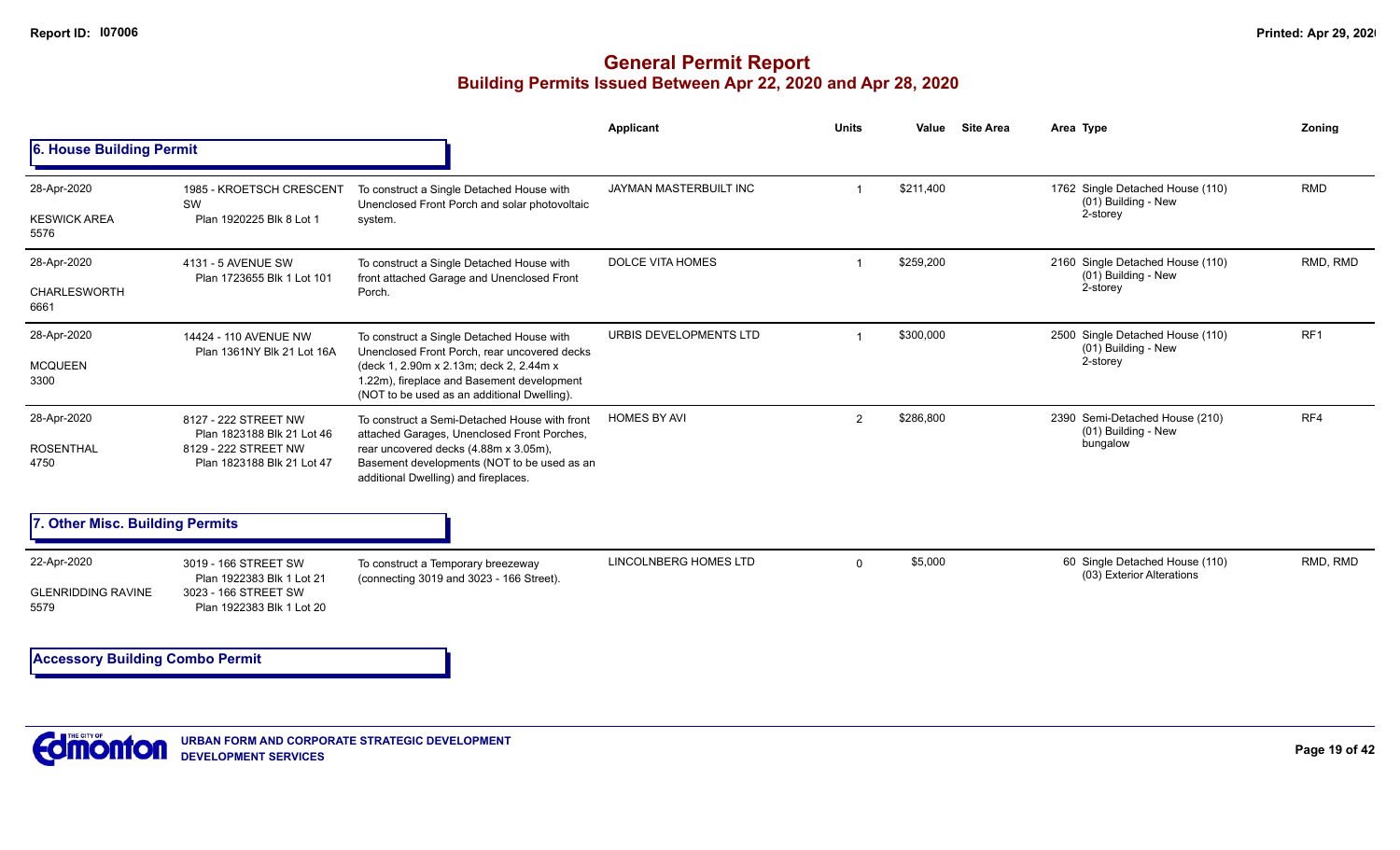|                                        |                                                      |                                                                                                        | Applicant            | <b>Units</b>        | Value    | <b>Site Area</b>            | Area Type                                                            | Zoning     |
|----------------------------------------|------------------------------------------------------|--------------------------------------------------------------------------------------------------------|----------------------|---------------------|----------|-----------------------------|----------------------------------------------------------------------|------------|
| <b>Accessory Building Combo Permit</b> |                                                      |                                                                                                        |                      |                     |          |                             |                                                                      |            |
| 22-Apr-2020                            | 17105 - 110 STREET NW<br>Plan 7621802 Blk 10 Lot 1A  | To construct and to demolish an Accessory<br>Building (shed, 7.32m x 2.45m), existing without          | N/A                  | 0                   | \$200    | 341.48                      | Shed (040)<br>$(01)$ New                                             | RF4        |
| <b>BATURYN</b><br>3030                 |                                                      | permits.                                                                                               |                      |                     |          |                             |                                                                      |            |
| 22-Apr-2020                            | 9933 - 79 STREET NW<br>Plan 5899HW Blk 13 Lot 6      | To construct an Accessory Building (mutual<br>rear detached Garage 12.8m x 7.32m)                      | SOHI INVESTMENTS INC | $\Omega$            | \$11,600 | 594.63                      | Detached Garage (010)<br>$(01)$ New                                  | RF4        |
| <b>FOREST HEIGHTS</b><br>6230          |                                                      |                                                                                                        |                      |                     |          |                             |                                                                      |            |
| 23-Apr-2020                            | 10236 - 50 STREET NW<br>Plan 1841KS Blk 7 Lot 12     | To construct an accessory building (rear<br>detached carport, 6.10m x 3.66m), existing                 | 995128 ALBERTA LTD   | \$2,800<br>$\Omega$ | 640.79   | Carport (090)<br>$(01)$ New | RF <sub>1</sub>                                                      |            |
| <b>FULTON PLACE</b><br>6240            |                                                      | without permits.                                                                                       |                      |                     |          |                             |                                                                      |            |
| <b>Home Improvement Permit</b>         |                                                      |                                                                                                        |                      |                     |          |                             |                                                                      |            |
| 22-Apr-2020                            | 6905 - CARDINAL WYND SW<br>Plan 1325466 Blk 11 Lot 2 | To develop a Secondary Suite in the Basement<br>of a Single Detached House (New Suite) and to          | N/A                  | -1                  | \$5,000  |                             | 65 Single Detached House (110)<br>(07) Add Suites to Single Dwelling | <b>RPL</b> |
| <b>CHAPPELLE AREA</b><br>5462          |                                                      | construct exterior alterations (adding new<br>windows in the basement and adding side<br>door).        |                      |                     |          |                             |                                                                      |            |
|                                        |                                                      | (Secondary suite: 1 Bedroom, 1 Bathroom, 1<br>Utility room, 1 Storage, 1 Kitchen and 1 Living<br>room) |                      |                     |          |                             |                                                                      |            |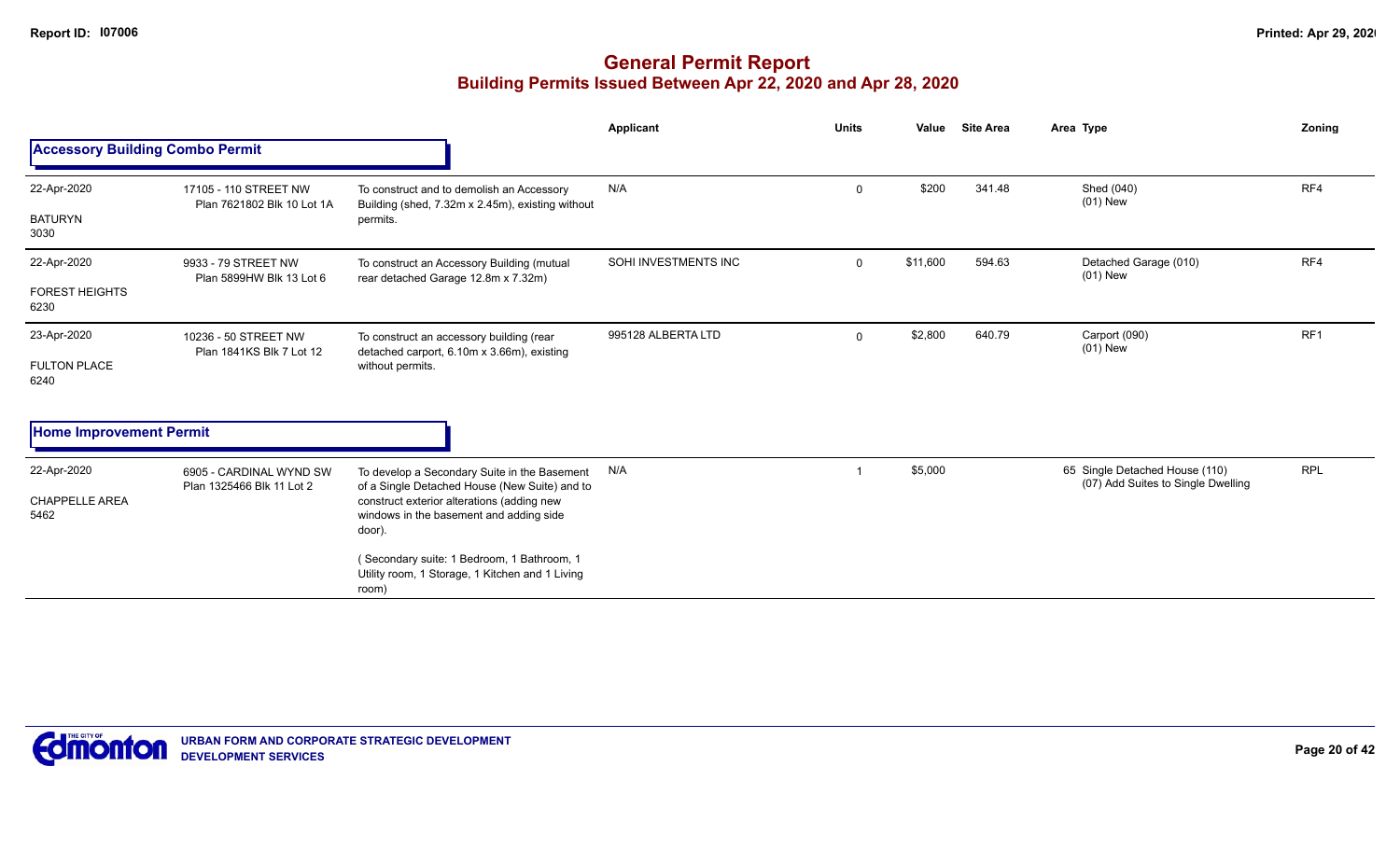|                                              |                                                       |                                                                                                                                                                                                                         | <b>Applicant</b> | <b>Units</b> | Value    | <b>Site Area</b> | Area Type                                                            | Zoning          |
|----------------------------------------------|-------------------------------------------------------|-------------------------------------------------------------------------------------------------------------------------------------------------------------------------------------------------------------------------|------------------|--------------|----------|------------------|----------------------------------------------------------------------|-----------------|
| <b>Home Improvement Permit</b>               |                                                       |                                                                                                                                                                                                                         |                  |              |          |                  |                                                                      |                 |
| 22-Apr-2020<br><b>CHAPPELLE AREA</b><br>5462 | 6905 - CARDINAL WYND SW<br>Plan 1325466 Blk 11 Lot 2  | To develop a Secondary Suite in the Basement<br>of a Single Detached House (New Suite) and to<br>construct exterior alterations (adding new<br>windows in the basement and adding side<br>door).                        | N/A              | 0            |          |                  | Single Detached House (110)<br>(03) Exterior Alterations             | <b>RPL</b>      |
|                                              |                                                       | (Secondary suite: 1 Bedroom, 1 Bathroom, 1<br>Utility room, 1 Storage, 1 Kitchen and 1 Living<br>room)                                                                                                                  |                  |              |          |                  |                                                                      |                 |
| 22-Apr-2020<br><b>LARKSPUR</b><br>6390       | 4307 - 33 STREET NW<br>Plan 8322808 Blk 4 Lot 15      | To develop a Secondary Suite in the Basement<br>and to construct interior/exterior alterations to a<br>Single Detached House (new Basement<br>window on north elevation).                                               | N/A              |              | \$38,000 |                  | 66 Single Detached House (110)<br>(07) Add Suites to Single Dwelling | RF <sub>1</sub> |
| 22-Apr-2020<br><b>LARKSPUR</b><br>6390       | 4307 - 33 STREET NW<br>Plan 8322808 Blk 4 Lot 15      | To develop a Secondary Suite in the Basement<br>and to construct interior/exterior alterations to a<br>Single Detached House (new Basement<br>window on north elevation).                                               | N/A              | $\mathbf 0$  |          |                  | Single Detached House (110)<br>(03) Exterior Alterations             | RF1             |
| 28-Apr-2020<br><b>LENDRUM PLACE</b><br>5270  | 11307 - 54 AVENUE NW<br>Plan 2955MC Blk 5 Lot 18      | To construct interior alterations (Basement<br>development, NOT to be used as an additional<br>Dwelling).                                                                                                               | N/A              | $\mathbf 0$  | \$10,000 |                  | Single Detached House (110)<br>(03) Interior Alterations             | RF1             |
| 23-Apr-2020<br><b>CARTER CREST</b><br>5130   | 129 - CARLSON CLOSE NW<br>Plan 9121813 Blk 140 Lot 67 | To construct interior and exterior alterations to a N/A<br>Single Detached House (Basement development<br>(NOT to be used as an additional Dwelling); and<br>to enlarge one Basement window on the right<br>elevation). |                  | $\Omega$     |          |                  | Single Detached House (110)<br>(03) Exterior Alterations             | RF <sub>1</sub> |
| 23-Apr-2020<br><b>CARTER CREST</b><br>5130   | 129 - CARLSON CLOSE NW<br>Plan 9121813 Blk 140 Lot 67 | To construct interior and exterior alterations to a N/A<br>Single Detached House (Basement development<br>(NOT to be used as an additional Dwelling); and<br>to enlarge one Basement window on the right<br>elevation). |                  | $\mathbf 0$  |          |                  | Single Detached House (110)<br>(03) Interior Alterations             | RF <sub>1</sub> |

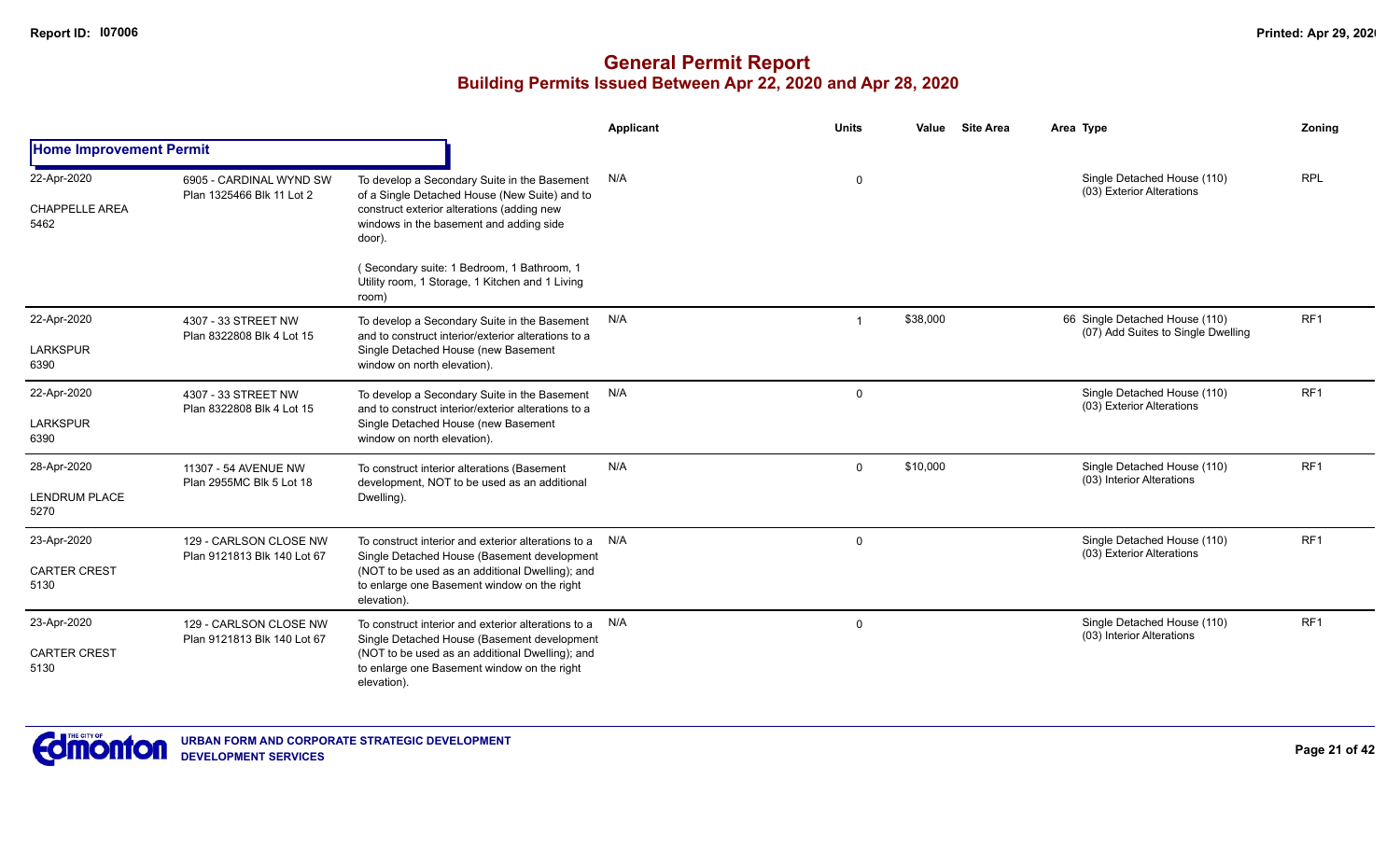|                                |                                                     |                                                                                            | <b>Applicant</b>               | <b>Units</b> | Value    | <b>Site Area</b> | Area Type                                                                 | Zonina          |
|--------------------------------|-----------------------------------------------------|--------------------------------------------------------------------------------------------|--------------------------------|--------------|----------|------------------|---------------------------------------------------------------------------|-----------------|
| <b>Home Improvement Permit</b> |                                                     |                                                                                            |                                |              |          |                  |                                                                           |                 |
| 28-Apr-2020                    | 11845 - 226 STREET NW<br>Plan 9222836 Blk 5 Lot 9   | To construct an Accessory building (detached<br>Garage, 10.39m x 18.34m).                  | N/A                            | 0            | \$31,700 |                  | 191 Detached Garage (010)<br>(01) Building - New                          | <b>RR</b>       |
| KINGLET GARDENS<br>4477        |                                                     |                                                                                            |                                |              |          |                  |                                                                           |                 |
| 28-Apr-2020                    | 9260B - STRATHEARN DRIVE<br><b>NW</b>               | To construct exterior alterations to a Single<br>Detached House (new side unenclosed steps | N/A                            | $\mathbf 0$  | \$10,000 |                  | Single Detached House (110)<br>(02) Addition                              | RF <sub>1</sub> |
| <b>STRATHEARN</b><br>6710      | Plan 1721014 Blk 1 Lot 2B                           | and elevator housing).                                                                     |                                |              |          |                  |                                                                           |                 |
| 23-Apr-2020                    | 1041 - GRAHAM COURT NW                              | To construct an addition to a Single Detached                                              | N/A                            | $\mathbf 0$  | \$1,500  |                  | Single Detached House (110)                                               | <b>RSL</b>      |
| <b>GLASTONBURY</b><br>4720     | Plan 9825723 Blk 10 Lot 81                          | House (close floor opening above basement,<br>2.80m x 2.80m).                              |                                |              |          |                  | (02) Addition<br>Single Detached House (110)<br>(03) Interior Alterations |                 |
| 22-Apr-2020                    | 11404 - 138 AVENUE NW<br>Plan 7722791 Blk 32 Lot 29 | To construct interior alterations to a Single<br>Detached House (Basement development with | N/A                            | $\mathbf 0$  | \$4,000  |                  |                                                                           | RF <sub>1</sub> |
| <b>CARLISLE</b><br>3090        |                                                     | full Kitchen. NOT to be used as an additional<br>Dwelling).                                |                                |              |          |                  |                                                                           |                 |
| 23-Apr-2020                    | 14428 - 101 AVENUE NW                               | To construct an Accessory building (detached                                               | SPRUCE & STONE CORP            | $\Omega$     | \$3,500  |                  | Detached Garage(010)<br>(99) Demolition                                   | RF <sub>1</sub> |
| <b>GROVENOR</b><br>3210        | Plan 4832AH Blk G Lot 2                             | Garage, 10.05m x 9.76m) and to demolish an<br>Accessory building (detached Garage).        |                                |              |          |                  |                                                                           |                 |
| 23-Apr-2020                    | 14428 - 101 AVENUE NW                               | To construct an Accessory building (detached                                               | <b>SPRUCE &amp; STONE CORP</b> | $\mathbf 0$  | \$14,100 |                  | 85 Detached Garage (010)<br>(01) Building - New                           | RF <sub>1</sub> |
| <b>GROVENOR</b><br>3210        | Plan 4832AH Blk G Lot 2                             | Garage, 10.05m x 9.76m) and to demolish an<br>Accessory building (detached Garage).        |                                |              |          |                  |                                                                           |                 |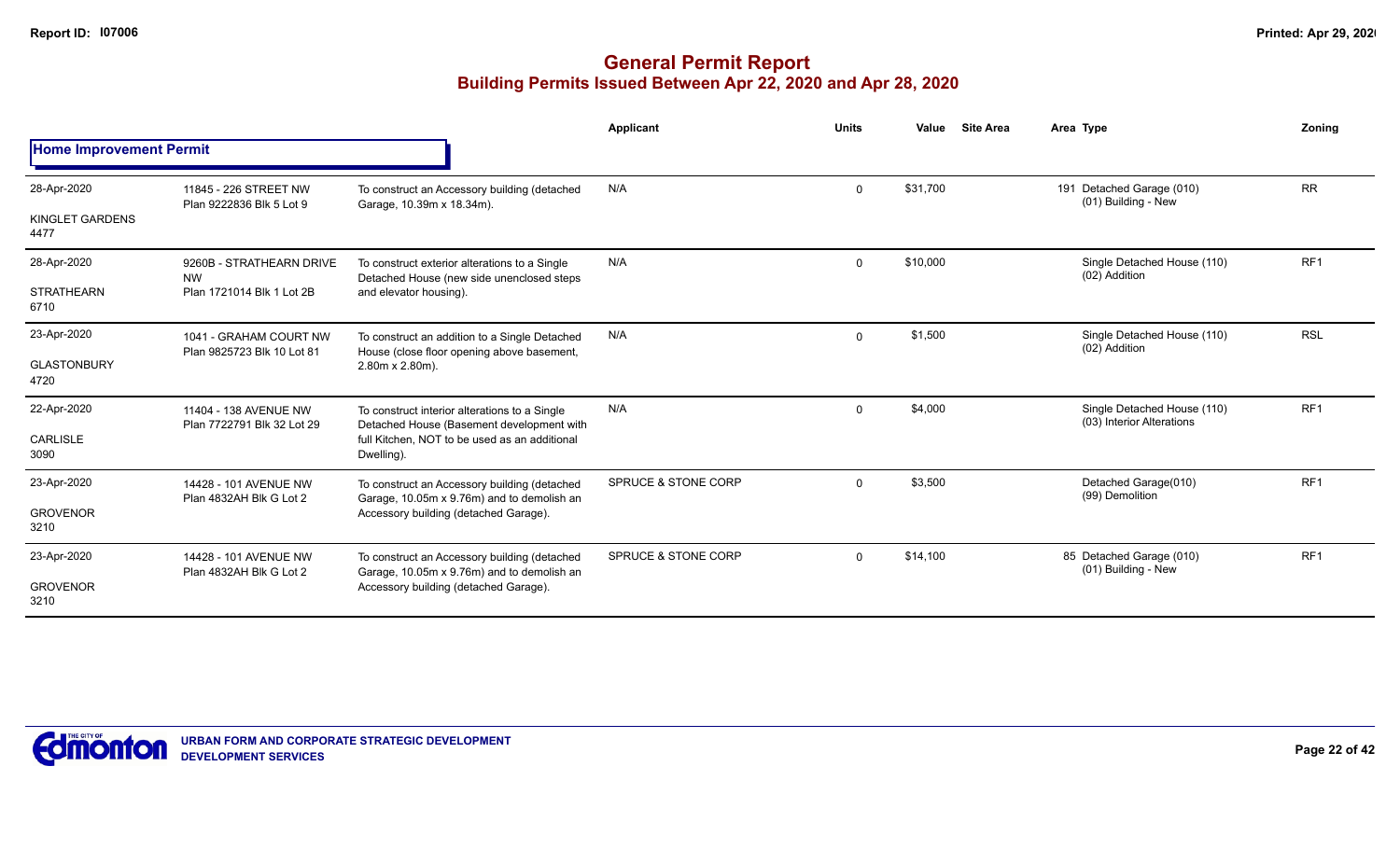|                                          |                                                     |                                                                                                                                                                                                                                                                                                            | Applicant                         | <b>Units</b> | Value<br><b>Site Area</b> | Area Type                                                            | <b>Zoning</b>   |
|------------------------------------------|-----------------------------------------------------|------------------------------------------------------------------------------------------------------------------------------------------------------------------------------------------------------------------------------------------------------------------------------------------------------------|-----------------------------------|--------------|---------------------------|----------------------------------------------------------------------|-----------------|
| <b>Home Improvement Permit</b>           |                                                     |                                                                                                                                                                                                                                                                                                            |                                   |              |                           |                                                                      |                 |
| 23-Apr-2020<br><b>GROVENOR</b><br>3210   | 14328 - 106 AVENUE NW<br>Plan 1922500 Blk 2 Lot 14B | To construct exterior alterations to a Single<br>Detached House (change an existing side door<br>on the left elevation, from 2'8" x 6'8" to a 30" x<br>60" casement window; and to change an<br>existing side window on the right elevation,<br>from $84"$ x $24"$ to a $60"$ x $60"$ casement<br>window). | OMNI HOMES MASTER BUILDER LTD     | $\Omega$     |                           | Single Detached House (110)<br>(03) Exterior Alterations             | RF <sub>1</sub> |
| 22-Apr-2020<br><b>STRATHCONA</b><br>5480 | 9639 - 85 AVENUE NW<br>Plan 1723372 Blk 1 Lot 25    | To install a stationary mechanical system in the<br>Side Yard (west side) of a Single Detached<br>House (air conditioner, 0.61m x 0.61m), existing<br>without permits.                                                                                                                                     | HOMES BY DESIGN INNOVATIONS INC   | $\mathbf 0$  |                           | Single Detached House (110)<br>(03) Exterior Alterations             | RF2, RF2        |
| 23-Apr-2020<br><b>KILKENNY</b><br>2410   | 7519 - 150 AVENUE NW<br>Plan 6143NY Blk 37 Lot 7    | To develop a Secondary Suite in the basement<br>of the Single Detached House (New Suite) and<br>to construct Interior Alterations (creating<br>separate entrance to the Secondary Suite -<br>blocking off main floor) (2 bedrooms, 2<br>bathrooms, mechanical room, kitchen).                              | N/A                               |              | \$10,000                  | 95 Single Detached House (110)<br>(07) Add Suites to Single Dwelling | RF <sub>1</sub> |
| 23-Apr-2020<br><b>KILKENNY</b><br>2410   | 7519 - 150 AVENUE NW<br>Plan 6143NY Blk 37 Lot 7    | To develop a Secondary Suite in the basement<br>of the Single Detached House (New Suite) and<br>to construct Interior Alterations (creating<br>separate entrance to the Secondary Suite -<br>blocking off main floor) (2 bedrooms, 2<br>bathrooms, mechanical room, kitchen).                              | N/A                               | $\Omega$     |                           | Single Detached House (110)<br>(03) Interior Alterations             | RF1             |
| 23-Apr-2020<br><b>BELGRAVIA</b><br>5040  | 7425 - 119 STREET NW<br>Plan 2020138 Blk 7 Lot 20B  | To construct an Accessory Building (rear<br>detached Garage 7.01m x 6.55m).                                                                                                                                                                                                                                | <b>GREEN HILLS INVESTMENT LTD</b> | $\Omega$     | \$7,600                   | 46 Detached Garage (010)<br>(01) Building - New                      | RF <sub>1</sub> |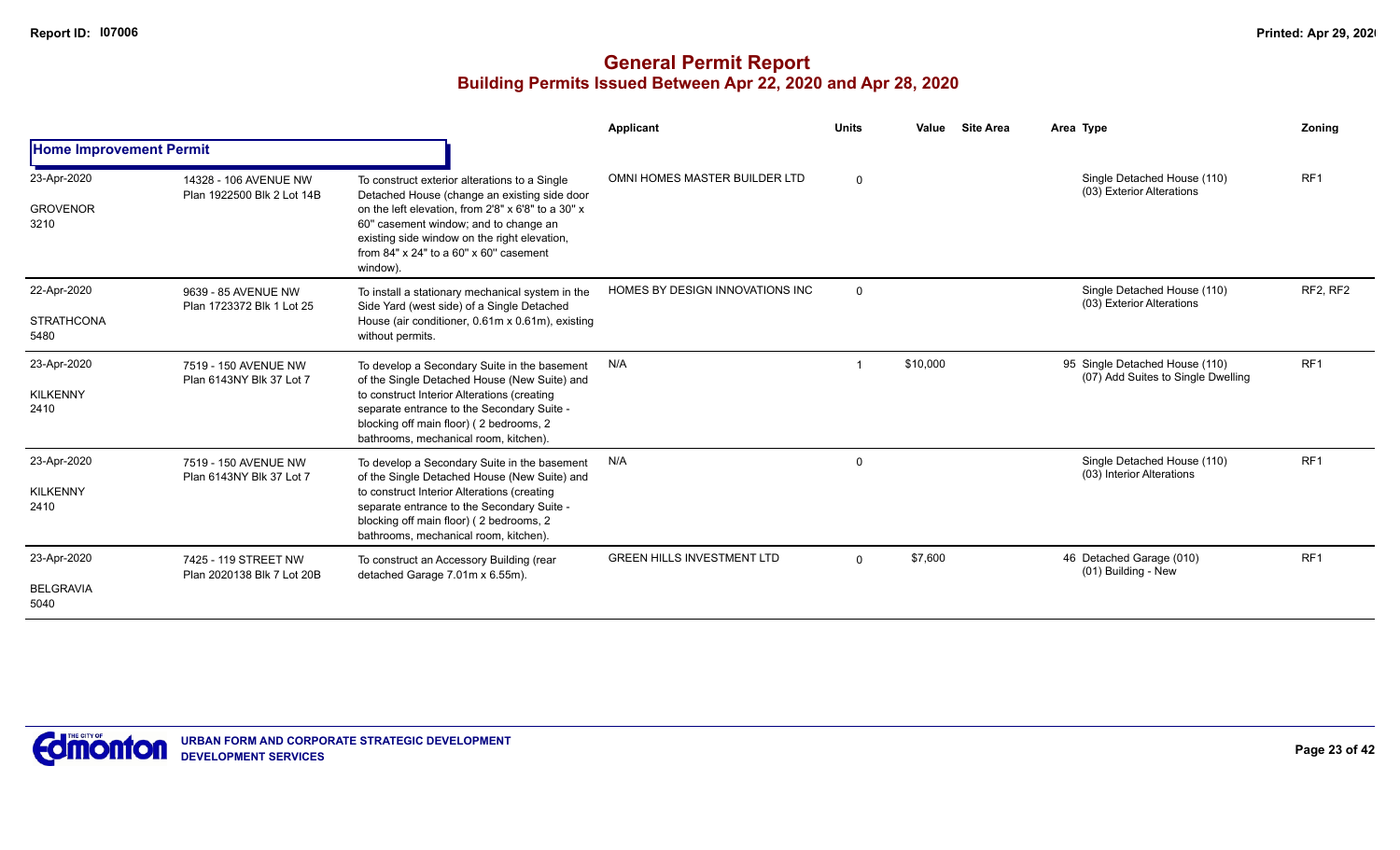|                                           |                                                     |                                                                                                                                                                                                                                                                                                                                                                                                                                                        | <b>Applicant</b>                | <b>Units</b> | Value     | <b>Site Area</b> | Area Type                                                | Zoning          |
|-------------------------------------------|-----------------------------------------------------|--------------------------------------------------------------------------------------------------------------------------------------------------------------------------------------------------------------------------------------------------------------------------------------------------------------------------------------------------------------------------------------------------------------------------------------------------------|---------------------------------|--------------|-----------|------------------|----------------------------------------------------------|-----------------|
| <b>Home Improvement Permit</b>            |                                                     |                                                                                                                                                                                                                                                                                                                                                                                                                                                        |                                 |              |           |                  |                                                          |                 |
| 28-Apr-2020<br><b>CAPILANO</b><br>6061    | 10672 - 69 STREET NW<br>Plan 1843KS Blk 51 Lot 43   | To construct an addition, exterior and interior<br>alterations, rear uncovered deck and rear<br>balcony to a Single Detached House (second<br>Storey addition, Unenclosed Front Porch (1.98m<br>x 12.19m) removing cantilevers,<br>replacing/removing windows, moving front<br>door, rear uncovered deck (4.88m x 7.82m @<br>1.05m in height), rear balcony (1.52m x 5.49m)<br>and Basement development, NOT to be used as<br>an additional Dwelling). | N/A                             | $\Omega$     | \$200,000 |                  | Single Detached House (110)<br>(02) Addition             | RF <sub>1</sub> |
| 23-Apr-2020<br><b>ROSENTHAL</b><br>4750   | 8016 - 223 STREET NW<br>Plan 1624112 Blk 4 Lot 17   | To construct an Accessory Building (detached<br>Garage (6.1m x 6.1m).                                                                                                                                                                                                                                                                                                                                                                                  | <b>ACTIVE HOMES LTD</b>         | $\mathbf{0}$ | \$6,200   |                  | 37 Detached Garage (010)<br>(01) Building - New          | <b>RPL</b>      |
| 27-Apr-2020<br><b>GLASTONBURY</b><br>4720 | 1904 - GARNETT WAY NW<br>Plan 0320007 Blk 19 Lot 61 | To construct an Accessory Building (shed with<br>attached gazebo, (3.05m x 4.88m).                                                                                                                                                                                                                                                                                                                                                                     | PARK LANDSCAPING LTD.           | $\mathbf{0}$ | \$500     |                  | 15 Shed (040)<br>(01) Building - New                     | <b>RSL</b>      |
| 22-Apr-2020<br><b>STRATHCONA</b><br>5480  | 9643 - 85 AVENUE NW<br>Plan 1723372 Blk 1 Lot 26    | To install a stationary mechanical system in the<br>Side Yard (east side) of a Single Detached<br>House (air conditioner, 0.61m x 0.61m), existing<br>without permits.                                                                                                                                                                                                                                                                                 | HOMES BY DESIGN INNOVATIONS INC | $\mathbf 0$  |           |                  | Single Detached House (110)<br>(03) Exterior Alterations | RF <sub>2</sub> |
| 22-Apr-2020<br><b>GLENORA</b><br>3200     | 13846 - RAVINE DRIVE NW<br>Plan 2602HW Blk 3 Lot 21 | To construct additions to a Single Detached<br>House (adding additions to front, side and rear<br>of the house), and to construct exterior<br>alterations (rear covered deck (irregular<br>shape), hot tub (2.5m x 2.44m), new cladding<br>and to construct interior alterations (new crawl<br>space in basement and foundation wall change<br>by the west property line).                                                                             | URBIS DEVELOPMENTS LTD          | $\Omega$     |           |                  | Single Detached House (110)<br>(03) Exterior Alterations | RF1             |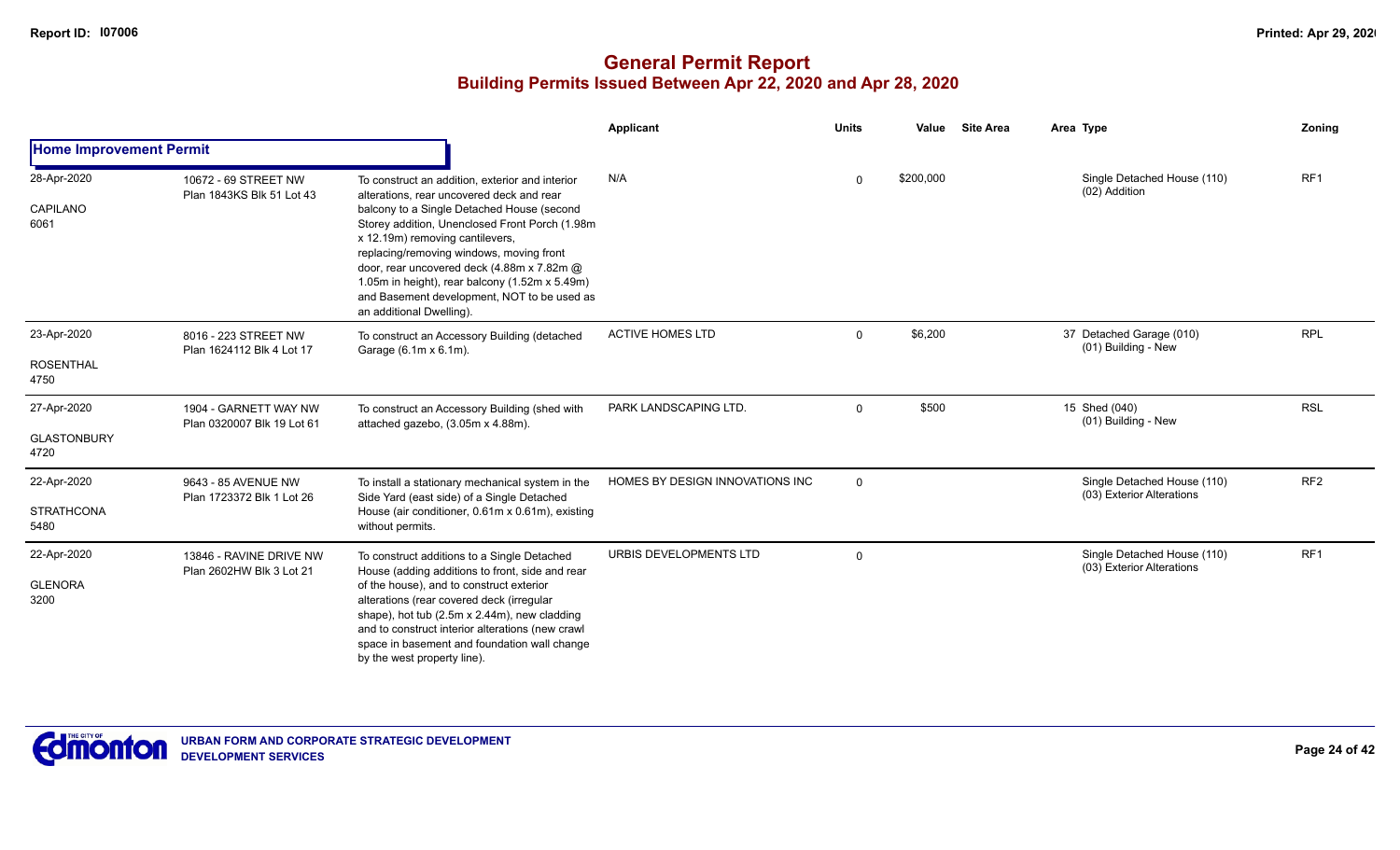|                                               |                                                     |                                                                                                                                                                                                                                                                                                                                                                            | <b>Applicant</b>       | <b>Units</b> | <b>Site Area</b><br>Value | Area Type                                                              | Zoning          |
|-----------------------------------------------|-----------------------------------------------------|----------------------------------------------------------------------------------------------------------------------------------------------------------------------------------------------------------------------------------------------------------------------------------------------------------------------------------------------------------------------------|------------------------|--------------|---------------------------|------------------------------------------------------------------------|-----------------|
| <b>Home Improvement Permit</b>                |                                                     |                                                                                                                                                                                                                                                                                                                                                                            |                        |              |                           |                                                                        |                 |
| 22-Apr-2020<br><b>GLENORA</b><br>3200         | 13846 - RAVINE DRIVE NW<br>Plan 2602HW Blk 3 Lot 21 | To construct additions to a Single Detached<br>House (adding additions to front, side and rear<br>of the house), and to construct exterior<br>alterations (rear covered deck (irregular<br>shape), hot tub (2.5m x 2.44m), new cladding<br>and to construct interior alterations (new crawl<br>space in basement and foundation wall change<br>by the west property line). | URBIS DEVELOPMENTS LTD | $\mathbf 0$  |                           | Single Detached House (110)<br>(03) Interior Alterations               | RF <sub>1</sub> |
| 22-Apr-2020<br><b>GLENORA</b><br>3200         | 13846 - RAVINE DRIVE NW<br>Plan 2602HW Blk 3 Lot 21 | To construct additions to a Single Detached<br>House (adding additions to front, side and rear<br>of the house), and to construct exterior<br>alterations (rear covered deck (irregular<br>shape), hot tub (2.5m x 2.44m), new cladding<br>and to construct interior alterations (new crawl<br>space in basement and foundation wall change<br>by the west property line). | URBIS DEVELOPMENTS LTD | $\Omega$     | \$250,000                 | Single Detached House (110)<br>(02) Addition                           | RF <sub>1</sub> |
| 27-Apr-2020<br><b>FOREST HEIGHTS</b><br>6230  | 10328 - 83 STREET NW<br>Plan 1424460 Blk 55 Lot 21A | To construct interior alterations to a<br>Semi-Detached House (Basement development<br>(Lot 21A ONLY), NOT to be used as an<br>additional Dwelling), (1 den, 1 bathroom, living<br>room (with laundry), mechanical room, NO wet<br>bar or kitchen).                                                                                                                        | N/A                    | $\Omega$     | \$18,000                  | Semi-Detached House (210)<br>(03) Interior Alterations                 | RF3             |
| 28-Apr-2020<br><b>TERRACE HEIGHTS</b><br>6730 | 10114 - 73 STREET NW<br>Plan 2011AO Blk 2 Lot 25    | To demolish a detached Garage.                                                                                                                                                                                                                                                                                                                                             | N/A                    | $\mathbf 0$  | \$3,500                   | Detached Garage(010)<br>(99) Demolition                                | RF <sub>1</sub> |
| 28-Apr-2020<br><b>DUGGAN</b><br>5160          | 11003 - 40 AVENUE NW<br>Plan 3357NY Blk 1 Lot 3     | To develop a Secondary Suite in the Basement<br>of a Single detached House (New Suite). 3<br>bedroom, bathroom, mech room & kitchen                                                                                                                                                                                                                                        | N/A                    |              | \$25,000                  | 1200 Single Detached House (110)<br>(07) Add Suites to Single Dwelling | RF1             |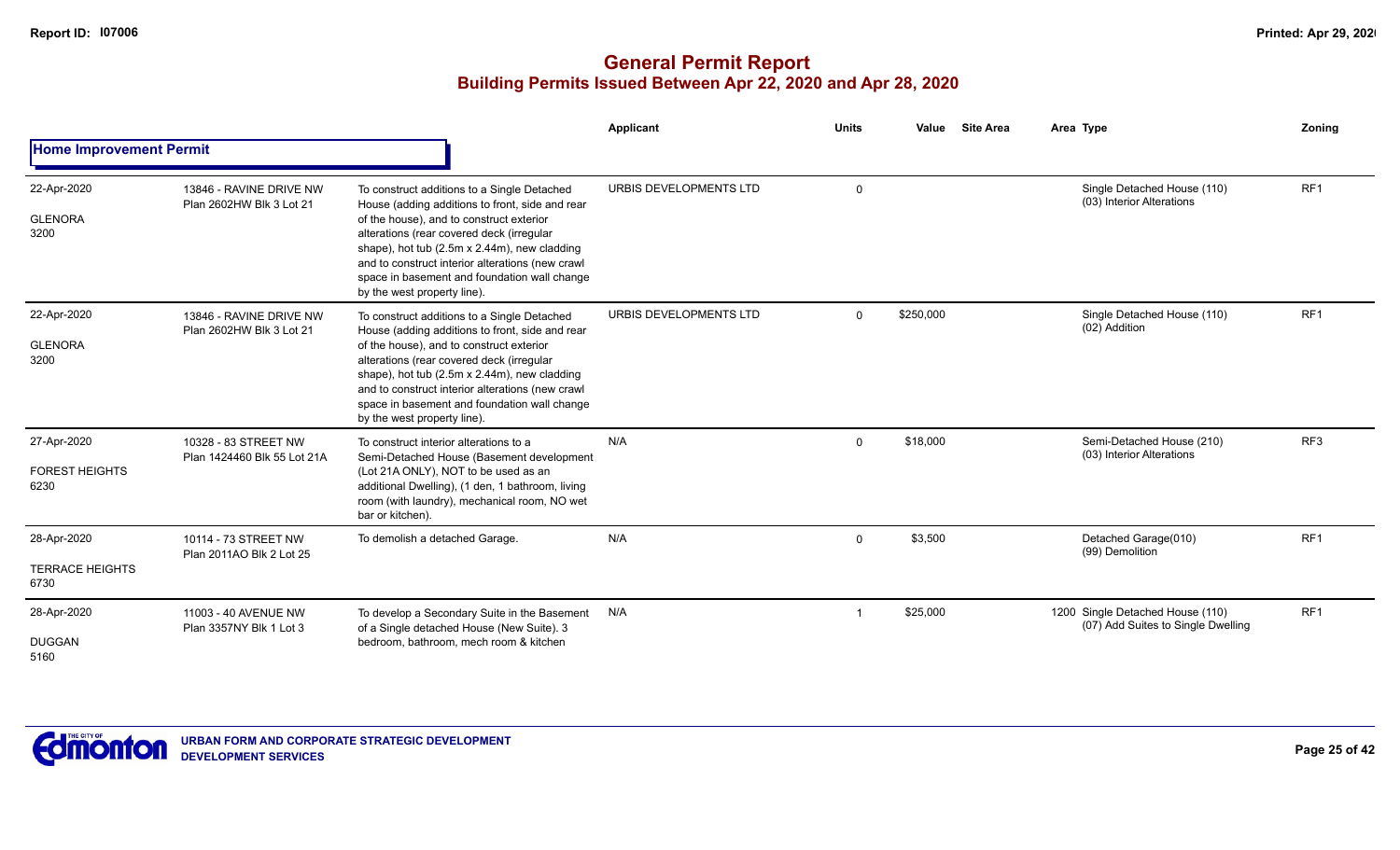|                                          |                                                       |                                                                                                                                                                            | <b>Applicant</b>                 | <b>Units</b> | <b>Site Area</b><br>Value | Area Type                                                            | Zonina          |
|------------------------------------------|-------------------------------------------------------|----------------------------------------------------------------------------------------------------------------------------------------------------------------------------|----------------------------------|--------------|---------------------------|----------------------------------------------------------------------|-----------------|
| <b>Home Improvement Permit</b>           |                                                       |                                                                                                                                                                            |                                  |              |                           |                                                                      |                 |
| 24-Apr-2020<br><b>GREENFIELD</b><br>5220 | 11719 - 39 AVENUE NW<br>Plan 3073NY Blk 46 Lot 11     | To construct exterior alterations to a Single<br>Detached House (install two bay windows on<br>the south-elevation of the House), existing<br>without permits.             | PERMIT MASTERS                   | $\mathbf 0$  |                           | Single Detached House (110)<br>(03) Exterior Alterations             | RF <sub>1</sub> |
| 24-Apr-2020<br><b>LAUREL</b><br>6444     | 1811 - 26A STREET NW<br>Plan 1722382 Blk 9 Lot 39     | To develop a Secondary Suite in the Basement<br>of a Single Detached House (2 Bed, 1 Bath,<br>Kitchen, Living Room, Shared Utility).                                       | N/A                              |              | \$25,000                  | 67 Single Detached House (110)<br>(07) Add Suites to Single Dwelling | DC <sub>1</sub> |
| 22-Apr-2020<br><b>ALLARD</b><br>5458     | 1236 - ADAMSON DRIVE SW<br>Plan 1120118 Blk 13 Lot 18 | To construct exterior alterations (Driveway<br>extension (1.22m on South West side and<br>0.91m on South East side) to be used as a<br>walkway), existing without permits. | SILVER POINT HOMES LTD           | $\mathbf{0}$ |                           | Single Detached House (110)<br>(03) Exterior Alterations             | <b>RSL</b>      |
| 28-Apr-2020<br><b>WELLINGTON</b><br>3430 | 13707 - 137 AVENUE NW<br>Plan 3785KS Blk 5 Lot 15     | To construct an Accessory Building<br>(reconstruction of rear detached Garage<br>$(6.09m \times 7.24m)$ ).                                                                 | <b>FIRST GENERAL SERVICES</b>    | $\Omega$     | \$7,100                   | 44 Detached Garage (010)<br>(01) Building - New                      | RF <sub>1</sub> |
| 24-Apr-2020<br><b>WOODCROFT</b><br>3450  | 13720 - 115 AVENUE NW<br>Plan 5469HW Blk 8 Lot 5      | To demolish an Accessory Building (detached<br>Garage).                                                                                                                    | Meadowcroft Family Housing Corp. | $\mathbf{0}$ | \$3,500                   | Detached Garage(010)<br>(99) Demolition                              | RF <sub>1</sub> |
| 24-Apr-2020<br><b>WOODCROFT</b><br>3450  | 13720 - 115 AVENUE NW<br>Plan 5469HW Blk 8 Lot 5      | To demolish an Accessory Building (detached<br>Garage).                                                                                                                    | Meadowcroft Family Housing Corp. | $-1$         | \$6,700                   | Single Detached House (110)<br>(99) Demolition                       | RF <sub>1</sub> |
| 22-Apr-2020<br>WESTMOUNT<br>3440         | 10721 - 128 STREET NW<br>Plan 1822245 Blk 25 Lot 17A  | To construct an Accessory Building (rear<br>detached Garage, 5.79m x 6.71m)                                                                                                | SWISH DEVELOPMENTS INC           | $\Omega$     | \$66,600                  | 418 Detached Garage (010)<br>(01) Building - New                     | RF <sub>1</sub> |

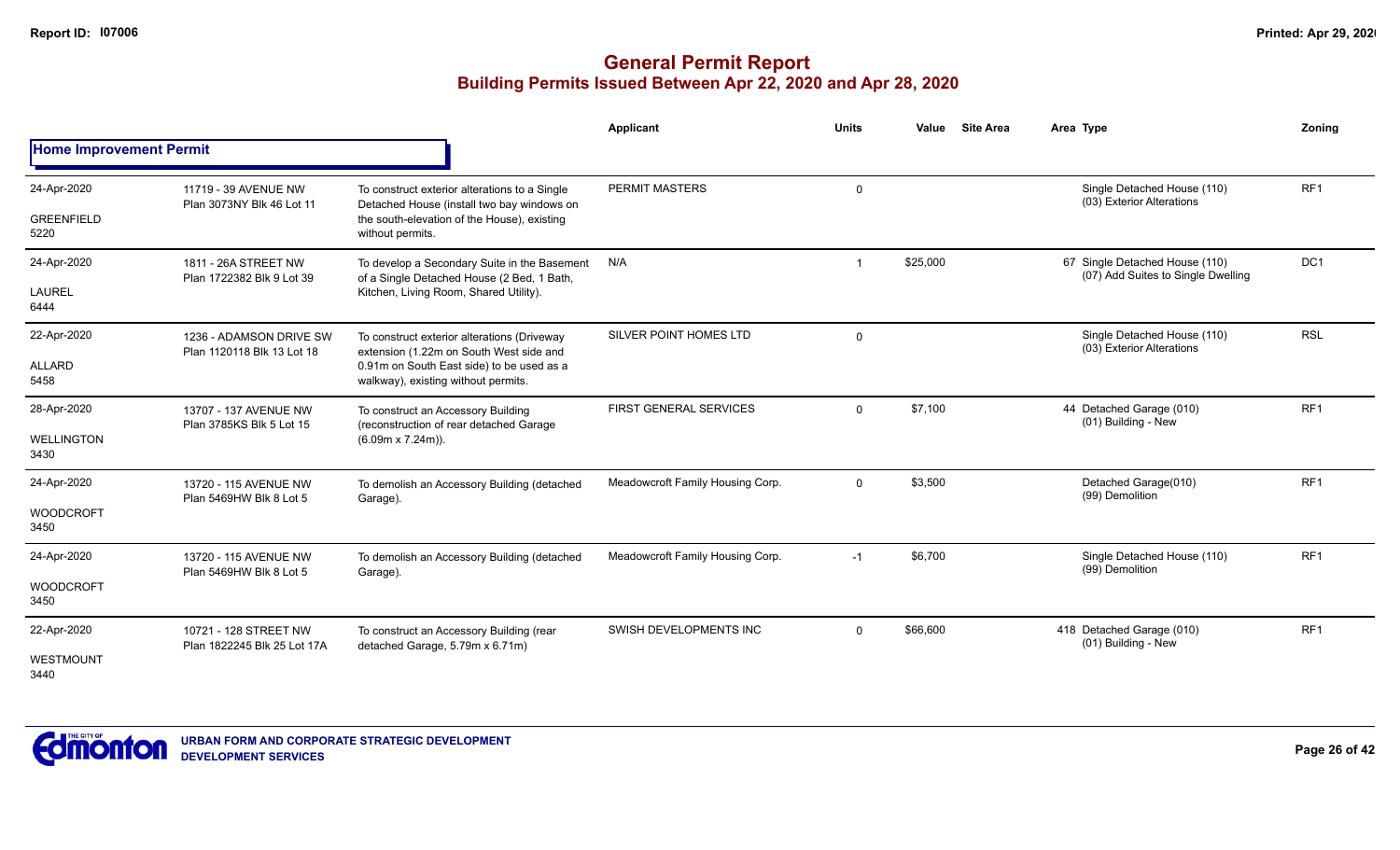|                                |                                                         |                                                                                                                                         | Applicant             | <b>Units</b> | Value    | <b>Site Area</b> | Area Type                                                | Zoning          |
|--------------------------------|---------------------------------------------------------|-----------------------------------------------------------------------------------------------------------------------------------------|-----------------------|--------------|----------|------------------|----------------------------------------------------------|-----------------|
| <b>Home Improvement Permit</b> |                                                         |                                                                                                                                         |                       |              |          |                  |                                                          |                 |
| 22-Apr-2020                    | 11445 - 79 AVENUE NW<br>Plan 2064S Blk 3 Lots 23-24     | To demolish a Single Detached House and<br>detached Garage.                                                                             | PHD HOMES LTD         | $\mathbf 0$  | \$3,300  |                  | Detached Garage(010)<br>(99) Demolition                  | RF <sub>3</sub> |
| <b>MCKERNAN</b><br>5290        |                                                         |                                                                                                                                         |                       |              |          |                  |                                                          |                 |
| 22-Apr-2020                    | 11445 - 79 AVENUE NW<br>Plan 2064S Blk 3 Lots 23-24     | To demolish a Single Detached House and<br>detached Garage.                                                                             | PHD HOMES LTD         | $-1$         | \$6,400  |                  | Single Detached House (110)<br>(99) Demolition           | RF <sub>3</sub> |
| <b>MCKERNAN</b><br>5290        |                                                         |                                                                                                                                         |                       |              |          |                  |                                                          |                 |
| 27-Apr-2020                    | 13207 - 132 AVENUE NW<br>Plan 1837KS Blk 72 Lot 34      | To construct an addition to a Single Detached<br>House (sunroom, 3.03m x 4.87m).                                                        | <b>IDEAL SUNDECKS</b> | $\mathbf 0$  | \$23,700 |                  | Single Detached House (110)<br>(02) Addition             | RF <sub>1</sub> |
| <b>ATHLONE</b><br>3010         |                                                         |                                                                                                                                         |                       |              |          |                  |                                                          |                 |
| 24-Apr-2020                    | 623 - 41 AVENUE NW<br>Plan 1224110 Blk 7 Lot 7          | To construct interior alterations to a Single<br>Detached House (Basement development, NOT                                              | N/A                   | $\mathbf 0$  | \$4,000  |                  | Single Detached House (110)<br>(03) Interior Alterations | <b>RPL</b>      |
| <b>MAPLE</b><br>6441           |                                                         | to be used as an additional Dwelling) (1 Bed, 1<br>Bath, Rec Room, Utility, NO Kitchen or Wet Bar).                                     |                       |              |          |                  |                                                          |                 |
| 24-Apr-2020                    | 819 - 35 AVENUE NW<br>Plan 1425565 Blk 2 Lot 138        | To construct interior alterations to a Single<br>Detached House (Basement development, NOT                                              | N/A                   | $\mathbf 0$  | \$4,500  |                  | Single Detached House (110)<br>(03) Interior Alterations | <b>RSL</b>      |
| <b>MAPLE</b><br>6441           |                                                         | to be used as an additional Dwelling) (2 Bed, 1<br>Bath, Living Room, Utility, NO Kitchen or Wet<br>Bar).                               |                       |              |          |                  |                                                          |                 |
| 24-Apr-2020                    | 1042 - EAST BEND NW                                     | To construct a rear uncovered deck with<br>privacy screen to a Semi-detached House                                                      | N/A                   | 0            | \$3,400  |                  | 13 Semi-Detached House (210)<br>(03) Deck Attached       | RF4             |
| <b>EDGEMONT</b><br>4462        | Plan 1622632 Blk 31 Lot 18                              | (deck, 3.35m x 3.96m @ 1.37m in Height;<br>privacy screen @ 1.82m in Height).                                                           |                       |              |          |                  |                                                          |                 |
| 22-Apr-2020                    | 22 - CORMACK CRESCENT NW<br>Plan 9021645 Blk 137 Lot 31 | To construct a rear uncovered deck with<br>pergola and to erect Privacy Screening @                                                     | N/A                   | 0            |          |                  | Single Detached House (110)<br>(02) Addition             | RF <sub>1</sub> |
| <b>CARTER CREST</b><br>5130    |                                                         | 1.67m in Height in the Rear Yard of a Single<br>Detached House (irregular shaped deck @<br>2.74m in Height and pergola, 3.00m x 3.65m). |                       |              |          |                  |                                                          |                 |

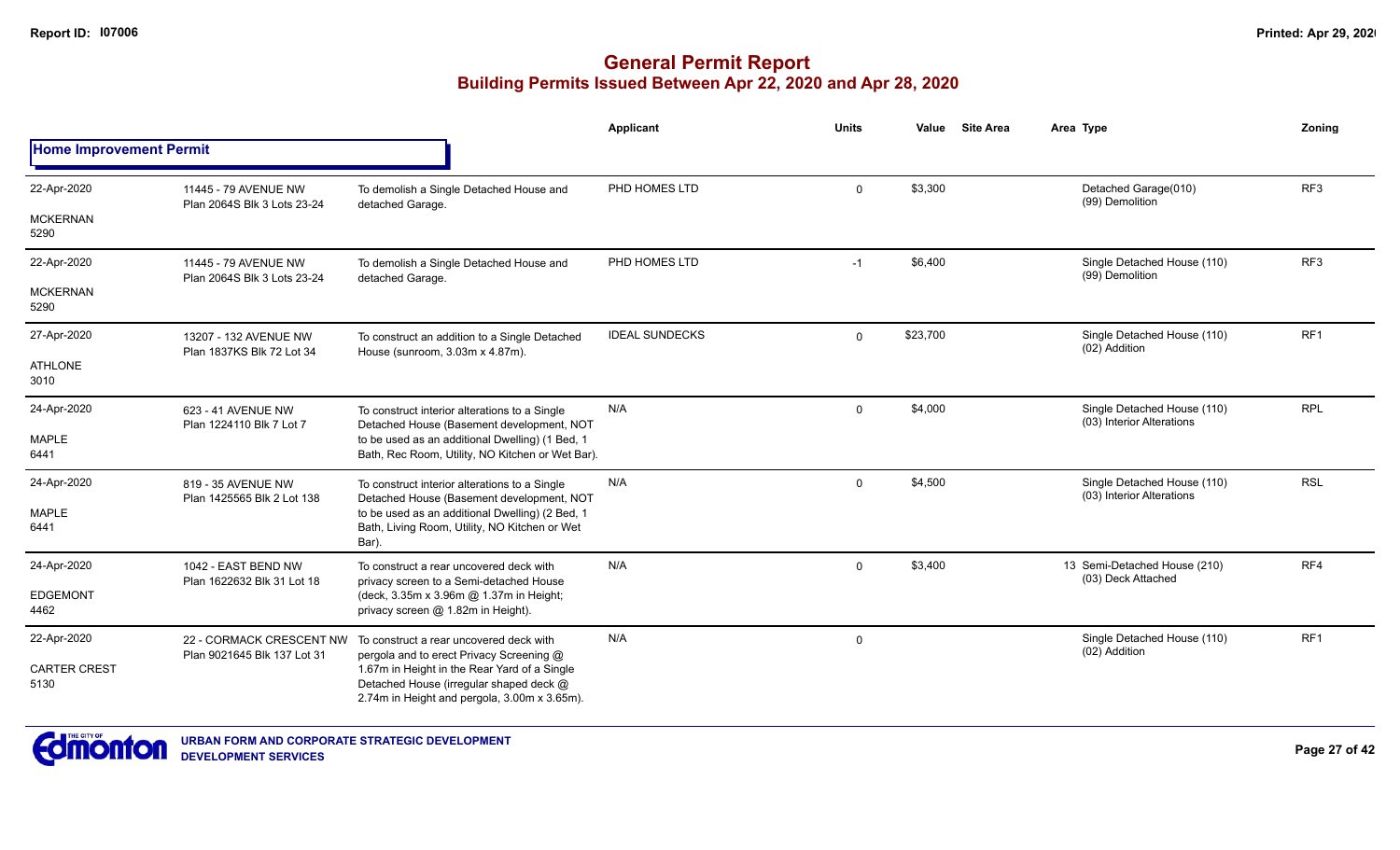|                                               |                                                                              |                                                                                                                                                                                                                                                         | Applicant                       | <b>Units</b> | Value    | <b>Site Area</b> | Area Type                                                | Zoning          |
|-----------------------------------------------|------------------------------------------------------------------------------|---------------------------------------------------------------------------------------------------------------------------------------------------------------------------------------------------------------------------------------------------------|---------------------------------|--------------|----------|------------------|----------------------------------------------------------|-----------------|
| <b>Home Improvement Permit</b>                |                                                                              |                                                                                                                                                                                                                                                         |                                 |              |          |                  |                                                          |                 |
| 22-Apr-2020<br><b>CARTER CREST</b><br>5130    | Plan 9021645 Blk 137 Lot 31                                                  | 22 - CORMACK CRESCENT NW To construct a rear uncovered deck with<br>pergola and to erect Privacy Screening @<br>1.67m in Height in the Rear Yard of a Single<br>Detached House (irregular shaped deck @<br>2.74m in Height and pergola, 3.00m x 3.65m). | N/A                             | $\mathbf{0}$ | \$0      |                  | Single Detached House (110)<br>(03) Deck Attached        | RF <sub>1</sub> |
| 24-Apr-2020<br><b>QUEEN MARY PARK</b><br>1180 | 10938 - 118 STREET NW<br>Plan 2674HW Blk 18 Lot 325                          | To demolish an Accessory building (detached<br>Garage).                                                                                                                                                                                                 | TIMBER HAUS DEVELOPMENTS        | $\Omega$     | \$3,500  |                  | Detached Garage(010)<br>(99) Demolition                  | RF1             |
| 22-Apr-2020<br><b>SUMMERSIDE</b><br>6213      | 7807 - SUMMERSIDE GRANDE<br><b>BOULEVARD SW</b><br>Plan 1024850 Blk 48 Lot 2 | To construct a rear uncovered deck to a Single<br>Detached House, existing without permits<br>(4.00m x 4.60m @ 1.00m in Height).                                                                                                                        | <b>MASUCH LAW LLP</b>           | $\mathbf 0$  | \$4,600  |                  | 18 Single Detached House (110)<br>(03) Deck Attached     | <b>RPL</b>      |
| 22-Apr-2020<br>SECORD<br>4487                 | 9320 - 223 STREET NW<br>Plan 1920570 Blk 27 Lot 70                           | To construct an Accessory Building (detached<br>Garage (6.1m x 6.1m)).                                                                                                                                                                                  | JAYMAN MASTERBUILT INC          | $\mathbf 0$  | \$6,000  |                  | 37 Detached Garage (010)<br>(01) Building - New          | <b>RMD</b>      |
| 22-Apr-2020<br><b>WESTMOUNT</b><br>3440       | 10806 - 128 STREET NW<br>Plan 1920111 Blk 23 Lot 1B                          | To install a stationary mechanical system in the<br>Side Yard (left side) of a Single Detached<br>House (air conditioner, 0.60m x 0.60m).                                                                                                               | <b>DONATO ELECTRIC</b>          | 0            |          |                  | Single Detached House (110)<br>(03) Exterior Alterations | RF <sub>1</sub> |
| 24-Apr-2020<br><b>MATT BERRY</b><br>2500      | 6424 - 164 AVENUE NW<br>Plan 0324862 Blk 17 Lot 18                           | To construct a rear uncovered deck with<br>privacy screen.                                                                                                                                                                                              | N/A                             | $\mathbf 0$  | \$7,800  |                  | 30 Single Detached House (110)<br>(03) Deck Attached     | RF <sub>1</sub> |
| 22-Apr-2020<br><b>GLENWOOD</b><br>4180        | 16004 - 98 AVENUE NW<br>Plan 2106HW Blk 17 Lot 16                            | To construct an Accessory building (detached<br>Garage, 13.41m x 6.71m).                                                                                                                                                                                | LIBERTY PALACE DEVELOPMENTS LTD | $\Omega$     | \$14,500 |                  | 90 Detached Garage (010)<br>(01) Building - New          | RF3             |

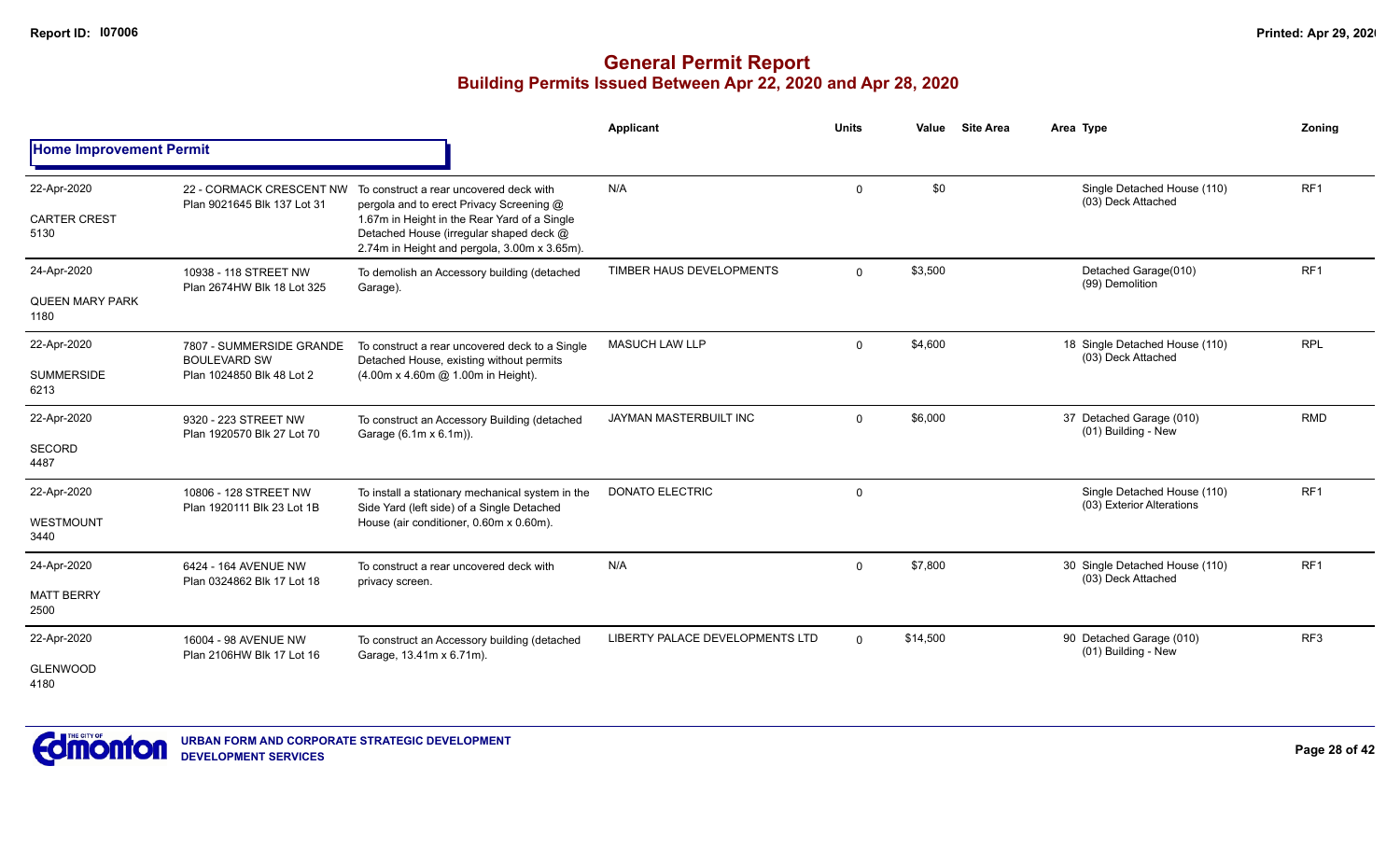|                                  |                                                     |                                                                                            | <b>Applicant</b>             | <b>Units</b> | Value     | <b>Site Area</b> | Area Type                                                         | Zoning          |
|----------------------------------|-----------------------------------------------------|--------------------------------------------------------------------------------------------|------------------------------|--------------|-----------|------------------|-------------------------------------------------------------------|-----------------|
| <b>Home Improvement Permit</b>   |                                                     |                                                                                            |                              |              |           |                  |                                                                   |                 |
| 27-Apr-2020                      | 10440 - 80 STREET NW<br>Plan 6800AK Blk 37 Lot 18   | To develop a Secondary Suite to a Single<br>Detached House (Existing Suite).               | <b>WALTER DROBOT</b>         | -1           | \$3,000   |                  | Single Detached House (110)<br>(07) Add Suites to Single Dwelling | RF <sub>3</sub> |
| <b>FOREST HEIGHTS</b><br>6230    |                                                     |                                                                                            |                              |              |           |                  |                                                                   |                 |
| 22-Apr-2020                      | 13324 - 118 STREET NW<br>Plan 4423MC Blk 19 Lot 7   | To erect a privacy screen 3.05 m in Height in<br>the South Side Yard.                      | <b>LEN LOKSZYN</b>           | $\mathbf 0$  | \$0       |                  | Single Detached House (110)<br>(03) Exterior Alterations          | RF <sub>1</sub> |
| <b>KENSINGTON</b><br>3250        |                                                     |                                                                                            |                              |              |           |                  |                                                                   |                 |
| 24-Apr-2020                      | 15216 - 98 AVENUE NW<br>Plan 1922347 Blk 37 Lot 10B | To construct a mutual Accessory Building<br>(detached Garage 12.2m x 6.71m).               | <b>TECH VIEW HOMES LTD</b>   | $\Omega$     | \$13,400  |                  | 83 Detached Garage (010)<br>(01) Building - New                   | RF1, RF1        |
| <b>WEST JASPER PLACE</b><br>4580 |                                                     |                                                                                            |                              |              |           |                  |                                                                   |                 |
| 27-Apr-2020                      | 12807 - 108 STREET NW                               | To construct fire/smoke restorations to a Single<br>Detached House.                        | <b>SPAR CONSTRUCTION LTD</b> | $\mathbf 0$  | \$130,000 |                  | Single Detached House (110)<br>(03) Interior Alterations          | RF <sub>1</sub> |
| LAUDERDALE<br>3260               | Plan 915KS Blk 13 Lot 7                             |                                                                                            |                              |              |           |                  |                                                                   |                 |
| 24-Apr-2020                      | 10412 - 67 STREET NW<br>Plan 1841KS Blk 15 Lot 25   | To demolish a Single Detached House and<br>detached Garage.                                | URBAN PIONEER INFILL INC     | $\mathbf 0$  | \$3,500   |                  | Detached Garage(010)<br>(99) Demolition                           | RF1, RF1        |
| <b>FULTON PLACE</b><br>6240      |                                                     |                                                                                            |                              |              |           |                  |                                                                   |                 |
| 24-Apr-2020                      | 10412 - 67 STREET NW                                | To demolish a Single Detached House and<br>detached Garage.                                | URBAN PIONEER INFILL INC     | $-1$         | \$6,700   |                  | Single Detached House (110)<br>(99) Demolition                    | RF1, RF1        |
| <b>FULTON PLACE</b><br>6240      | Plan 1841KS Blk 15 Lot 25                           |                                                                                            |                              |              |           |                  |                                                                   |                 |
| 24-Apr-2020                      | 9528 - 148 STREET NW<br>Plan 1624228 Blk 74 Lot 21  | To construct interior alterations to a Single<br>Detached House (Basement development, NOT | N/A                          | $\mathbf 0$  | \$6,000   |                  | Single Detached House (110)<br>(03) Interior Alterations          | RF <sub>1</sub> |
| <b>CRESTWOOD</b><br>3140         |                                                     | to be used as an additional Dwelling) (2 bed, 1<br>bath, Rec Room with Wet Bar, Utility).  |                              |              |           |                  |                                                                   |                 |

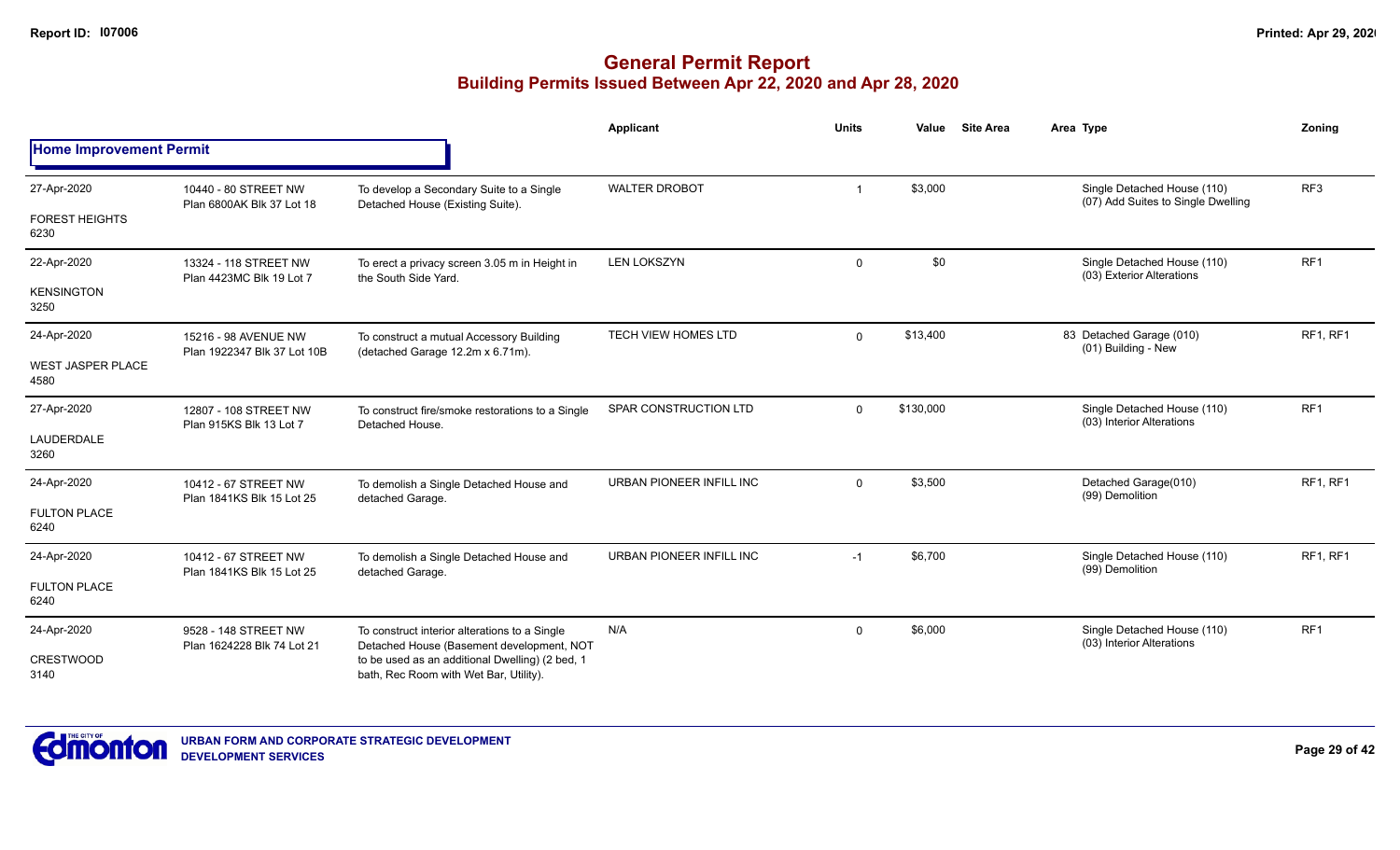|                                |                                                       |                                                                                                               | <b>Applicant</b>                | <b>Units</b> | Value    | <b>Site Area</b> | Area Type                                                | Zoning          |
|--------------------------------|-------------------------------------------------------|---------------------------------------------------------------------------------------------------------------|---------------------------------|--------------|----------|------------------|----------------------------------------------------------|-----------------|
| <b>Home Improvement Permit</b> |                                                       |                                                                                                               |                                 |              |          |                  |                                                          |                 |
| 24-Apr-2020                    | 13327 - 66 STREET NW<br>Plan 1524398 Blk 30 Lot 31    | To construct an Accessory Building (detached<br>Garage (6.4m x 7.32m)).                                       | STONEHILL HOMES LTD             | $\mathbf{0}$ | \$7,800  |                  | 47 Detached Garage (010)<br>(01) Building - New          | RF1, RF4        |
| <b>BELVEDERE</b><br>2080       |                                                       |                                                                                                               |                                 |              |          |                  |                                                          |                 |
| 23-Apr-2020                    | 8592 - CUSHING PLACE SW<br>Plan 1525204 Blk 18 Lot 76 | To construct a rear uncovered deck (3.81m x<br>3.66m @ 0.76m in Height) to a Semi-Detached                    | SUSTAIN DEVELOPMENTS INC.       | $\Omega$     | \$3,600  |                  | 14 Semi-Detached House (210)<br>(03) Deck Attached       | <b>RMD</b>      |
| <b>CHAPPELLE AREA</b><br>5462  |                                                       | House (Lot 76).                                                                                               |                                 |              |          |                  |                                                          |                 |
| 24-Apr-2020                    | 7764 - GETTY WYND NW<br>Plan 1323251 Blk 4 Lot 34     | To construct interior alterations to a Single<br>Detached House (Basement development, NOT                    | N/A                             | 0            | \$15,000 |                  | Single Detached House (110)<br>(03) Interior Alterations | <b>RSL</b>      |
| <b>GRANVILLE</b><br>4551       |                                                       | to be used as an additional Dwelling) (1 Bed, 1<br>Bath, Electrical Room, Utility, NO Kitchen or Wet<br>Bar). |                                 |              |          |                  |                                                          |                 |
| 27-Apr-2020                    | 12228 - 134 STREET NW<br>Plan 5902HW Blk 2 Lot 24     | To construct a rear uncovered deck to a Single<br>Detached House (1.04m x 2.10m @ 0.76m in                    | N/A                             | $\Omega$     | \$600    |                  | 2 Single Detached House (110)<br>(03) Deck Attached      | RF1             |
| <b>DOVERCOURT</b><br>3170      |                                                       | Height).                                                                                                      |                                 |              |          |                  |                                                          |                 |
| 24-Apr-2020                    | 11209 - 103 STREET NW<br>Plan 7540AH Blk 2 Lot 321    | To construct an Accessory Building (detached<br>mutual Garage (12.2m x 6.71m)).                               | ALTAROSE CONSTRUCTION LTD       | $\Omega$     | \$27,200 |                  | 164 Detached Garage (010)<br>(01) Building - New         | RF <sub>3</sub> |
| <b>SPRUCE AVENUE</b><br>1230   |                                                       |                                                                                                               |                                 |              |          |                  |                                                          |                 |
| 24-Apr-2020                    | 8207 - 101 AVENUE NW<br>Plan 4649HW Blk 2 Lot 19      | To construct an Accessory Building (detached<br>Garage 9.14m x 7.32m).                                        | <b>GENTRY HOME BUILDERS LTD</b> | $\mathbf{0}$ | \$10,800 |                  | 65 Detached Garage (010)<br>(01) Building - New          | RF <sub>1</sub> |
| <b>FOREST HEIGHTS</b><br>6230  |                                                       |                                                                                                               |                                 |              |          |                  |                                                          |                 |
| 27-Apr-2020                    | 4127 - 7 AVENUE SW<br>Plan 1722944 Blk 1 Lot 50       | To construct a rear uncovered deck (5.49m x<br>3.66m @ 2.74m in Height) to a Single Detached                  | N/A                             | $\mathbf{0}$ | \$5,200  |                  | 20 Single Detached House (110)<br>(03) Deck Attached     | <b>RMD</b>      |
| CHARLESWORTH<br>6661           |                                                       | House.                                                                                                        |                                 |              |          |                  |                                                          |                 |

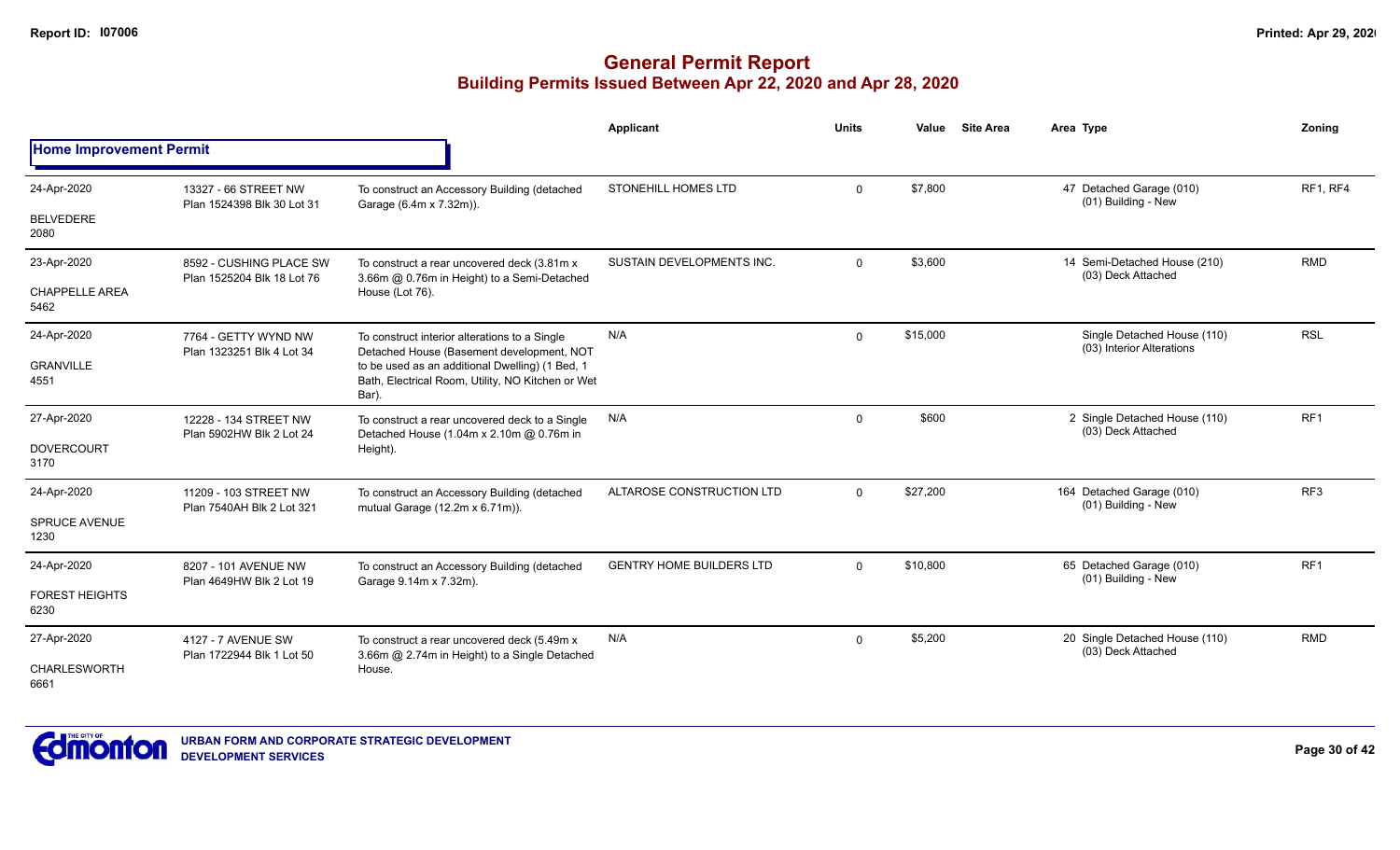|                                                   |                                                                                                                                                                                                                                                                                                                                                                                                                                                                                                                                                                                                                                                                                                                                                                                                                                                                                                                                                                                                                                                                                                                                                                                                                                                                                                                                                                                                                                                                                                                                                                                                                                                                                                                                                                                                                                                                                                                                                                                                           |                                                                                                                                        | <b>Applicant</b> | <b>Units</b> | Value | <b>Site Area</b> | Area Type | Zoning |
|---------------------------------------------------|-----------------------------------------------------------------------------------------------------------------------------------------------------------------------------------------------------------------------------------------------------------------------------------------------------------------------------------------------------------------------------------------------------------------------------------------------------------------------------------------------------------------------------------------------------------------------------------------------------------------------------------------------------------------------------------------------------------------------------------------------------------------------------------------------------------------------------------------------------------------------------------------------------------------------------------------------------------------------------------------------------------------------------------------------------------------------------------------------------------------------------------------------------------------------------------------------------------------------------------------------------------------------------------------------------------------------------------------------------------------------------------------------------------------------------------------------------------------------------------------------------------------------------------------------------------------------------------------------------------------------------------------------------------------------------------------------------------------------------------------------------------------------------------------------------------------------------------------------------------------------------------------------------------------------------------------------------------------------------------------------------------|----------------------------------------------------------------------------------------------------------------------------------------|------------------|--------------|-------|------------------|-----------|--------|
| <b>Home Improvement Permit</b>                    | <b>RSL</b><br>N/A<br>\$10,000<br>Single Detached House (110)<br>$\mathbf 0$<br>15875 - 10 AVENUE SW<br>To construct interior alterations to a Single<br>(03) Interior Alterations<br>Plan 1125879 Blk 6 Lot 3<br>Detached House (Basement development, NOT<br>to be used as an additional Dwelling) (1<br>bedroom, 1 bathroom, mechanical room).<br>\$0<br><b>RSL</b><br><b>VIRTUOSO ENERGY</b><br>Single Detached House (110)<br>0<br>8507 - 20 AVENUE SW<br>To install a Renewable Energy Device On a<br>(03) Exterior Alterations<br>House (36 Solar PhotoVoltaic (PV) Panel(s) on<br>Plan 1020501 Blk 32 Lot 72<br>the Roof).<br>\$4,000<br><b>RSL</b><br>Single Detached House (110)<br>To construct interior alterations Single Detached N/A<br>$\mathbf{0}$<br>4906 - CHARLES POINT SW<br>(03) Interior Alterations<br>Plan 1425644 Blk 25 Lot 2<br>House (Basement development, NOT to be used<br>as an additional Dwelling), (1 bathroom, open<br>space, mechanical room, NO wet bar or<br>kitchen).<br>\$20,000<br>RF <sub>1</sub><br>N/A<br>Single Detached House (110)<br>$\mathbf 0$<br>1307 - CARTER CREST ROAD<br>To construct interior alterations to a Single<br>(03) Interior Alterations<br>Detached House (Basement development, NOT<br><b>NW</b><br>Plan 9321169 Blk 140 Lot 119<br>to be used as an additional Dwelling), existing<br>without permits, (1 bedroom, 1 bathroom, living<br>room, storage / mechanical room, NO wet bar<br>or kitchen).<br>STERLING HOMES EDMONTON LTD.<br>\$6,200<br><b>GHLD</b><br>37 Detached Garage (010)<br>$\Omega$<br>2101 - GRAYDON HILL<br>To construct an Accessory Building (detached<br>(01) Building - New<br><b>CRESCENT SW</b><br>Garage, 6.1m x 6.1m).<br>Plan 1822866 Blk 9 Lot 29<br>N/A<br>\$43,200<br>RF3<br>Single Detached House (110)<br>11919 - 69 STREET NW<br>To construct front and rear additions and a<br>$\mathbf{0}$<br>(02) Addition<br>Plan 1307P Blk 7 Lots 8-9<br>front landing(front landing, 1.22m x 2.44m; front |                                                                                                                                        |                  |              |       |                  |           |        |
| 27-Apr-2020<br><b>GLENRIDDING HEIGHTS</b><br>5578 |                                                                                                                                                                                                                                                                                                                                                                                                                                                                                                                                                                                                                                                                                                                                                                                                                                                                                                                                                                                                                                                                                                                                                                                                                                                                                                                                                                                                                                                                                                                                                                                                                                                                                                                                                                                                                                                                                                                                                                                                           |                                                                                                                                        |                  |              |       |                  |           |        |
| 23-Apr-2020<br><b>SUMMERSIDE</b><br>6213          |                                                                                                                                                                                                                                                                                                                                                                                                                                                                                                                                                                                                                                                                                                                                                                                                                                                                                                                                                                                                                                                                                                                                                                                                                                                                                                                                                                                                                                                                                                                                                                                                                                                                                                                                                                                                                                                                                                                                                                                                           |                                                                                                                                        |                  |              |       |                  |           |        |
| 22-Apr-2020<br><b>CHAPPELLE AREA</b><br>5462      |                                                                                                                                                                                                                                                                                                                                                                                                                                                                                                                                                                                                                                                                                                                                                                                                                                                                                                                                                                                                                                                                                                                                                                                                                                                                                                                                                                                                                                                                                                                                                                                                                                                                                                                                                                                                                                                                                                                                                                                                           |                                                                                                                                        |                  |              |       |                  |           |        |
| 23-Apr-2020<br><b>CARTER CREST</b><br>5130        |                                                                                                                                                                                                                                                                                                                                                                                                                                                                                                                                                                                                                                                                                                                                                                                                                                                                                                                                                                                                                                                                                                                                                                                                                                                                                                                                                                                                                                                                                                                                                                                                                                                                                                                                                                                                                                                                                                                                                                                                           |                                                                                                                                        |                  |              |       |                  |           |        |
| 24-Apr-2020<br><b>GRAYDON HILL</b><br>5468        |                                                                                                                                                                                                                                                                                                                                                                                                                                                                                                                                                                                                                                                                                                                                                                                                                                                                                                                                                                                                                                                                                                                                                                                                                                                                                                                                                                                                                                                                                                                                                                                                                                                                                                                                                                                                                                                                                                                                                                                                           |                                                                                                                                        |                  |              |       |                  |           |        |
| 28-Apr-2020<br><b>MONTROSE</b><br>2550            |                                                                                                                                                                                                                                                                                                                                                                                                                                                                                                                                                                                                                                                                                                                                                                                                                                                                                                                                                                                                                                                                                                                                                                                                                                                                                                                                                                                                                                                                                                                                                                                                                                                                                                                                                                                                                                                                                                                                                                                                           | addition, 3.05m x 9.14m; rear addition, 2.44mx<br>9.14m) and exterior alteration to (roof<br>modification) to a Single Detached House. |                  |              |       |                  |           |        |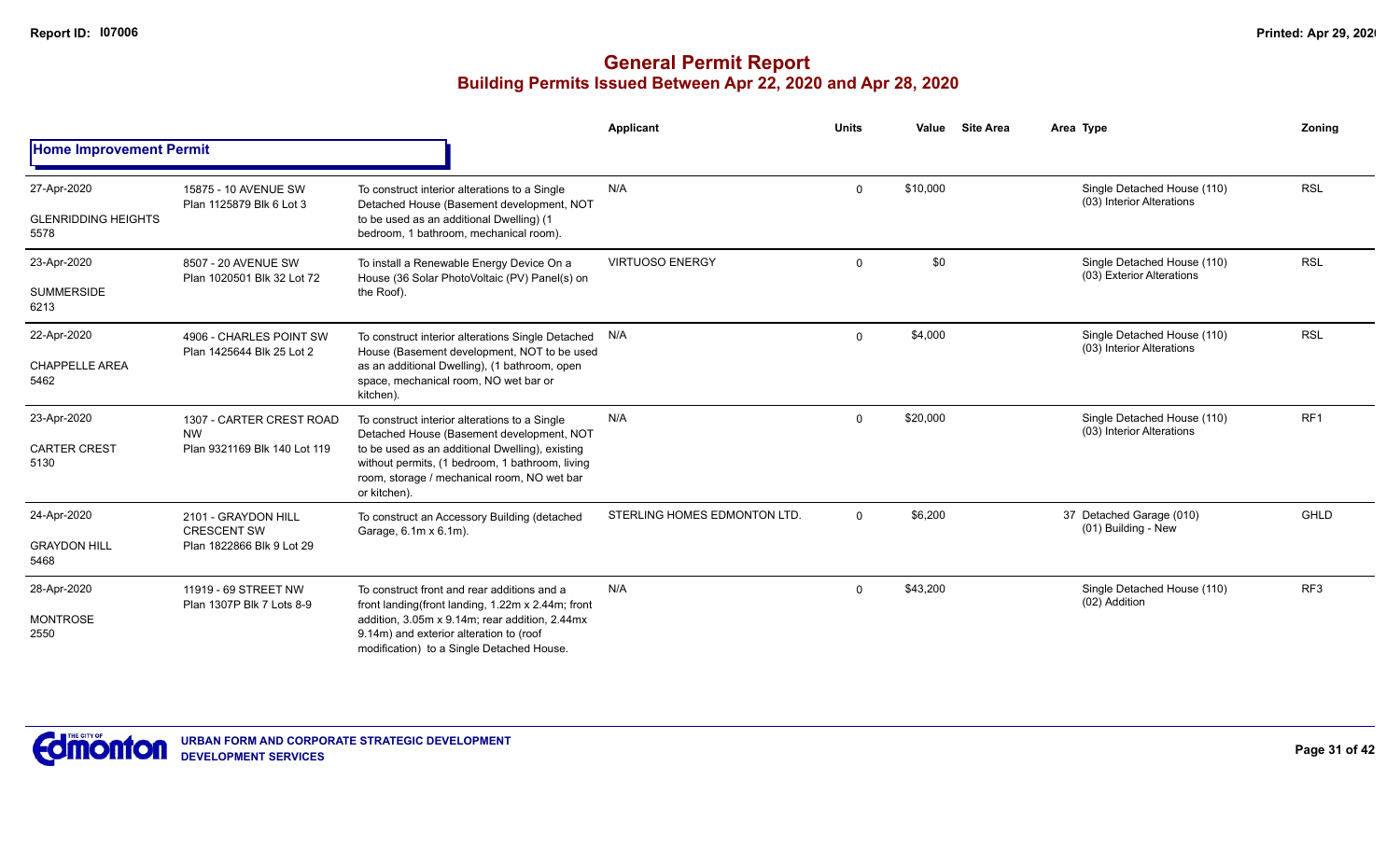|                                                    |                                                          |                                                                                                                                                                              | Applicant                        | <b>Units</b>   | Value    | <b>Site Area</b> | Area Type                                                            | Zoning          |
|----------------------------------------------------|----------------------------------------------------------|------------------------------------------------------------------------------------------------------------------------------------------------------------------------------|----------------------------------|----------------|----------|------------------|----------------------------------------------------------------------|-----------------|
| <b>Home Improvement Permit</b>                     |                                                          |                                                                                                                                                                              |                                  |                |          |                  |                                                                      |                 |
| 24-Apr-2020                                        | 7572 - CREIGHTON PLACE SW<br>Plan 1723183 Blk 10 Lot 102 | To develop a Secondary Suite to the basement<br>of a Single Detached House (New Suite).                                                                                      | N/A                              |                | \$35,000 |                  | 73 Single Detached House (110)<br>(07) Add Suites to Single Dwelling | <b>RMD</b>      |
| <b>CHAPPELLE AREA</b><br>5462                      |                                                          |                                                                                                                                                                              |                                  |                |          |                  |                                                                      |                 |
| 23-Apr-2020                                        | 933 - HAMPTON COURT NW<br>Plan 9724471 Blk 5 Lot 66      | To construct interior alterations to a Single<br>Detached House (Basement development, NOT                                                                                   | N/A                              | $\Omega$       | \$10,000 |                  | Single Detached House (110)<br>(03) Interior Alterations             | RF <sub>1</sub> |
| <b>HADDOW</b><br>5610                              | 5391 - CRABAPPLE LOOP SW                                 | to be used as an additional Dwelling).<br>(1 Bedroom, 1 Bathroom, 1 Home theatre, 1<br>Recreation area, and 1 Furnace room)                                                  |                                  |                |          |                  |                                                                      |                 |
| 23-Apr-2020<br>THE ORCHARDS AT<br><b>ELLERSLIE</b> | Plan 1321202 Blk 1 Lot 301                               | To construct interior alterations to a<br>Semi-Detached House (Basement development<br>(Lot 301), NOT to be used as an additional<br>Dwelling), existing without permits, (1 | N/A                              | $\mathbf 0$    | \$7,500  |                  | Semi-Detached House (210)<br>(03) Interior Alterations               | RF4             |
| 6216                                               |                                                          | bathroom, living room, mechanical room, NO<br>wet bar or kitchen).                                                                                                           |                                  |                |          |                  |                                                                      |                 |
| 23-Apr-2020                                        | 3892 - ROBINS CRESCENT NW<br>Plan 1720814 Blk 5 Lot 26   | To construct interior alterations to a Single<br>Detached House (Basement development, NOT                                                                                   | N/A                              | $\Omega$       | \$15,000 |                  | Single Detached House (110)<br>(03) Interior Alterations             | <b>RSL</b>      |
| <b>STARLING</b><br>4474                            |                                                          | to be used as an additional Dwelling), (1<br>bedroom. 1 bathroom, open space, mechanical<br>room, NO wet bar or kitchen).                                                    |                                  |                |          |                  |                                                                      |                 |
| 23-Apr-2020                                        | 7211 - CHIVERS PLACE SW                                  | To construct interior alterations to a<br>Semi-detached House (Basement development,                                                                                         | KLAIR CUSTOM HOMES (EDMONTON) LT | $\overline{0}$ | \$21,400 |                  | Single Detached House (110)<br>(03) Interior Alterations             | RF4             |
| <b>CHAPPELLE AREA</b><br>5462                      | Plan 1823300 Blk 31 Lot 5                                | NOT to be used as an additional Dwelling).<br>(1 Bedroom, 1 Washroom, 1 Living room, 1<br>Storage, and 1 Furnace room)                                                       |                                  |                |          |                  |                                                                      |                 |
| 28-Apr-2020                                        | 16808 - 121 STREET NW<br>Plan 1225119 Blk 99 Lot 49      | To construct interior alterations to a Single<br>Detached House (Basement development, NOT                                                                                   | N/A                              | $\Omega$       | \$20,000 |                  | Single Detached House (110)<br>(03) Interior Alterations             | <b>RSL</b>      |
| <b>RAPPERSWILL</b><br>3370                         |                                                          | to be used as an additional Dwelling). 1<br>bedroom, bathroom, mechanical room, storage<br>room and living area                                                              |                                  |                |          |                  |                                                                      |                 |

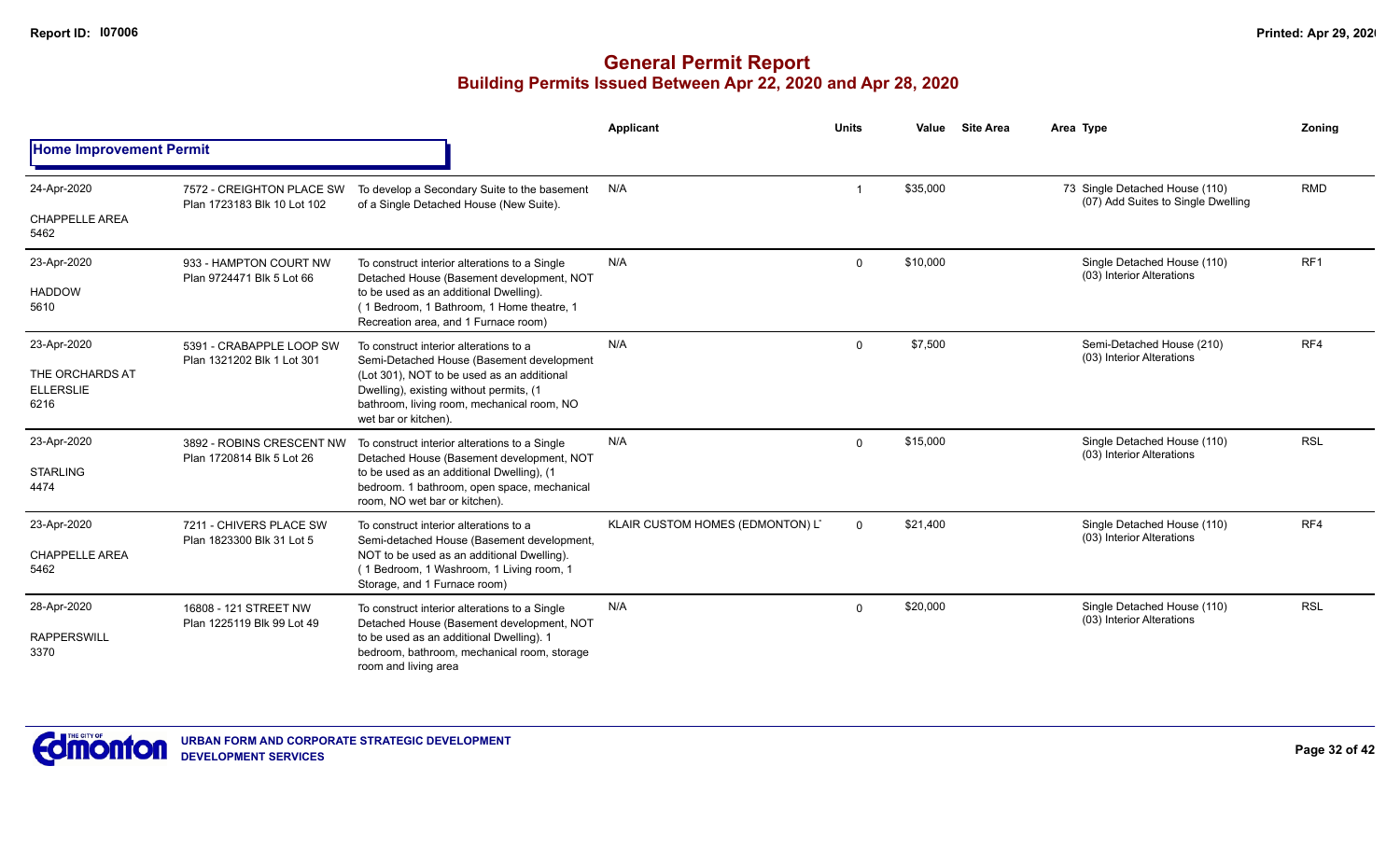|                                |                                                       |                                                                                                      | Applicant          | <b>Units</b> | Value    | <b>Site Area</b> | Area Type                                                | Zoning          |
|--------------------------------|-------------------------------------------------------|------------------------------------------------------------------------------------------------------|--------------------|--------------|----------|------------------|----------------------------------------------------------|-----------------|
| <b>Home Improvement Permit</b> |                                                       |                                                                                                      |                    |              |          |                  |                                                          |                 |
| 28-Apr-2020                    | Plan 2528HW Blk 8 Lot 4                               | 8915 - STRATHEARN DRIVE NW To demolish a Single Detached House and<br>detached Garage.               | N/A                | $\mathbf 0$  | \$3,400  |                  | Detached Garage(010)<br>(99) Demolition                  | RF <sub>1</sub> |
| <b>STRATHEARN</b><br>6710      |                                                       |                                                                                                      |                    |              |          |                  |                                                          |                 |
| 28-Apr-2020                    | Plan 2528HW Blk 8 Lot 4                               | 8915 - STRATHEARN DRIVE NW To demolish a Single Detached House and<br>detached Garage.               | N/A                | $-1$         | \$6,500  |                  | Single Detached House (110)<br>(99) Demolition           | RF <sub>1</sub> |
| <b>STRATHEARN</b><br>6710      |                                                       |                                                                                                      |                    |              |          |                  |                                                          |                 |
| 28-Apr-2020                    | 1377 - SECORD LANDING NW                              | To construct interior alterations to a Single<br>Detached House (Basement development, NOT           | N/A                | $\mathbf 0$  | \$4,000  |                  | Single Detached House (110)<br>(03) Interior Alterations | <b>RSL</b>      |
| SECORD<br>4487                 | Plan 1324485 Blk 13 Lot 14                            | to be used as an additional Dwelling). 1<br>bedroom, bathroom, utility/storage room, and<br>rec area |                    |              |          |                  |                                                          |                 |
| 27-Apr-2020                    | 721 - 175A STREET SW<br>Plan 1125904 Blk 1 Lot 116    | To construct interior alterations to a Single<br>Detached House (Basement development, NOT           | N/A                | $\mathbf 0$  | \$10,000 |                  | Single Detached House (110)<br>(03) Interior Alterations | <b>RSL</b>      |
| <b>WINDERMERE</b><br>5570      |                                                       | to be used as an additional Dwelling) (1<br>bathroom, mechanical room, pantry).                      |                    |              |          |                  |                                                          |                 |
| 23-Apr-2020                    | 1932 - GRAYDON HILL GREEN<br>SW                       | To construct interior alterations to a Single<br>Detached House (Basement development, NOT           | N/A                | $\Omega$     | \$8,000  |                  | Single Detached House (110)<br>(03) Interior Alterations | GHLD            |
| <b>GRAYDON HILL</b><br>5468    | Plan 1822866 Blk 7 Lot 15                             | to be used as an additional Dwelling).                                                               |                    |              |          |                  |                                                          |                 |
|                                |                                                       | (1 Bedroom, 1 Washroom, 1 Recreation room,<br>and 1 Furnace room)                                    |                    |              |          |                  |                                                          |                 |
| 24-Apr-2020                    | 11707 - EDINBORO ROAD NW<br>Plan 1252AH Blk 34 Lot 12 | To construct an Accessory Building (detached<br>Garage (10.97m x 6.71m)).                            | <b>KANVI HOMES</b> | $\Omega$     | \$12,300 |                  | 74 Detached Garage (010)<br>(01) Building - New          | RF <sub>1</sub> |
| <b>WINDSOR PARK</b><br>5580    |                                                       |                                                                                                      |                    |              |          |                  |                                                          |                 |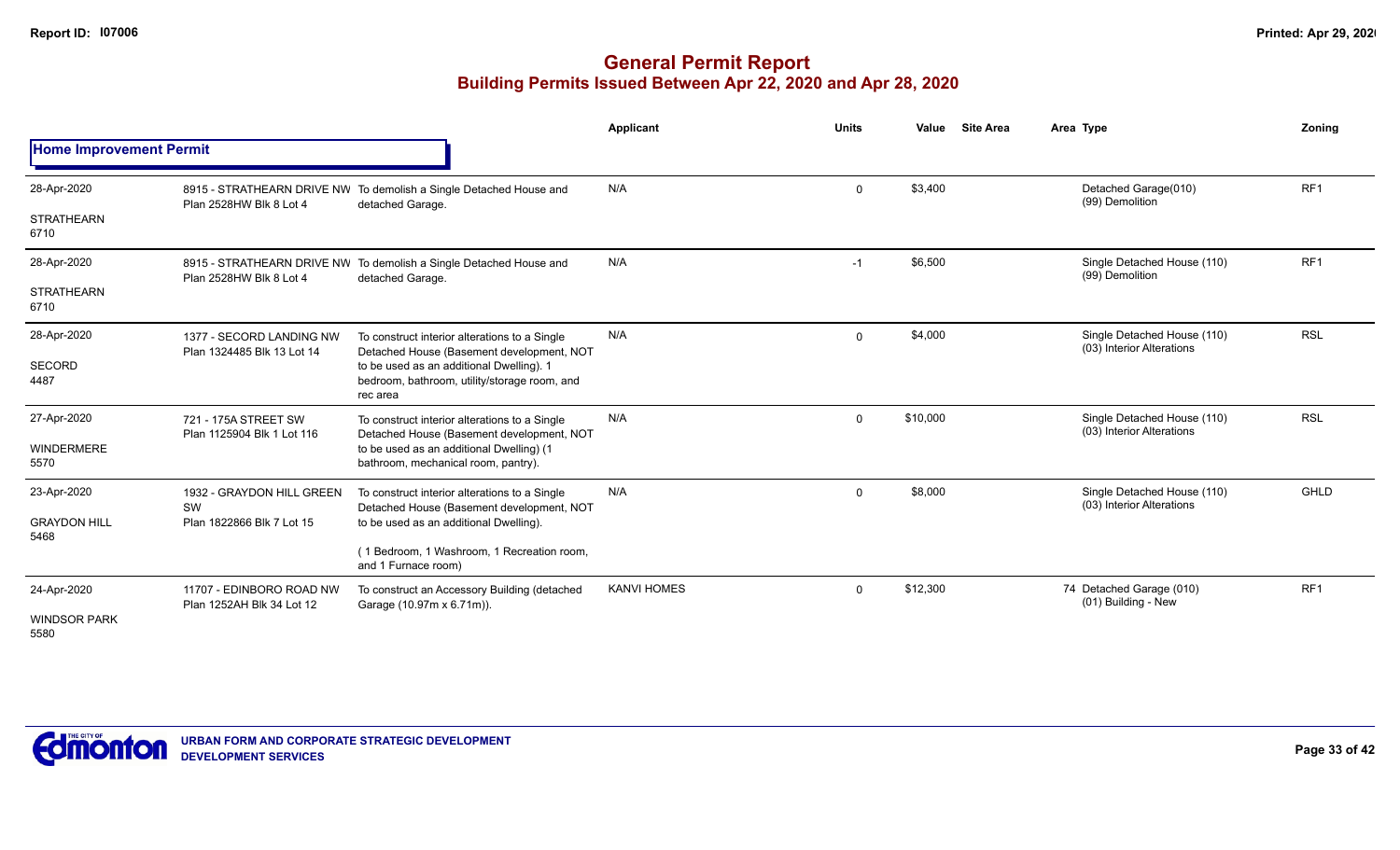|                                              |                                                                    |                                                                                                                                                                                                                       | <b>Applicant</b>                                        | <b>Units</b> | Value    | <b>Site Area</b> | Area Type                                                            | Zonina          |
|----------------------------------------------|--------------------------------------------------------------------|-----------------------------------------------------------------------------------------------------------------------------------------------------------------------------------------------------------------------|---------------------------------------------------------|--------------|----------|------------------|----------------------------------------------------------------------|-----------------|
| <b>Home Improvement Permit</b>               |                                                                    |                                                                                                                                                                                                                       |                                                         |              |          |                  |                                                                      |                 |
| 28-Apr-2020<br><b>TRUMPETER AREA</b><br>4471 | 20520 - 128 AVENUE NW<br>Plan 1525015 Blk 10 Lot 59                | To construct interior alterations to a<br>Semi-Detached House (Basement development<br>with Wet Bar. NOT to be used as an additional<br>Dwelling). 1 bedroom, bathroom, storage room,<br>mech room and a lounge       | N/A                                                     | $\mathbf 0$  | \$8,000  |                  | Semi-Detached House (210)<br>(03) Interior Alterations               | RF4             |
| 24-Apr-2020<br>LAUREL<br>6444                | 1815 - 26A STREET NW<br>Plan 1722382 Blk 9 Lot 38                  | To develop a Secondary Suite in the Basement<br>of a Single Detached House (2 Bed, 1 Bath,<br>Kitchen, Living Room, Laundry, Shared Utility).                                                                         | N/A                                                     |              | \$25,000 |                  | 62 Single Detached House (110)<br>(07) Add Suites to Single Dwelling | DC <sub>1</sub> |
| 24-Apr-2020<br><b>PARKVIEW</b><br>3330       | 14373 - 92A AVENUE NW<br>Plan 1821651 Blk 7 Lot 19A                | To construct interior alterations to a Single<br>Detached House (Basement development, NOT<br>to be used as an additional Dwelling) (2 Bed, 1<br>Bath, Living Area, Utility, NO Kitchen or Wet<br>Bar).               | N/A                                                     | $\mathbf 0$  | \$20,000 |                  | Single Detached House (110)<br>(03) Interior Alterations             | RF <sub>1</sub> |
| 24-Apr-2020<br><b>HAWKS RIDGE</b><br>4473    | 1059 - COOPERS HAWK LINK<br><b>NW</b><br>Plan 1525742 Blk 5 Lot 91 | To construct interior alterations Single Detached N/A<br>House (Basement development, NOT to be used<br>as an additional Dwelling), (2 bedrooms, 1<br>bathroom, rec room, mechanical room, NO wet<br>bar or kitchen). |                                                         | $\mathbf 0$  | \$8,000  |                  | Single Detached House (110)<br>(03) Interior Alterations             | <b>RSL</b>      |
| 22-Apr-2020<br>PAISLEY<br>5469               | 3126 - PAISLEY ROAD SW<br>Plan 1323918 Blk 3 Lot 12                | To construct an Accessory Building (rear<br>detached Garage (6.10m x 6.10m)).                                                                                                                                         | PREMIER BUILT GARAGES                                   | $\mathbf 0$  | \$6,200  |                  | 37 Detached Garage (010)<br>(01) Building - New                      | <b>HVLD</b>     |
| 24-Apr-2020<br><b>AVONMORE</b><br>6020       | 8527 - 74 AVENUE NW<br>Plan 959KS Blk 5 Lot 13                     | To demolish a Single Detached House.                                                                                                                                                                                  | 620756 ALBERTA LTD O/A ROSECROFT<br><b>CUSTOM HOMES</b> | $-1$         | \$6,700  |                  | Single Detached House (110)<br>(99) Demolition                       | RF <sub>1</sub> |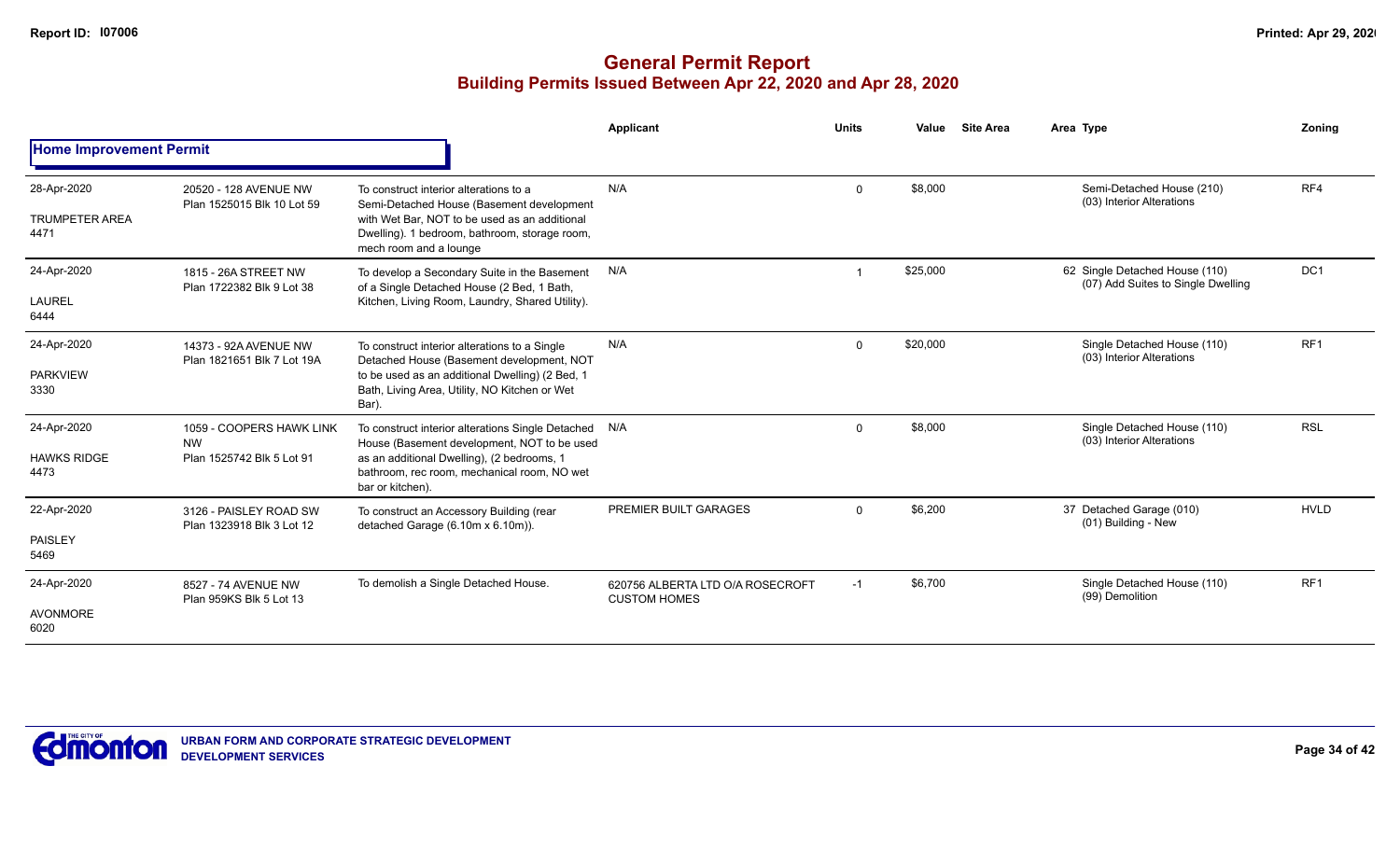|                                 |                                                    |                                                                                                                                        | <b>Applicant</b>               | <b>Units</b>         | Value    | <b>Site Area</b>                             | Area Type                                                | <b>Zoning</b>   |
|---------------------------------|----------------------------------------------------|----------------------------------------------------------------------------------------------------------------------------------------|--------------------------------|----------------------|----------|----------------------------------------------|----------------------------------------------------------|-----------------|
| <b>Home Improvement Permit</b>  |                                                    |                                                                                                                                        |                                |                      |          |                                              |                                                          |                 |
| 28-Apr-2020<br><b>BELVEDERE</b> | 13124 - 61 STREET NW<br>Plan 4800KS Blk 38 Lot 28  | To construct interior alterations to a Single<br>Detached House (Basement development, NOT<br>to be used as an additional Dwelling). 1 | NEW METHOD DEVELOPMENTS LTD    | $\Omega$             | \$40,000 |                                              | Single Detached House (110)<br>(03) Interior Alterations | RF <sub>1</sub> |
| 2080                            |                                                    | bedroom, bathroom, storage/utility room,<br>laundry and living room                                                                    |                                |                      |          |                                              |                                                          |                 |
| 28-Apr-2020                     | 9607 - 52 STREET NW<br>Plan 6258KS Blk 4 Lot 22    | To construct interior alterations to a Single<br>Detached House (Basement development with                                             | FOUR ELEMENTS CONSTRUCTION INC | $\Omega$             | \$20,000 |                                              | Single Detached House (110)<br>(03) Interior Alterations | RF <sub>1</sub> |
| <b>OTTEWELL</b><br>6550         | 229 - GRIESBACH ROAD NW                            | Wet Bar, NOT to be used as an additional<br>Dwelling). 1 bedroom, bathroom, storage/mech<br>room & rec area                            |                                | \$22,000<br>$\Omega$ |          |                                              |                                                          |                 |
| 24-Apr-2020                     | Plan 1623027 Blk 14 Lot 18                         | To construct interior alterations to a<br>Semi-Detached House (Basement development,                                                   | <b>CYCLONOMICS NA LTD</b>      |                      |          |                                              | Semi-Detached House (210)<br>(03) Interior Alterations   | <b>GLG</b>      |
| <b>GRIESBACH</b><br>3111        |                                                    | NOT to be used as an additional Dwelling) (1<br>Bed, 1 Bath, Rec Area with Wet Bar, Utility).                                          |                                |                      |          |                                              |                                                          |                 |
| 28-Apr-2020                     | 10758 - 33A AVENUE NW<br>Plan 4786TR Blk 2 Lot 42  | To install a Hot Tub in the Rear Yard of a Single N/A<br>Detached House (2.26m 2.26m).                                                 |                                | $\Omega$             | \$5,300  |                                              | Single Detached House (110)<br>(14) Hot Tub              | RF1             |
| <b>STEINHAUER</b><br>5470       |                                                    |                                                                                                                                        |                                |                      |          |                                              |                                                          |                 |
| 28-Apr-2020                     | 9927 - 223 STREET NW<br>Plan 1820330 Blk 20 Lot 64 | To construct interior alterations to a Single<br>Detached House (Basement development, NOT                                             | PACESETTER HOMES LTD           | $\Omega$             | \$24,700 |                                              | Single Detached House (110)<br>(03) Interior Alterations | <b>RMD</b>      |
| <b>SECORD</b><br>4487           |                                                    | to be used as an additional Dwelling). 1<br>bedroom, 1 bathroom, mechanical room and<br>family area                                    |                                |                      |          |                                              |                                                          |                 |
| 28-Apr-2020                     | 1629 - DAVIDSON GREEN SW                           | To construct a rear uncovered deck to a Single<br>Detached House (2 tiered, upper deck, 4.91m x                                        | N/A                            | $\Omega$             | \$5,300  |                                              | 21 Single Detached House (110)<br>(03) Deck Attached     | <b>RSL</b>      |
| <b>DESROCHERS AREA</b><br>5463  | Plan 1521497 Blk 1 Lot 12                          | 4.18m @ 1.25m in Height; lower deck, 2.78m x<br>3.75m @ 0.75m in Height).                                                              |                                |                      |          |                                              |                                                          |                 |
| 28-Apr-2020                     | 12842 - 72 STREET NW<br>Plan 1623425 Unit 3        | To construct interior alterations to a Row House<br>(12842 72 ST NW, Basement development, NOT RENOVATIONS                             | THE LAMB OF GOD CONSTRUCTION & | $\mathbf 0$          | \$8,000  | Row House (330)<br>(03) Interior Alterations | RF <sub>3</sub>                                          |                 |
| <b>BALWIN</b><br>2020           |                                                    | to be used as an additional Dwelling) (1<br>bedroom, 1 bathroom, mechanical room).                                                     |                                |                      |          |                                              |                                                          |                 |

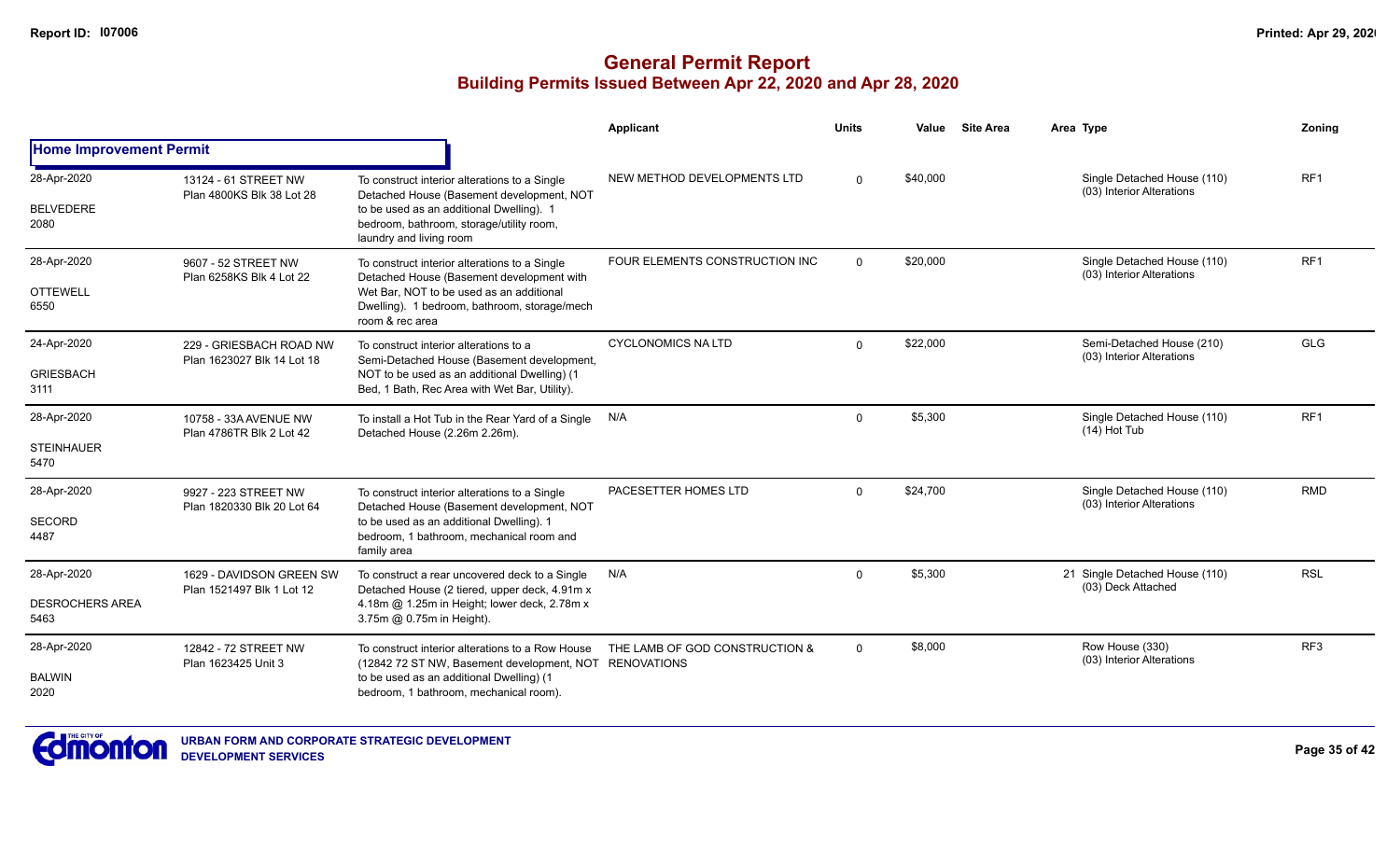|                                                   |                                                     |                                                                                                                                                                                                                                                                                           | Applicant                     | <b>Units</b> | Value   | <b>Site Area</b> | Area Type                                                | <b>Zoning</b>   |
|---------------------------------------------------|-----------------------------------------------------|-------------------------------------------------------------------------------------------------------------------------------------------------------------------------------------------------------------------------------------------------------------------------------------------|-------------------------------|--------------|---------|------------------|----------------------------------------------------------|-----------------|
| <b>Home Improvement Permit</b>                    |                                                     |                                                                                                                                                                                                                                                                                           |                               |              |         |                  |                                                          |                 |
| 28-Apr-2020<br><b>JAMIESON PLACE</b><br>4220      | 4609 - 190A STREET NW<br>Plan 0420822 Blk 60 Lot 58 | To construct alterations to an existing rear<br>uncovered deck to a Single Detached House (to<br>reduce the deck's joists projection and extend<br>the beam length; total deck size after<br>alterations, 3.40m x 4.27m @ 1.52m in Height),<br>deck alterations existing without permits. | N/A                           | $\Omega$     | \$3,800 |                  | 15 Single Detached House (110)<br>(03) Deck Attached     | <b>RSL</b>      |
| 28-Apr-2020<br><b>GLENRIDDING HEIGHTS</b><br>5578 | 1611 - 161 STREET SW<br>Plan 1525406 Blk 9 Lot 43   | To construct interior alterations to a Single<br>Detached House (Basement development, NOT<br>to be used as an additional Dwelling). 1<br>bedroom, bathroom, mechanical room & living<br>room                                                                                             | N/A                           | $\mathbf 0$  | \$4,000 |                  | Single Detached House (110)<br>(03) Interior Alterations | <b>RSL</b>      |
| 28-Apr-2020<br><b>FOREST HEIGHTS</b><br>6230      | 10235 - 78 STREET NW<br>Plan 2020152 Blk 13 Lot 11B | To construct an Accessory Building (detached<br>Garage (5.79m x 7.16m)).                                                                                                                                                                                                                  | <b>LOZEN DEVELOPMENTS LTD</b> | $\mathbf 0$  | \$6,900 |                  | 41 Detached Garage (010)<br>(01) Building - New          | RF <sub>3</sub> |
| 24-Apr-2020<br>WINDERMERE<br>5570                 | 3708 - WHITELAW LANE NW<br>Plan 1222384 Unit 14     | To construct interior alterations to a<br>Semi-Detached House (Basement development,<br>NOT to be used as an additional Dwelling)<br>(Open area, Storage Room, Utility, NO Kitchen<br>or Wet Bar).                                                                                        | N/A                           | $\Omega$     | \$4,300 |                  | Semi-Detached House (210)<br>(03) Interior Alterations   | RA7             |
| 28-Apr-2020<br><b>LARKSPUR</b><br>6390            | 3135 - 41 AVENUE NW<br>Plan 9721979 Blk 7 Lot 26    | To construct an Accessory Building (shed,<br>3.14m x 4.97m) and to construct a rear<br>uncovered deck (4.40m x 7.50m @ 0.7m in<br>Height) with Privacy Screening @ 2.0m in<br>Height, existing without permits.                                                                           | N/A                           | 0            | \$500   |                  | 16 Shed (040)<br>(01) Building - New                     | RF1             |
| 28-Apr-2020<br><b>LARKSPUR</b><br>6390            | 3135 - 41 AVENUE NW<br>Plan 9721979 Blk 7 Lot 26    | To construct an Accessory Building (shed,<br>3.14m x 4.97m) and to construct a rear<br>uncovered deck (4.40m x 7.50m @ 0.7m in<br>Height) with Privacy Screening @ 2.0m in<br>Height, existing without permits.                                                                           | N/A                           | 0            | \$8,300 |                  | 33 Single Detached House (110)<br>(03) Deck Attached     | RF <sub>1</sub> |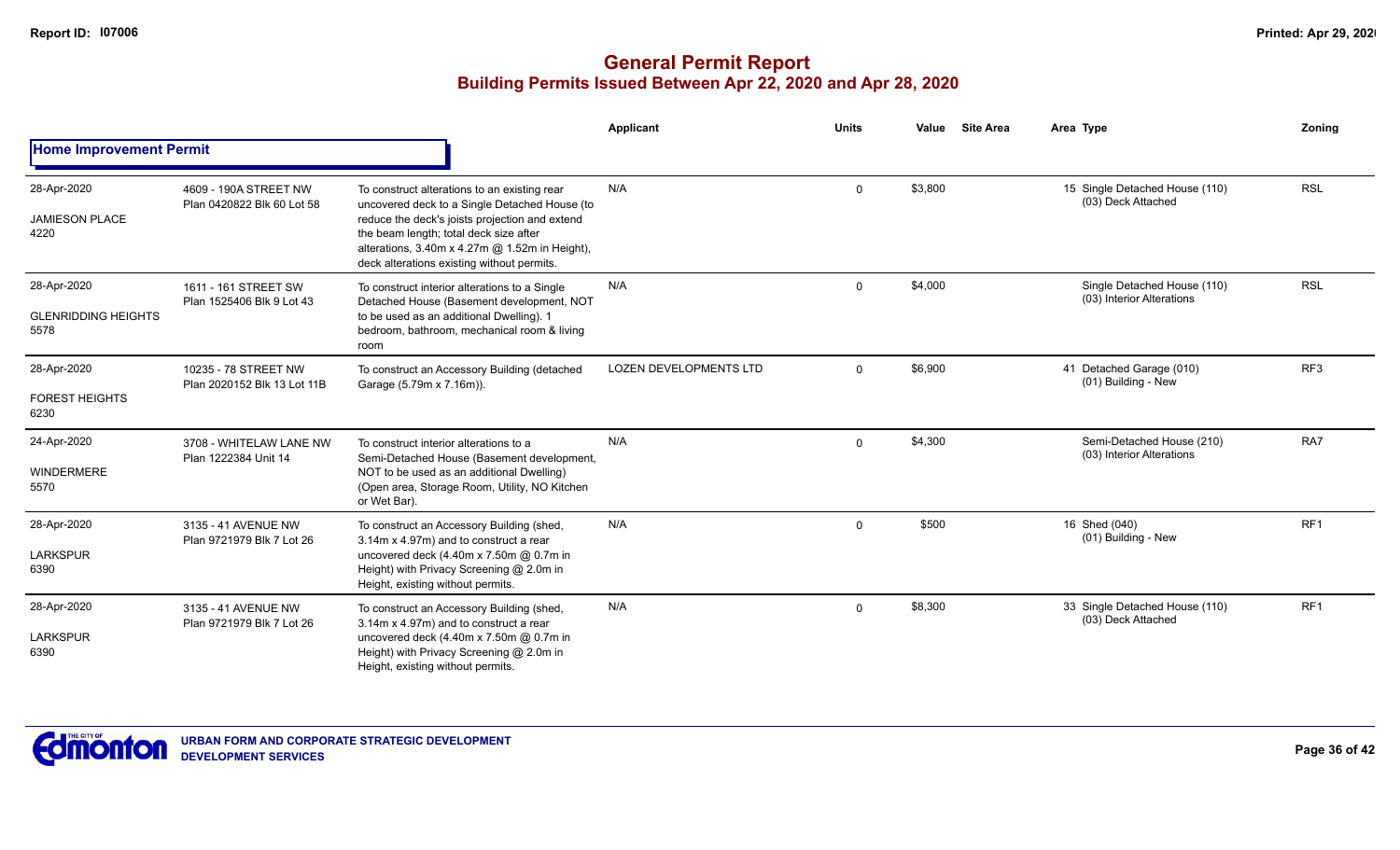|                                                            |                                                      |                                                                                                                                                                                                         | Applicant                     | <b>Units</b> | Value    | <b>Site Area</b> | Area Type                                                             | Zoning          |
|------------------------------------------------------------|------------------------------------------------------|---------------------------------------------------------------------------------------------------------------------------------------------------------------------------------------------------------|-------------------------------|--------------|----------|------------------|-----------------------------------------------------------------------|-----------------|
| <b>Home Improvement Permit</b>                             |                                                      |                                                                                                                                                                                                         |                               |              |          |                  |                                                                       |                 |
| 22-Apr-2020<br>THE ORCHARDS AT<br><b>ELLERSLIE</b><br>6216 | 8111 - ORCHARDS GREEN SW<br>Plan 1822610 Blk 2 Lot 5 | To construct interior alterations to a<br>Semi-detached House (Basement development,<br>NOT to be used as an additional Dwelling). 1<br>BATHROOM, 1 GYM, 0 BEDROOMS                                     | <b>ART HOMES</b>              | $\Omega$     | \$25,000 |                  | Semi-Detached House (210)<br>(03) Interior Alterations                | RF4             |
| 27-Apr-2020<br><b>TRUMPETER AREA</b><br>4471               | 12811 - 205 STREET NW<br>Plan 1425052 Blk 11 Lot 26  | To construct interior alterations to a<br>Semi-Detached House (Basement development,<br>NOT to be used as an additional Dwelling)<br>(family room, mechanical room, 1 bathroom).                        | <b>MONTORIO HOMES LTD</b>     | $\Omega$     | \$23,200 |                  | Semi-Detached House (210)<br>(03) Interior Alterations                | RF4             |
| 22-Apr-2020<br>MCCONACHIE AREA<br>2521                     | 6325 - 170 AVENUE NW<br>Plan 1723076 Blk 8 Lot 11    | To construct an Accessory Building (detached<br>Garage (6.10m x 6.71m)).                                                                                                                                | MORRISON HOMES (EDMONTON) LTD | $\mathbf{0}$ | \$6,800  |                  | 41 Detached Garage (010)<br>(01) Building - New                       | <b>RPL</b>      |
| 28-Apr-2020<br><b>TAMARACK</b><br>6443                     | 1328 - 26 AVENUE NW<br>Plan 1521297 Blk 7 Lot 29     | To construct interior alterations to a Single<br>Detached House (Basement development, NOT<br>to be used as an additional Dwelling). 1<br>bedroom, bathroom, storage room, mech room<br>and living room | N/A                           | $\mathbf 0$  | \$20,000 |                  | Single Detached House (110)<br>(03) Interior Alterations              | <b>RSL</b>      |
| 22-Apr-2020<br><b>LAUREL</b><br>6444                       | 1460 - 25 STREET NW<br>Plan 1822989 Blk 13 Lot 17    | To develop a Secondary Suite in the basement<br>of a Single Detached House (2 Bed, 1 Bath,<br>Kitchen, Living) and partial basement<br>development (1 Bed, 1 Bath, Utility, NO KITCHEI<br>OR WET BAR).  | <b>VICTORY HOMES LTD</b>      |              | \$35,000 |                  | 819 Single Detached House (110)<br>(07) Add Suites to Single Dwelling | <b>RSL</b>      |
| 22-Apr-2020<br><b>GLENGARRY</b><br>2290                    | 9124 - 132 AVENUE NW<br>Plan 942MC Blk 20 Lot 29     | To develop a Secondary Suite in the Basement<br>of a Single Detached House and to construct<br>interior and exterior alterations (main floor<br>alterations and 2 basement window<br>enlargements).     | N/A                           |              | \$50,000 |                  | 68 Single Detached House (110)<br>(07) Add Suites to Single Dwelling  | RF <sub>1</sub> |

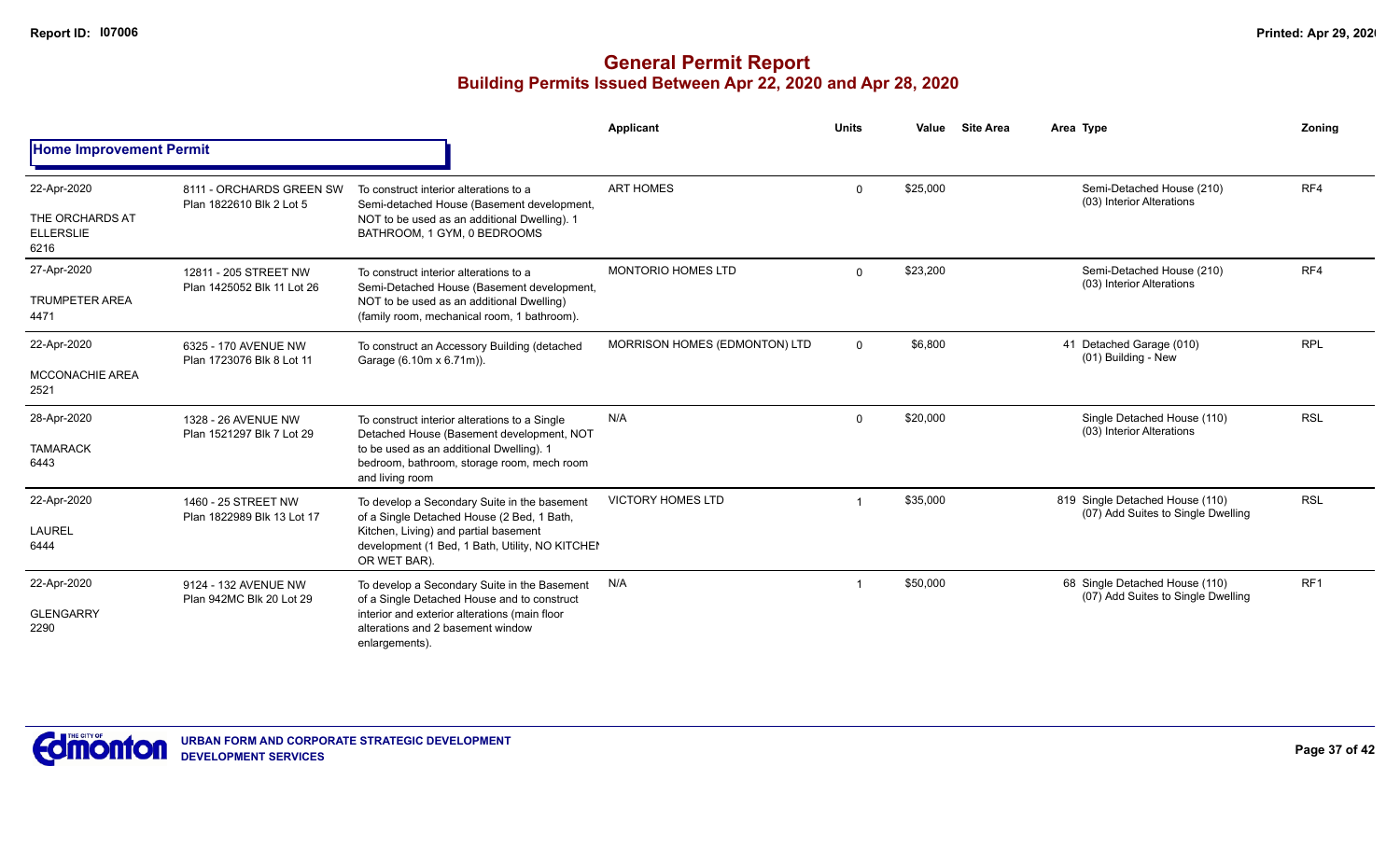|                                          |                                                     |                                                                                                                                                                                                                                                  | <b>Applicant</b>    | <b>Units</b> | <b>Site Area</b><br>Value | Area Type                                                | Zoning          |
|------------------------------------------|-----------------------------------------------------|--------------------------------------------------------------------------------------------------------------------------------------------------------------------------------------------------------------------------------------------------|---------------------|--------------|---------------------------|----------------------------------------------------------|-----------------|
| <b>Home Improvement Permit</b>           |                                                     |                                                                                                                                                                                                                                                  |                     |              |                           |                                                          |                 |
| 359460067-002<br><b>GLENGARRY</b>        | 9124 - 132 AVENUE NW<br>Plan 942MC Blk 20 Lot 29    | To develop a Secondary Suite in the Basement<br>of a Single Detached House and to construct                                                                                                                                                      | N/A                 | $\mathbf 0$  |                           | Single Detached House (110)<br>(03) Exterior Alterations | RF <sub>1</sub> |
| 2290                                     |                                                     | interior and exterior alterations (main floor<br>alterations and 2 basement window<br>enlargements).                                                                                                                                             |                     |              |                           |                                                          |                 |
| 27-Apr-2020<br><b>STRATHEARN</b><br>6710 | 8744 - 92A AVENUE NW<br>Plan 1225064 Blk J Lot 15C  | To construct interior alterations to a<br>Semi-Detached House (Basement development<br>(LOT 15C ONLY), NOT to be used as an<br>additional Dwelling), (1 bathroom, 1<br>bedroom/playroom, open space, mechanical<br>room, NO wet bar or kitchen). | N/A                 | $\mathbf{0}$ | \$9,500                   | Semi-Detached House (210)<br>(03) Interior Alterations   | RF3             |
| 27-Apr-2020<br>NORTH GLENORA<br>3310     | 13916 - 109B AVENUE NW<br>Plan 3624HW Blk 11 Lot 73 | To demolish a Single Detached House and<br>detached Garage.                                                                                                                                                                                      | 1914202 ALBERTA LTD | $\Omega$     | \$3,500                   | Detached Garage(010)<br>(99) Demolition                  | RF <sub>1</sub> |
| 27-Apr-2020<br>NORTH GLENORA<br>3310     | 13916 - 109B AVENUE NW<br>Plan 3624HW Blk 11 Lot 73 | To demolish a Single Detached House and<br>detached Garage.                                                                                                                                                                                      | 1914202 ALBERTA LTD | $-1$         | \$6,700                   | Single Detached House (110)<br>(99) Demolition           | RF <sub>1</sub> |
| 22-Apr-2020<br>AMBLESIDE<br>5505         | Plan 1322997 Blk 2 Lot 24                           | 7230 - ARMOUR CRESCENT SW To construct interior alterations to a Single<br>Detached House (Basement development, NOT<br>to be used as an additional Dwelling), (1<br>bedroom, living room, mechanical room, NO wet<br>bar or kitchen).           | N/A                 | $\Omega$     | \$3,500                   | Single Detached House (110)<br>(03) Interior Alterations | <b>RPL</b>      |
| 22-Apr-2020<br><b>EDGEMONT</b><br>4462   | 6737B - ELSTON LANE NW<br>Plan 1721675 Blk 3 Lot 44 | To construct an Accessory Building (rear<br>detached Garage (6.10m x 6.10m)).                                                                                                                                                                    | N P ARTISAN         | $\Omega$     | \$6,200                   | 37 Detached Garage (010)<br>(01) Building - New          | <b>RPL</b>      |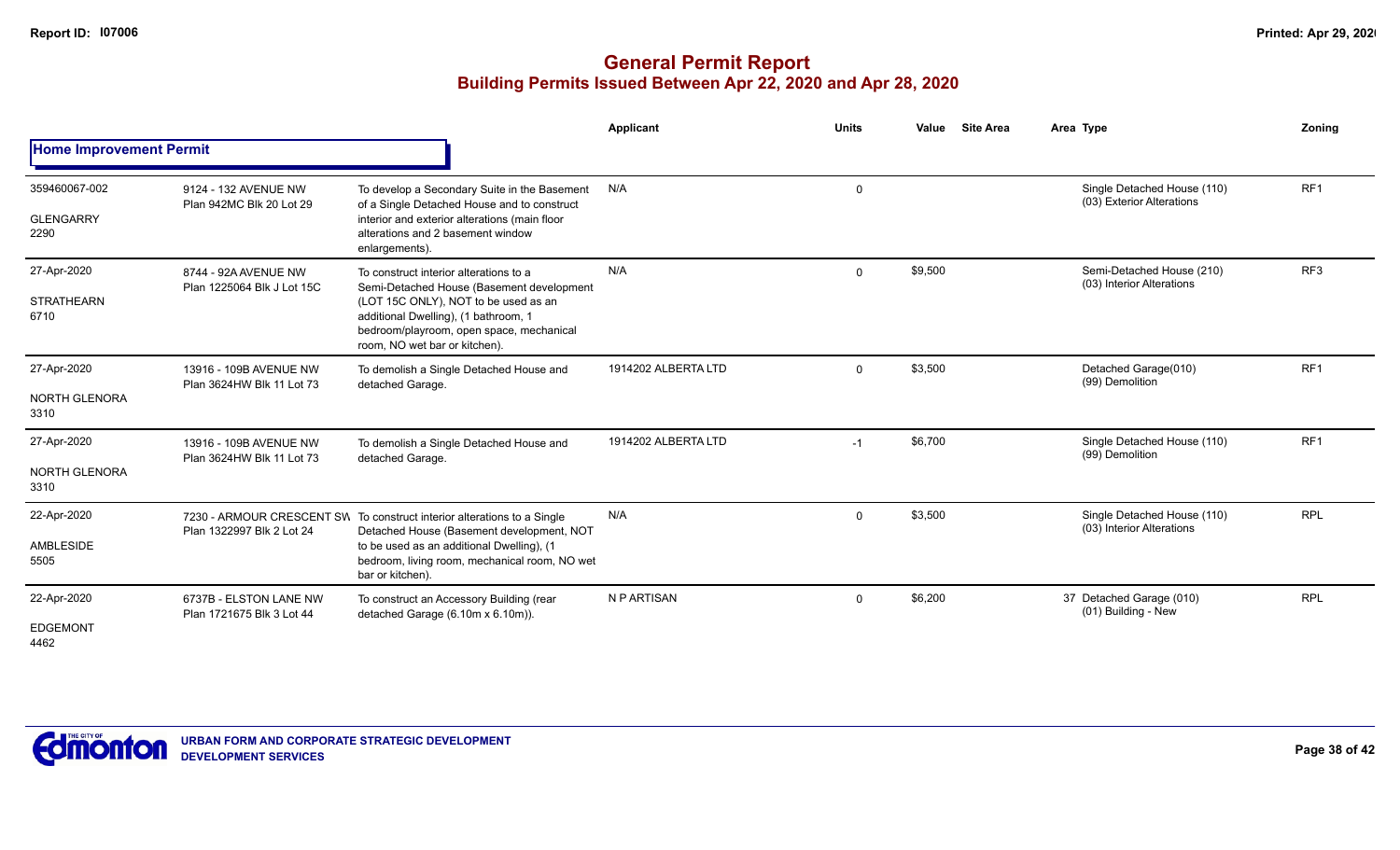|                                |                                                     |                                                                                                              | Applicant                      | <b>Units</b> | Value    | <b>Site Area</b> | Area Type                                                | Zoning          |
|--------------------------------|-----------------------------------------------------|--------------------------------------------------------------------------------------------------------------|--------------------------------|--------------|----------|------------------|----------------------------------------------------------|-----------------|
| <b>Home Improvement Permit</b> |                                                     |                                                                                                              |                                |              |          |                  |                                                          |                 |
| 22-Apr-2020                    | 11618 - 125 STREET NW<br>Plan RN46 Blk 32 Lot 5     | To demolish an Accessory building (detached<br>Garage).                                                      | <b>ERGO DESIGN STUDIO INC.</b> | $\Omega$     | \$3,500  |                  | Detached Garage(010)<br>(99) Demolition                  | RF <sub>3</sub> |
| <b>INGLEWOOD</b><br>3240       |                                                     |                                                                                                              |                                |              |          |                  |                                                          |                 |
| 22-Apr-2020                    | 12215 - 151A AVENUE NW<br>Plan 7821486 Blk 61 Lot 4 | To construct interior alterations to a Single<br>Detached House (Basement development with                   | 2249330 ALBERTA LTD.           | $\Omega$     | \$23,000 |                  | Single Detached House (110)<br>(03) Interior Alterations | RF <sub>1</sub> |
| <b>CAERNARVON</b><br>3060      |                                                     | kitchen, NOT to be used as an additional<br>Dwelling). 1 BEDROOM, 1 BATHROOM                                 |                                |              |          |                  |                                                          |                 |
| 22-Apr-2020                    | 15830 - 67B STREET NW<br>Plan 9422297 Blk 43 Lot 60 | To construct interior alterations to a<br>Semi-detached House (Basement development,                         | N/A                            | $\Omega$     | \$10,000 |                  | Semi-Detached House (210)<br>(03) Interior Alterations   | RF <sub>5</sub> |
| <b>OZERNA</b><br>2600          |                                                     | NOT to be used as an additional Dwelling). 2<br>BEDROOMS, 1 BATHROOM, 1 WET BAR                              |                                |              |          |                  |                                                          |                 |
| 22-Apr-2020                    | 3028 - 20 AVENUE NW<br>Plan 0927123 Blk 3 Lot 41    | To construct interior alterations to a Single<br>Detached House (Basement development, NOT                   | N/A                            | $\Omega$     | \$5,000  |                  | Single Detached House (110)<br>(03) Interior Alterations | <b>RPL</b>      |
| <b>LAUREL</b><br>6444          |                                                     | to be used as an additional Dwelling). 1<br>BEDROOM, 1 BATHROOM                                              |                                |              |          |                  |                                                          |                 |
| 22-Apr-2020                    | 191 - RHATIGAN ROAD WEST<br><b>NW</b>               | To construct interior alterations to a Single<br>Detached House (Main Floor renovations).                    | N/A                            | $\Omega$     | \$2,000  |                  | Single Detached House (110)<br>(03) Interior Alterations | RF <sub>1</sub> |
| <b>RHATIGAN RIDGE</b><br>5350  | Plan 8023232 Blk 51 Lot 42                          |                                                                                                              |                                |              |          |                  |                                                          |                 |
| 22-Apr-2020                    | 2631 - WATCHER WAY SW<br>Plan 1026111 Blk 8 Lot 42  | To construct interior alterations to a Single<br>Detached House (Basement development, NOT                   | N/A                            | $\mathbf 0$  | \$20,000 |                  | Single Detached House (110)<br>(03) Interior Alterations | <b>RSL</b>      |
| <b>WINDERMERE</b><br>5570      |                                                     | to be used as an additional Dwelling). 1<br>FITNESS ROOM, 1 LIVING ROOM, 1 OFFICE, 1<br>BATHROOM, 0 BEDROOMS |                                |              |          |                  |                                                          |                 |
| 24-Apr-2020                    | 9803 - 147 STREET NW<br>Plan 5109HW Blk 84 Lot 12   | To construct interior alterations to a Single<br>Detached House (Basement development, NOT                   | 1346727 ALBERTA INC            | $\Omega$     | \$30,000 |                  | Single Detached House (110)<br>(03) Interior Alterations | RF1             |
| <b>CRESTWOOD</b><br>3140       |                                                     | to be used as an additional Dwelling) (1 Bed, 1<br>Bath, Rec Area, Utility, NO Kitchen or Wet Bar).          |                                |              |          |                  |                                                          |                 |

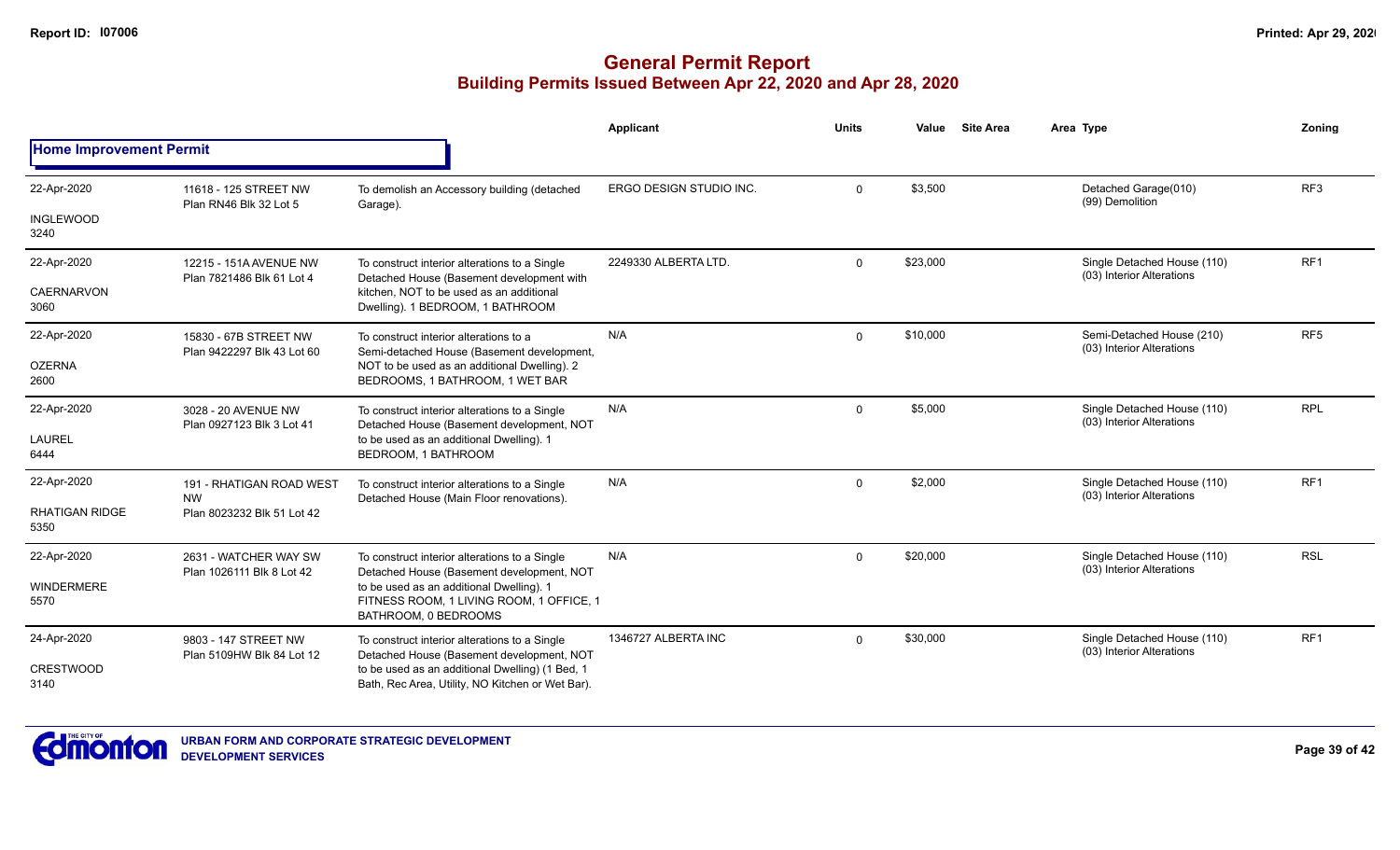|                                             |                                                        |                                                                                                                                        | <b>Applicant</b>                                                | <b>Units</b> | Value    | <b>Site Area</b> | Area Type                                                | Zoning     |  |
|---------------------------------------------|--------------------------------------------------------|----------------------------------------------------------------------------------------------------------------------------------------|-----------------------------------------------------------------|--------------|----------|------------------|----------------------------------------------------------|------------|--|
| <b>Home Improvement Permit</b>              |                                                        |                                                                                                                                        |                                                                 |              |          |                  |                                                          |            |  |
| 27-Apr-2020                                 | Plan 0124148 Blk 2 Lot 10                              | 1241 - RUTHERFORD ROAD SW To construct interior alterations to a Single<br>Detached House (Basement development, NOT                   | N/A                                                             | $\Omega$     | \$8,000  |                  | Single Detached House (110)<br>(03) Interior Alterations | <b>RSL</b> |  |
| <b>RUTHERFORD</b><br>5454                   |                                                        | to be used as an additional Dwelling)<br>(mechanical room, storage room) and to install a<br>Hot Tub in the Rear Yard (2.34m x 2.34m). |                                                                 |              |          |                  |                                                          |            |  |
| 27-Apr-2020                                 | 1241 - RUTHERFORD ROAD SW<br>Plan 0124148 Blk 2 Lot 10 | To construct interior alterations to a Single<br>Detached House (Basement development, NOT                                             | N/A                                                             | $\mathbf{0}$ | \$5,300  |                  | Single Detached House (110)<br>$(14)$ Hot Tub            | <b>RSL</b> |  |
| <b>RUTHERFORD</b><br>5454                   |                                                        | to be used as an additional Dwelling)<br>(mechanical room, storage room) and to install a<br>Hot Tub in the Rear Yard (2.34m x 2.34m). |                                                                 |              |          |                  |                                                          |            |  |
| 24-Apr-2020                                 | 16143 - 139 STREET NW<br>Plan 1123460 Blk 61 Lot 50    | To construct interior alterations to a Single<br>Detached House (Basement development, NOT                                             | <b>BELMAN ELECTRIC</b>                                          | $\Omega$     | \$15,000 |                  | Single Detached House (110)<br>(03) Interior Alterations | <b>RSL</b> |  |
| CARLTON<br>3470                             |                                                        | to be used as an additional Dwelling) (2 Bed, 1<br>Bath, Rec Room, Utility, NO Kitchen or Wet Bar).                                    |                                                                 |              |          |                  |                                                          |            |  |
| 24-Apr-2020                                 | 5642 - CRABAPPLE WAY SW<br>Plan 1324541 Blk 1 Lot 142  | To construct a two tiered rear uncovered deck<br>to a Semi-Detached House (Upper level: 4.94m)                                         | N/A                                                             | $\mathbf{0}$ | \$4,700  |                  | 18 Semi-Detached House (210)<br>(03) Deck Attached       | RF4        |  |
| THE ORCHARDS AT<br><b>ELLERSLIE</b><br>6216 |                                                        | x 3.64m @ 1.18m in Height Lower level: 4.94m<br>x 3.64m @ 0.58m in Height) with privacy<br>screen.                                     |                                                                 |              |          |                  |                                                          |            |  |
| 27-Apr-2020                                 | 3010 - CHECKNITA WAY SW<br>Plan 1720796 Blk 4 Lot 4    | To construct an Accessory Building (detached<br>Garage (6.10m x 6.71m)).                                                               | N P ARTISAN                                                     | $\Omega$     | \$6,800  |                  | 41 Detached Garage (010)<br>(01) Building - New          | <b>RMD</b> |  |
| CAVANAGH<br>5467                            |                                                        |                                                                                                                                        |                                                                 |              |          |                  |                                                          |            |  |
| 27-Apr-2020                                 | 10733 - 93 STREET NW<br>Plan RN23 Blk 17 Lot 8         | To demolish a Single Detached House with front<br>attached Garage.                                                                     | <b>GEORGE'S DITCHING &amp; TRUCKING LTD.</b><br>(WATER & SEWER) | $-1$         | \$6,700  |                  | Single Detached House (110)<br>(99) Demolition           | RA7        |  |
| <b>MCCAULEY</b><br>1140                     |                                                        |                                                                                                                                        |                                                                 |              |          |                  |                                                          |            |  |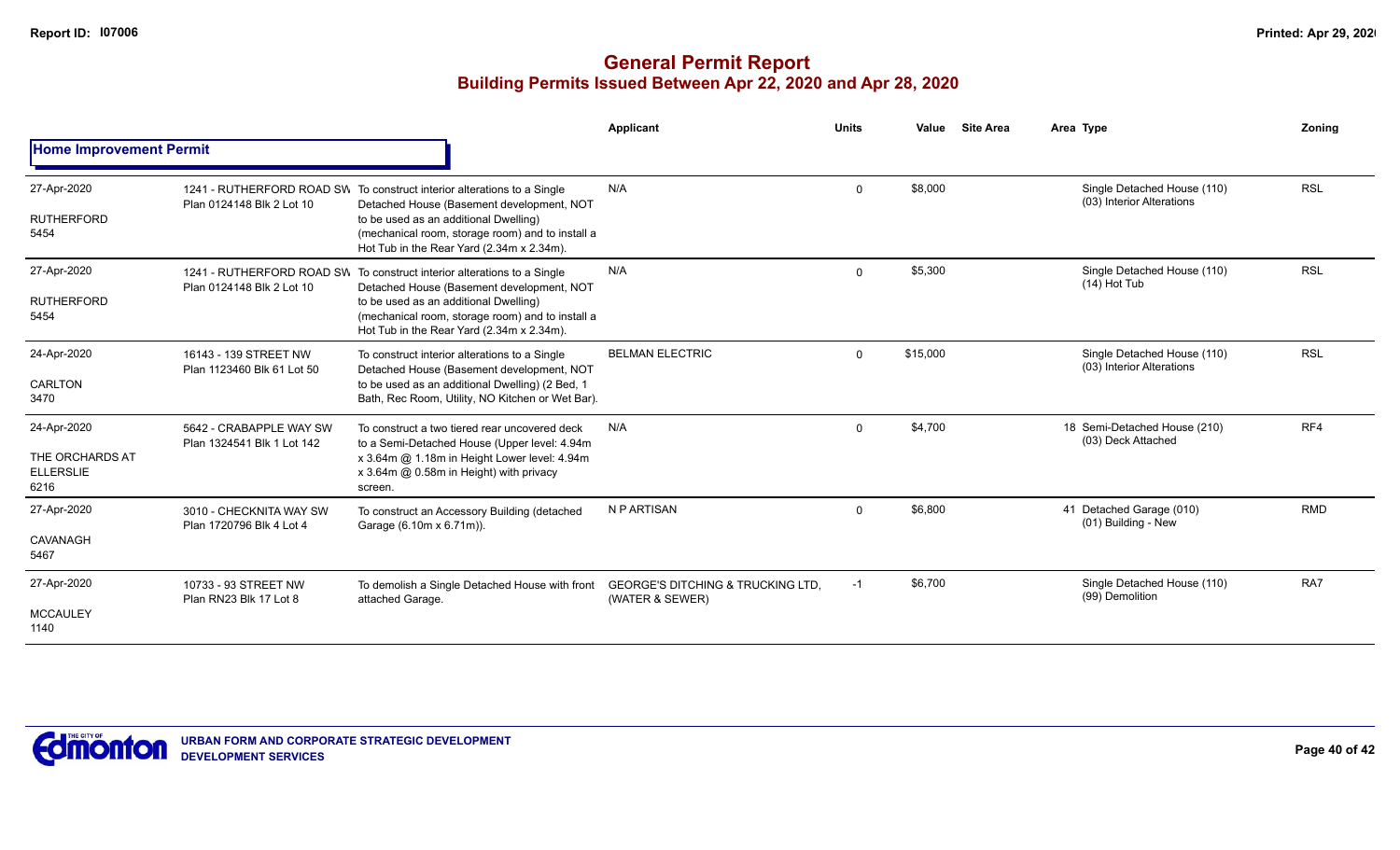## **General Permit Report Building Permits Issued Between Apr 22, 2020 and Apr 28, 2020**

|                                                            |                                                                                                   |                                                                                                                                                                                                      | <b>Applicant</b>                          | <b>Units</b> | Value   | <b>Site Area</b> | Area Type                                                | Zoning          |
|------------------------------------------------------------|---------------------------------------------------------------------------------------------------|------------------------------------------------------------------------------------------------------------------------------------------------------------------------------------------------------|-------------------------------------------|--------------|---------|------------------|----------------------------------------------------------|-----------------|
| <b>Home Improvement Permit</b>                             |                                                                                                   |                                                                                                                                                                                                      |                                           |              |         |                  |                                                          |                 |
| 27-Apr-2020<br>THE ORCHARDS AT<br><b>ELLERSLIE</b><br>6216 | 5391 - CRABAPPLE LOOP SW<br>Plan 1321202 Blk 1 Lot 301                                            | To construct a rear uncovered deck to a<br>Semi-Detached House (3.56m x 4.88m @ 1.35m<br>in Height).                                                                                                 | N/A                                       | $\Omega$     | \$4,500 |                  | 17 Semi-Detached House (210)<br>(03) Deck Attached       | RF4             |
| 27-Apr-2020<br><b>CHARLESWORTH</b><br>6661                 | 119 - 58 STREET SW<br>Plan 0727006 Blk 1 Lot 151                                                  | To construct interior alterations to a Single<br>Detached House (Basement development, NOT<br>to be used as an additional Dwelling) (1<br>bathroom, mechanical room, storage room,<br>laundry room). | N/A                                       | 0            | \$5,000 |                  | Single Detached House (110)<br>(03) Interior Alterations | <b>RPL</b>      |
| 27-Apr-2020<br><b>HAWKS RIDGE</b><br>4473                  | 2053 - REDTAIL COMMON NW<br>Plan 1221444 Blk 1 Lot 16                                             | To construct interior alterations to a Single<br>Detached House (Basement development, NOT<br>to be used as an additional Dwelling)(storage<br>room, rec room, mechanical room).                     | N/A                                       | $\mathbf{0}$ | \$4,000 |                  | Single Detached House (110)<br>(03) Interior Alterations | <b>RSL</b>      |
| 22-Apr-2020<br><b>PLEASANTVIEW</b><br>5320                 | 5109 - 106A STREET NW<br>Condo Common Area (Plan<br>CD13015)                                      | To construct interior alterations to a Row House<br>(removal of load bearing wall in kitchen and<br>replacing it with engineered beam on main<br>floor).                                             | N/A                                       | $\Omega$     | \$3,000 |                  | Row House (330)<br>(03) Interior Alterations             | RF <sub>5</sub> |
| 22-Apr-2020<br><b>CY BECKER</b><br>2611                    | 17315 - 49 STREET NW<br>Plan 1524958 Blk 21 Lot 22                                                | To construct a rear uncovered deck with<br>privacy screen to a Single Detached House<br>(deck, 6.10m x 3.66m @0.90m in Height;<br>privacy screen @1.82m in height).                                  | N P ARTISAN                               | $\Omega$     | \$5,800 |                  | 22 Single Detached House (110)<br>(03) Deck Attached     | <b>RPL</b>      |
| <b>Uncovered Deck Combo Permit</b>                         |                                                                                                   |                                                                                                                                                                                                      |                                           |              |         |                  |                                                          |                 |
| 22-Apr-2020<br><b>SOUTH TERWILLEGAR</b><br>5642            | 6, 6304 - SANDIN WAY NW<br>Plan 0727557 Unit 46<br>6.6304 - SANDIN WAY NW<br>Plan 0727557 Unit 46 | To construct a rear uncovered deck (2.45m x<br>3.77m @ 0.70m high) to an existing<br>Semi-Detached House, existing without permits.                                                                  | <b>BIAMONTE CAIRO &amp; SHORTREED LLP</b> | $\Omega$     | \$2,500 |                  | Semi-Detached House (210)<br>(03) Deck Attached          | RF <sub>5</sub> |

**URBAN FORM AND CORPORATE STRATEGIC DEVELOPMENT DEVELOPMENT SERVICES**